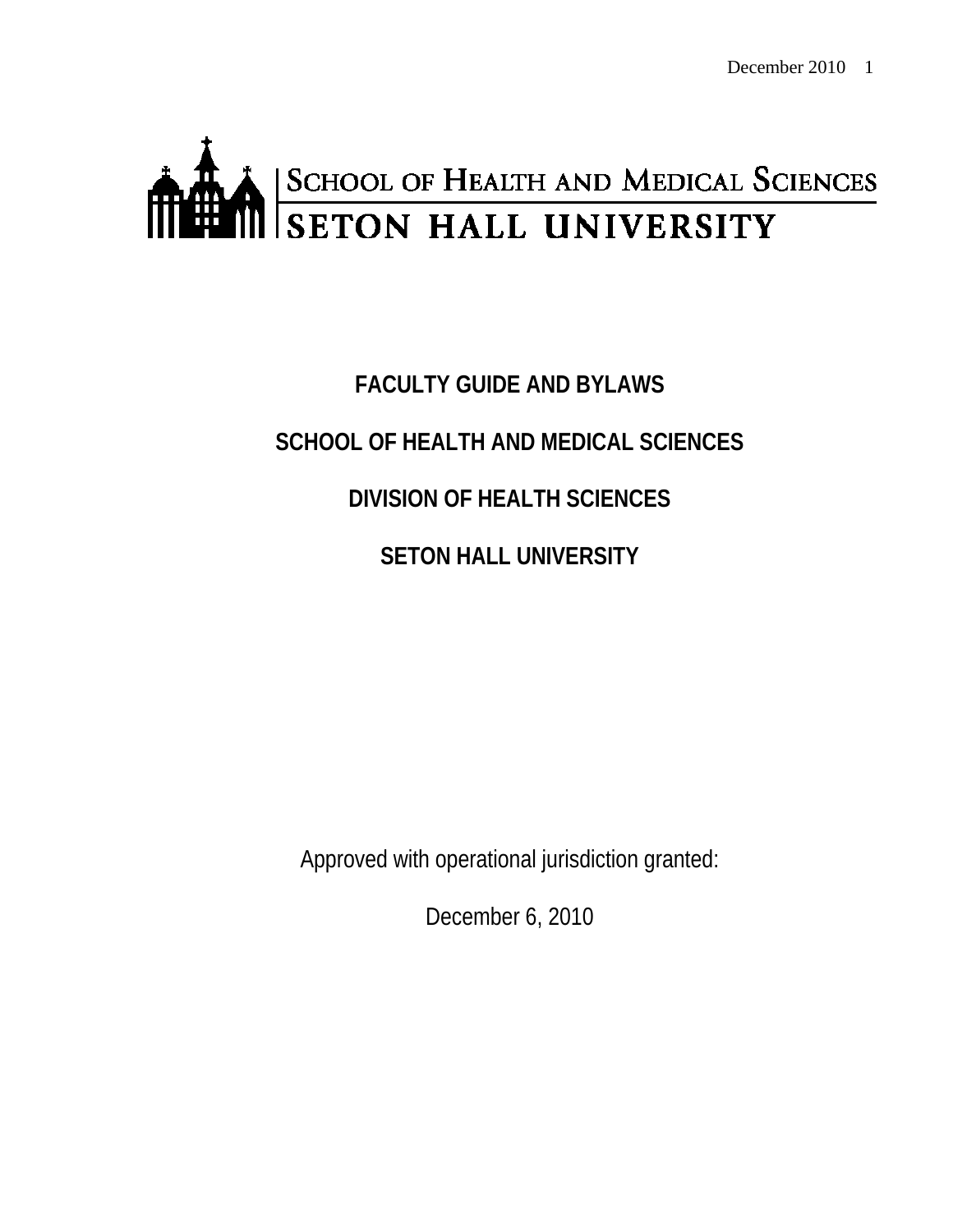# **TABLE OF CONTENTS**

**PLEASE NOTE: The Table of Contents, with page numbers, will be completed once the Guide is finalized and accepted by the University due to the anticipated changes that will be made during the review and approval process.** 

| <b>ARTICLE I:</b>    | PREAMBLE and DEFINITIONS                                                                | $\overline{5}$ |
|----------------------|-----------------------------------------------------------------------------------------|----------------|
| 1.1                  | <b>Definitions</b>                                                                      | 5              |
| <b>ARTICLE 2:</b>    | <b>APPOINTMENTS</b>                                                                     | 7              |
| 2.1                  | <b>Term Appointments</b>                                                                | $\overline{1}$ |
| 2.2                  | Resignations                                                                            | $\overline{7}$ |
| 2.3                  | Dismissals                                                                              | 8              |
| <b>ARTICLE 3:</b>    | APPOINTMENT and PROMOTIONS STANDARDS                                                    | 10             |
| 3.1                  | Teaching                                                                                | 10             |
| 3.2                  | Scholarship                                                                             | 11             |
| 3.3                  | Service to University, School, Profession and Community                                 | 11             |
| 3.4                  | Criteria for Academic Ranks (Applicable only to full-time- SHMS Health Science Faculty) | 12             |
| 3.5                  | Criteria for Academic Ranks (Adjunct or Part-time Faculty)                              | 13             |
| <b>ARTICLE 4.A.:</b> | <b>HIRING PROCESS</b>                                                                   | 14             |
| 4.A.1.               | Role of the Search Committee                                                            | 14             |
| 4.A.2.               | Offer of Contract                                                                       | 14             |
| <b>ARTICLE 4.B.:</b> | APPOINTMENTS and PROMOTIONS PROCEDURES                                                  | 14             |
| 4.B.1.               | Application Process for Initial Appointment                                             | 14             |
| 4.B.2.               | <b>Application Process for Promotion</b>                                                | 15             |
| 4.B.3.               | Withdrawal                                                                              | 16             |
| 4.B.4.               | Notification                                                                            | 16             |
| <b>ARTICLE 4.C.:</b> | <b>CONTRACT REVIEW PROCESS</b>                                                          | 16             |
| 4.C.1.               | Procedures for Employment Contract Review for Full-Time Faculty                         | 16             |
| 4.C.2.               | Length of Term                                                                          | 17             |
| 4.C.3.               | Evidence to be Considered                                                               | 17             |
| 4.C.4.               | Procedure for Non-Renewal of Full-Time Faculty Contract                                 | 19             |
| 4.C.5.               | <b>Guidelines for Chairs</b>                                                            | 19             |
| 4.C.6.               | <b>Renewal of Chairs</b>                                                                | 20             |
| 4.C.7.               | <b>Annual Evaluation Procedure</b>                                                      | 20             |
| <b>ARTICLE 5:</b>    | <b>LEAVES</b>                                                                           | 21             |
| 5.1                  | Sabbatical Leaves                                                                       | 21             |
| 5.1.A.               | Eligibility                                                                             | 21             |
| 5.1.B.               | Application and Granting Procedure                                                      | 21             |
| 5.1.C.               | Applying for Sabbaticals                                                                | 22             |
| 5.1.D.               | Criteria for Selection                                                                  | 22             |
| 5.1.E.               | <b>Compensation and Expenses</b>                                                        | 22             |
| 5.1.F.               | Production of Work Product from Sabbatical Leave                                        | 23             |
| 5.1.G.               | University Human Resource Policies Pertaining to Sabbatical Leaves                      | 23             |
| 5.2                  | Other Leaves of Absence                                                                 | 23             |
| 5.2.A.               | Medical Leaves of Absence                                                               | 24             |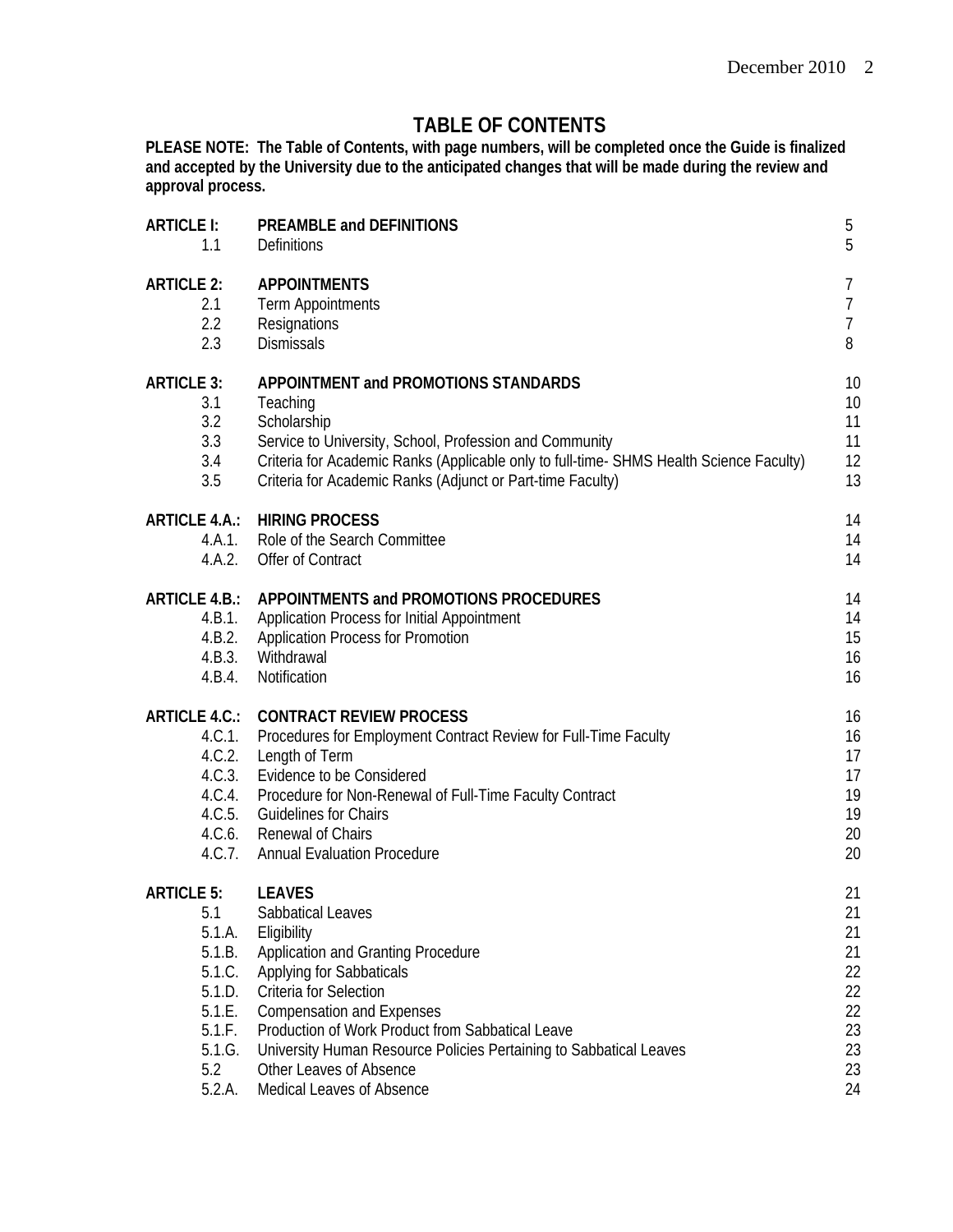| 5.2.B.             | Procedures                                                         | 24 |
|--------------------|--------------------------------------------------------------------|----|
| 5.2.C.             | <b>Disability Compensation</b>                                     | 25 |
| 5.2.D.             | Leaves for Political and Governmental Service                      | 26 |
| 5.2.E.             | Leaves for Jury Duty                                               | 26 |
| 5.2.F.             | Leaves for Military Service                                        | 26 |
| 5.2.G.             | University Human Resource Policies Pertaining to Leaves of Absence | 26 |
| <b>ARTICLE 6:</b>  | <b>FACULTY RIGHTS AND RESPONSIBILITIES</b>                         | 27 |
| 6.1                | Academic Freedom                                                   | 27 |
| 6.2                | <b>General Faculty Responsibilities</b>                            | 27 |
| 6.3                | <b>Instructional Duties</b>                                        | 29 |
| 6.3.A.             | HS Division Faculty Workload                                       | 29 |
| 6.3.B.             | Academic Advising                                                  | 29 |
| 6.3.C.             | Limitation on Advising and Committee Work                          | 29 |
| 6.3.D              | Professional Activities and Professional Services                  | 29 |
| 6.3.E.             | <b>Teaching Overload</b>                                           | 30 |
| 6.3.F.             | Release Time                                                       | 30 |
| 6.3.G.             | <b>Office Hours</b>                                                | 31 |
| 6.4                | <b>Outside Faculty Employment</b>                                  | 31 |
| <b>ARTICLE 7:</b>  | <b>FACULTY PERSONNEL FILES</b>                                     | 32 |
| 7.1                | <b>Categories of Personnel Files</b>                               | 32 |
| 7.2                | <b>Official Personnel Files</b>                                    | 32 |
| 7.3                | Availability of Files                                              | 33 |
| 7.4                | <b>Issues of File Contents</b>                                     | 33 |
| 7.5                | Routine Information in Personnel Files                             | 33 |
| <b>ARTICLE 8:</b>  | <b>FACULTY RESEARCH AND SPONSORED ACTIVITIES</b>                   | 34 |
| 8.1                | Research                                                           | 34 |
| 8.2                | <b>General Principles</b>                                          | 34 |
| 8.3                | <b>Obligations of Sponsored Activities</b>                         | 34 |
| 8.4                | <b>Administration and Procedures</b>                               | 35 |
| 8.5                | <b>Travel to Pursue Funding</b>                                    | 35 |
| 8.6                | Patent, Copyright and Intellectual Property Rights Policies        | 35 |
| <b>ARTICLE 9:</b>  | DEPARTMENT GOVERNANCE                                              | 36 |
| 9.1                | Selection of Chairpersons                                          | 36 |
| 9.2                | Term of Office, Absences and Removals                              | 36 |
| 9.3                | Responsibilities and Duties                                        | 37 |
| <b>ARTICLE 10:</b> | <b>SCHOOL GOVERNANCE</b>                                           | 40 |
| 10.1               | <b>Bylaws</b>                                                      | 40 |
| 10.2               | <b>Required Standing Committees</b>                                | 40 |
| 10.3               | Officers and Faculty Organization                                  | 42 |
| 10.4               | Faculty Senators for Seton Hall University Faculty Senate          | 42 |
| 10.5               | <b>Curricular Changes</b>                                          | 43 |
| <b>ARTICLE 11:</b> | <b>GENERAL GOVERNANCE</b>                                          | 44 |
| 11.1               | Selection of Academic Administrators                               | 44 |
| 11.2               | Search and Screen Committees, Composition                          | 44 |
| 11.3               | Search and Screen Committees, Process                              | 44 |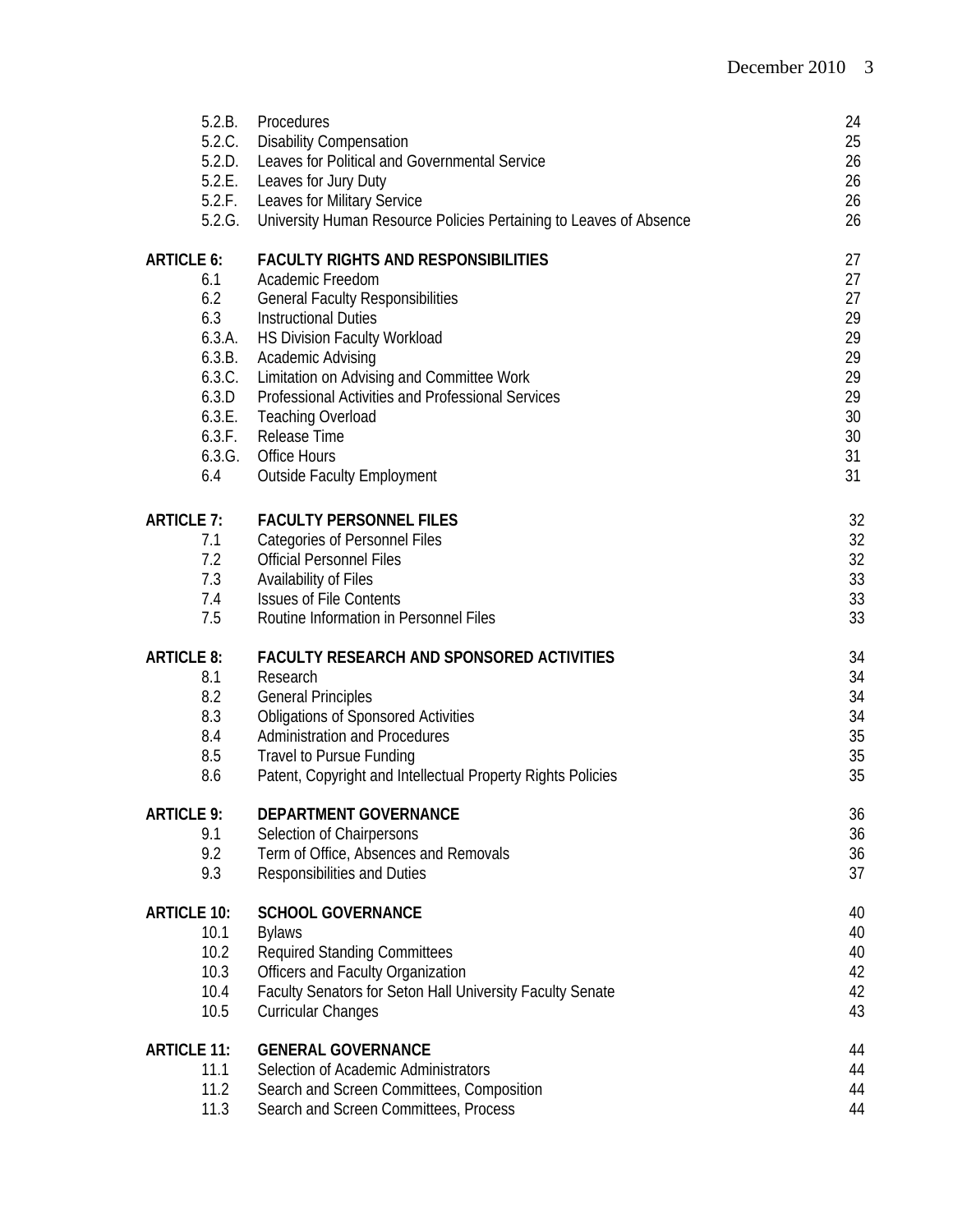# **TABLE of CONTENTS (Cont'd)**

| <b>ARTICLE 12:</b> | <b>COMPLAINTS AND GRIEVANCES</b>              | 46 |
|--------------------|-----------------------------------------------|----|
| 12.1               | Grievances: Definitions                       | 46 |
| 12.2               | Grievances: Limitations                       | 46 |
| 12.3               | Overview of Stages                            | 46 |
| 12.4               | <b>HS Division Grievance Committee</b>        | 47 |
| <b>ARTICLE 13:</b> | INTERPRETATION AND AMENDMENT                  | 49 |
| 13.1               | Interpretation                                | 49 |
| 13.2               | Merger and Integrity Clause                   | 49 |
| 13.3               | Amendment                                     | 49 |
| 13.4               | Severability                                  | 49 |
| APPENDIX A:        | APPOINTMENT /REAPPOINTMENT TEMPLATE LETTER    | 50 |
| <b>APPENDIX B:</b> | BYLAWS: SCHOOL OF HEALTH AND MEDICAL SCIENCES | 53 |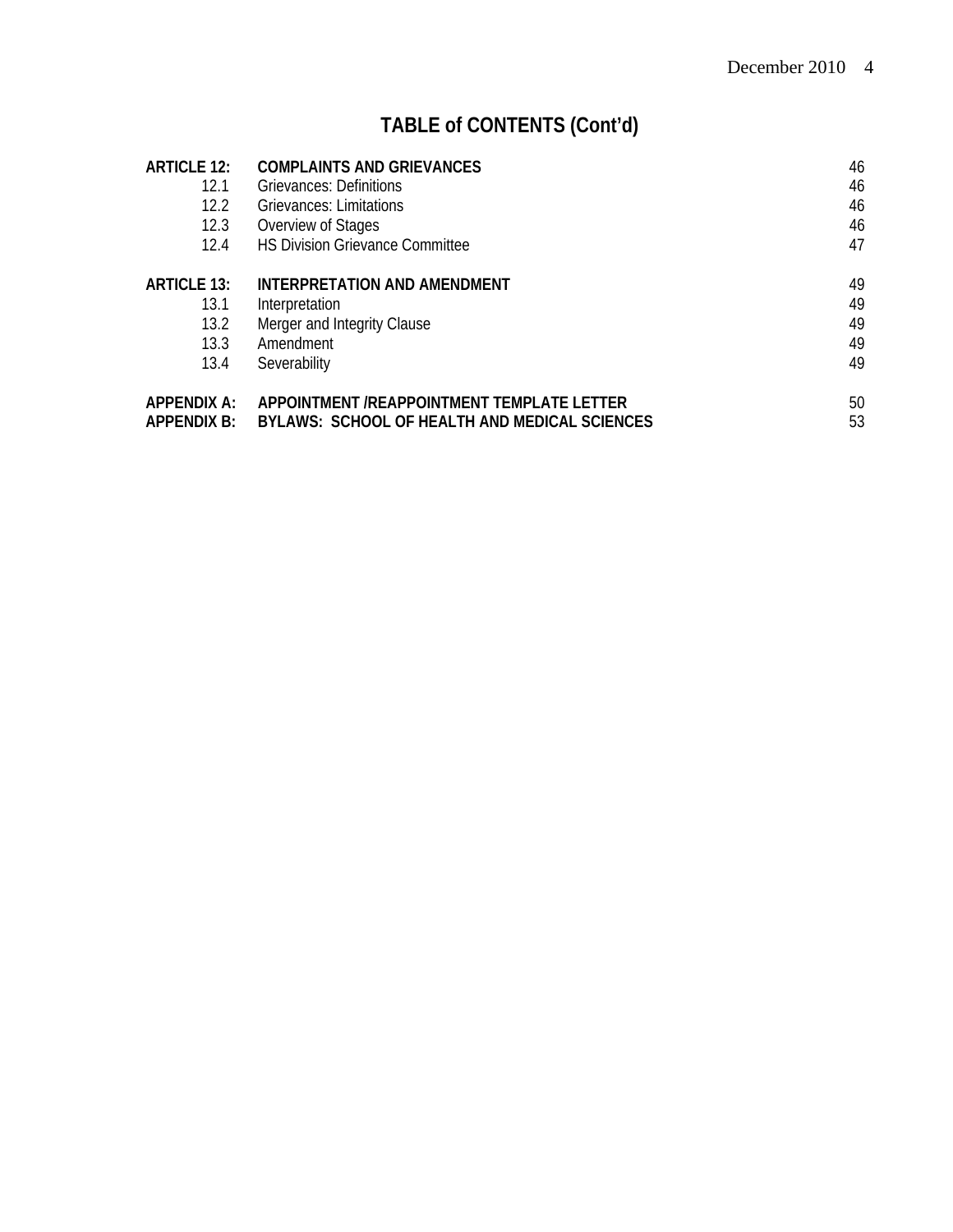# **ARTICLE I**

# **MISSION**

The mission of the Division of Health Sciences (hereinafter referred to as the "HS Division") in the School of Health and Medical Sciences (hereinafter referred to as the "School") at Seton Hall University (hereinafter referred to as the "University) is to prepare clinicians, educators and researchers for leadership roles in the health care professions.

# **PREAMBLE & DEFINITIONS**

All provisions of this Faculty Guide apply to the HS Division of the School of Health and Medical Science at Seton Hall University. The jurisdiction of this Faculty Guide shall extend to all educational programs of the HS Division of the School. Nothing in this document shall apply to the School's Division of Medical Residencies and Fellowships.

This Faculty Guide provides guidelines for the faculty in the HS Division of the School. The standards for faculty evaluation, appointment and promotion are described in this document. The procedures to be followed in cases of faculty grievances are also presented in this document.

- **1 DEFINITIONS The terms "**Faculty" or "Faculty Member" denote a person or persons, who is/are employees of Seton Hall University, having duties in the School of Health and Medical Sciences. Faculty in the HS Division of the School are not tenured, but rather are contractual employees. Faculty (denoted by capital "F") refers to the Faculty of the HS Division of the School of Health and Medical Sciences at large.
	- 1. a. "Full Time Faculty" are those individuals whose principal duties are instructional, research, clinical, administrative or a combination thereof, whose contracts stipulate that they are full-time employees of Seton Hall University.
		- b. "Adjunct" or "Part-Time" Faculty are those individuals whose principal duties are instructional, research, clinical, administrative or a combination thereof, whose contracts stipulate that they are part-time employees of Seton Hall University. Adjunct Faculty enjoy rights and responsibilities as are specifically indicated in this Faculty Guide.
	- 2. The Chief Academic Administrator of the School of Health and Medical Sciences is the Dean (hereinafter, also referred to as the Office of the Dean).
	- 3. The term "Department" shall be defined as an academic instructional unit composed of one or more Faculty Members. It is headed by a "Chairperson" or "Chair" who is the functional head of the department.
	- 4. "Administration" includes the president, the "Provost "(the Chief Academic Officer of the University), the vice provost, associate provosts, assistant provosts, the Dean, associate dean(s) and assistant dean(s).
	- 5. The "Academic Year" is defined as July 1 to June 30
	- 6. The "Fiscal Year" is defined as the University's fiscal year.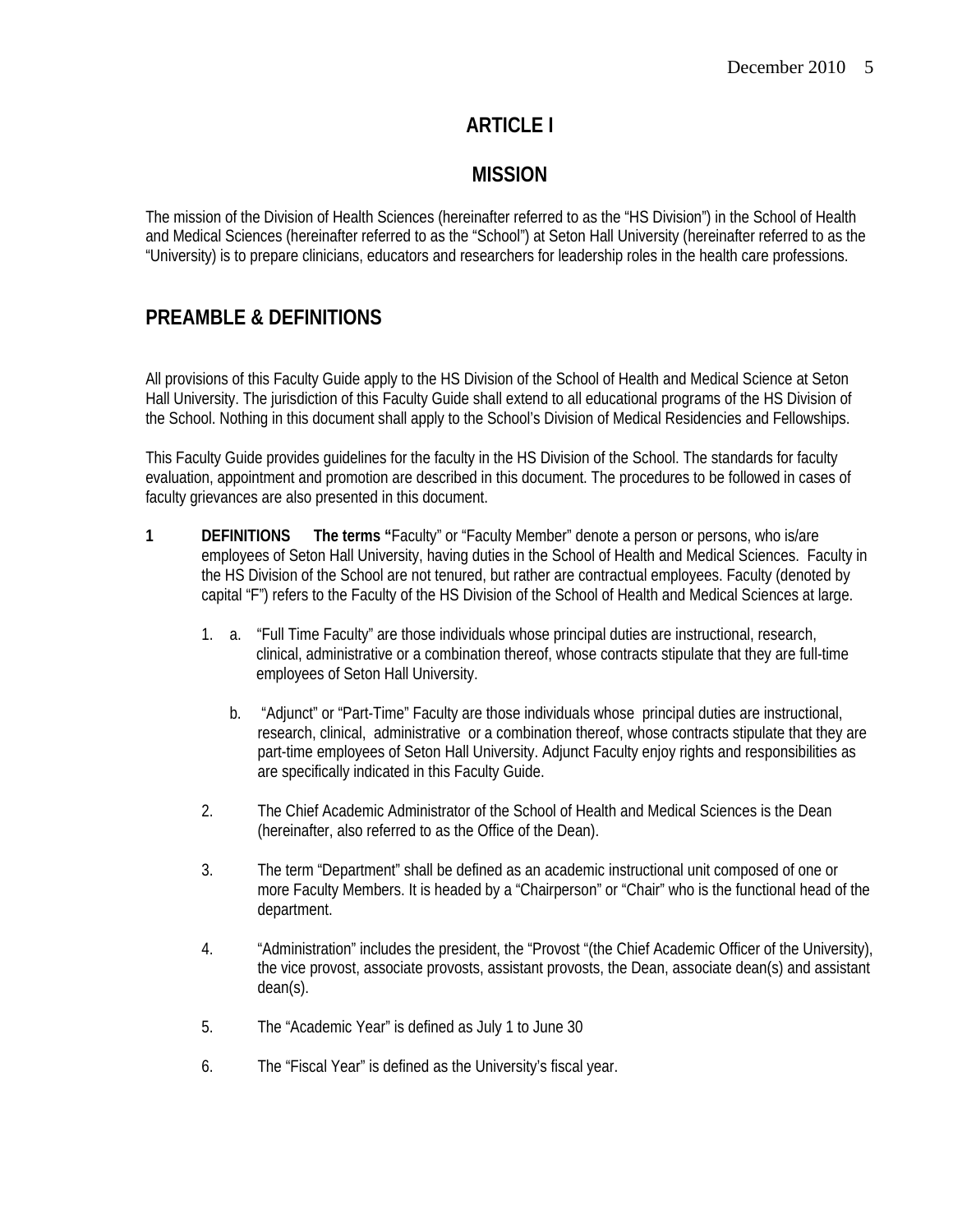- 7. "Academic Calendar Days" denotes the days of the academic year (Monday through Friday). It does not include academic holidays.
- 8. "Calendar Days" denotes the seven days of the week.
- 9. The term "Conflict of Interest", if used in the Faculty Guide, shall mean any situation where a Faculty Member's judgment and impartiality may be impaired by considerations of his/her own interest or a clash between the personal interests of the individual and their professional obligations, when the individual tries to perform that duty, while at the same time tries to achieve personal gain; the understanding and application of which will be guided by generally accepted standards of similar institutions of higher learning or as otherwise proscribed by University policy, including the Conflict of Interest and Commitment Policy.
- 10. "Accredited Institution" is an academic institution accorded that status by an accrediting agency approved by the specific relevant professional organizations and agencies.
- 11. "Accredited Program" is an academic program within an accredited institution, accorded that status by an accrediting agency approved by the specific relevant professional organizations and agencies.
- 12. "Notification" is a written communication that shall be effective if delivered personally to the Faculty Member or if sent by certified mail to the Faculty Member's residence as reported to the Department of Human Resources, postmarked by the date specified by the applicable provision of this guide or other University policy. University e-mail may also serve as legitimate notification.
- 13. "Appointment" is the written notification of a decision regarding employment, promotion, or specific committee assignments.
- 14. "Search Committee" is a committee that is appointed and convened for the purpose of identifying potential candidates for an open position and recommending one or more of the candidates to the Administration for further consideration.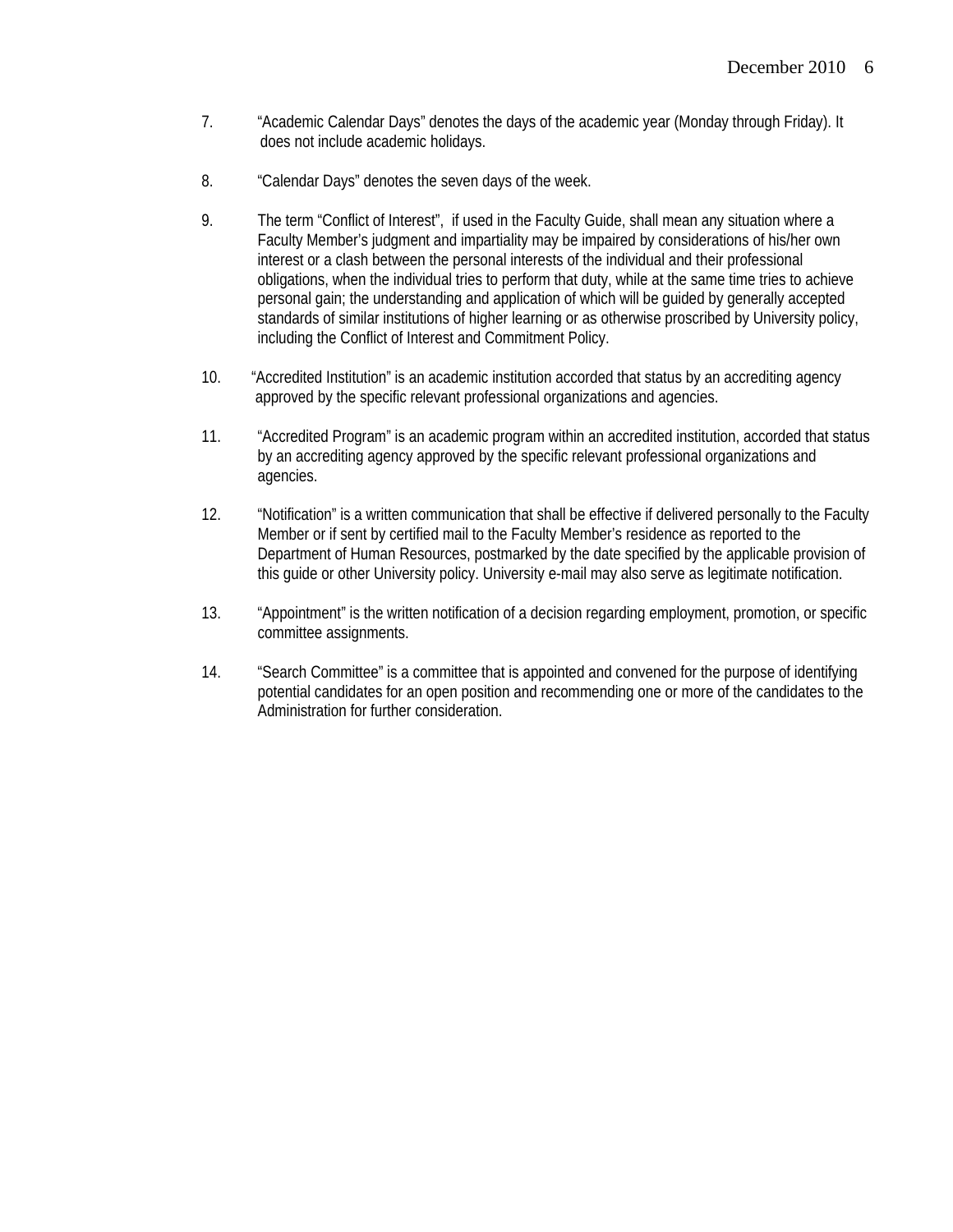# **APPOINTMENTS**

Appointments to the Faculty of the Health Sciences Division in the School of Health and Medical Sciences shall be term appointments only.

The terms and conditions of every appointment shall be stated in writing, signed by the Faculty Member and the Dean of the School and subject to the written approval of the Provost following the procedures outlined in Article 4 of this Guide. The template for this document appears in Appendix B. The Dean shall provide a copy of the fully executed appointment document to the Faculty Member. Any subsequent extensions or modifications of an appointment and any special understandings or conditions shall be stated in writing and signed as aforesaid. The Dean shall provide a copy to the Faculty Member within thirty (30) calendar days after its return to the Dean by the Office of the Provost. No verbal modification of the terms of any appointment shall be recognized or binding.

Ordinarily, appointments are to a single department, or in the absence of a department, to a school or college. A joint appointment is to two departments or colleges. Should a joint appointment arise, the appointment document shall specify which will serve as the primary department or college. A Faculty Member involved in a joint appointment shall not ordinarily teach more than one-half of the normal teaching load outside the primary Department or college.

A Faculty Member's rights as to governance apply only to the primary Department and the college or school under which that primary Department is located.

# **2.1 TERM APPOINTMENTS**

- a. Term appointments are full-time and may be renewed at the end of the current term. The decision to renew a contract is made by the Provost, with the recommendation of the Dean. Full-time initial term appointments are normally made for one (1) to three (3) years. Full-time reappointment normally may be offered for one (1) to three (3) year periods .However, a contract of up to five (5) years in length may be offered with prior approval of the Provost. Neither the initial term appointment nor any renewals thereof shall address the question of rank as per Article 3 of this Guide.
- b. The employment of a Faculty Member in the School shall be terminated at the expiration of the term specified. The University, through the person of the Provost, upon recommendation of the Dean, specifically renews the appointment, as per section 2.1.a. The Faculty Member must be notified in writing by the Dean's Office by December 30<sup>th</sup> prior to the year in which their contract expires of renewal or nonrenewal. All contracts expire by June  $30<sup>th</sup>$  of the contractual year.

## **2.2 RESIGNATIONS**

A Faculty Member may resign his or her appointment in the School effective at the end of an academic semester. Notice must be given in writing to the Dean of the School, at the earliest opportunity, but no later than thirty (30) days prior to the start of the upcoming semester. If a renewal contract has been offered to the Faculty Member by the University for a new term and has been fully executed by all relevant parties, then notification of resignation from the University must be submitted in writing by the Faculty Member to the Dean's Office, no later than thirty (30) days prior to the start of the Faculty Member's new term appointment.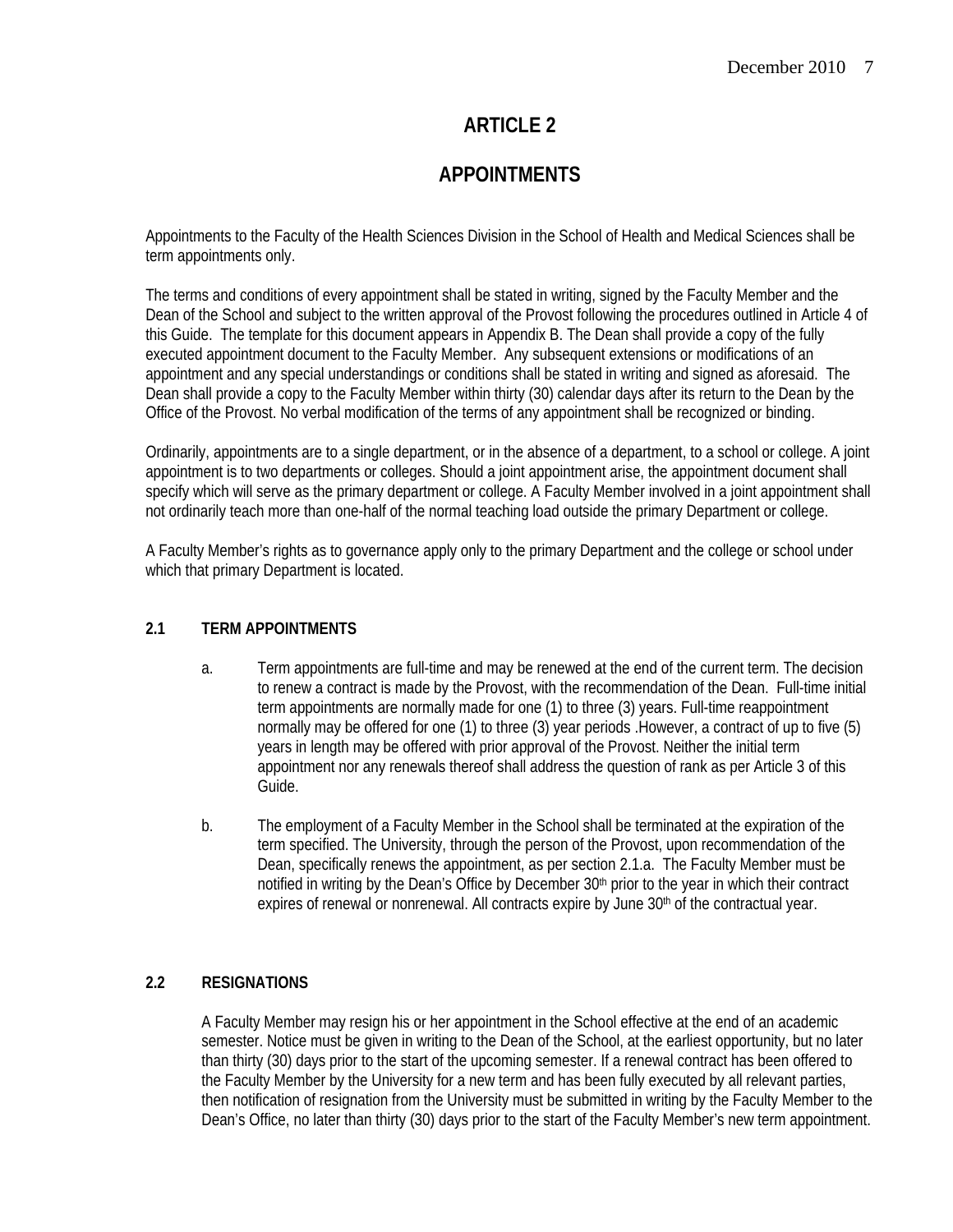Under extreme circumstances, the Faculty Member may request a waiver of this requirement of notice, or may request to leave before the end of a semester. Notification of resignation or of a waiver request shall be submitted in writing by the Faculty Member to the Dean of SHMS.

## **2.3 DISMISSALS**

- a. Termination of a term appointment before its specified end shall be effected by the University only for adequate cause as specified in sections 2.3.b and 2.3.c herein. Termination may be initiated by the Dean of the School, or by the University, through the person of the Provost of the University.
- b.Adequate cause for dismissal shall be related directly and substantially to the fitness of the Faculty Member in his or her professional capacity. The burden of proof that adequate cause exists rests solely with the University. Such a termination shall not be used to restrain a Faculty Member in the exercise of academic freedom or exercise of other rights normally granted to American citizens generally.
- c. **DISMISSAL PROCEEDINGS** may be instituted only for one or more of the following reasons:
	- 1. continued neglect of scheduled duties despite being notified of same in writing previously;
	- 2. serious violation of the rights and freedoms of fellow Faculty Members, administrators or students;
	- 3. unethical professional behavior related to teaching, scholarship or service, and/or unethical professional behavior with regard to the general standard of performance expected as a Faculty Member, and/or unethical professional behavior as dictated by the profession generally, which would normally lead to revocation of licensure or certification.
	- 4. conviction of a crime directly related to the Faculty Member's fitness to practice his or her profession;
	- 5. intentional falsification of credentials or academic experience;
	- 6. permanent loss of required professional licensure and/or certification (not including suspension without revocation);
	- 7. illegal immigrant status or losing permanent resident status, loss of work visa or right to reside or work within the United States;
	- 8. moral turpitude, extensive malpractice history; being/becoming uninsurable in regard to their clinical status and fitness to practice his or her profession, if relevant to the Faculty Member's duties.
- d. The Faculty Member shall have thirty (30) calendar days after receipt of a certified letter in which the reason(s) for dismissal are clearly articulated, in which to respond to the charges. In this written response, the Faculty Member may elect to have the University's statement of charges reviewed by the Faculty Grievance Committee, as set forth in Article 10. The Grievance committee shall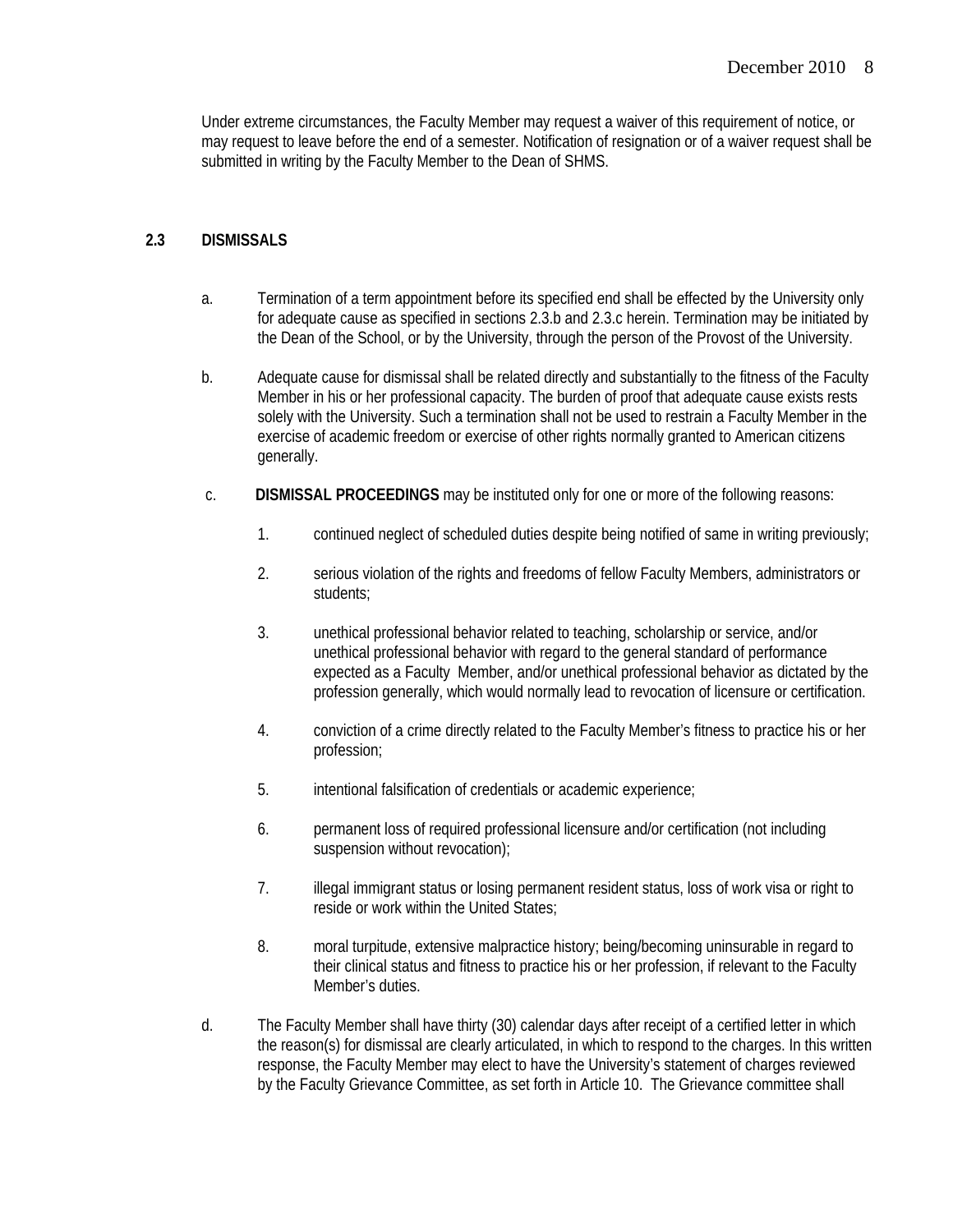have thirty (30) calendar days from the close of the hearing to make its recommendations and report to the Dean.

- e. After considering the Faculty Member's response, and if applicable, the Grievance committee's report, the Dean shall inform the Faculty Member and the committee, in writing, of his/her decision. If it is the Dean's decision to modify or reject the committee's recommendation, the Dean shall state his/her reason(s) in writing.
- f. A decision by the Dean to dismiss a Faculty Member with a term appointment before the end of a specified term or to impose a less severe sanction (except for suspension with pay or written reprimand) may be appealed by the Faculty Member to the Provost. Such an appeal must be filed with the Provost and the Dean by the Faculty Member, within thirty (30) calendar days after the Faculty Member has received notice of the Dean's decision according to Section 2.3.d herein.
- g. A decision by the Provost, upon the recommendation of the Dean, to dismiss a Faculty Member with a term appointment before the end of a specified term or to impose a less severe sanction (except for suspension with pay or written reprimand) may be appealed by the Faculty Member to the President of the University. Under this circumstance, the faculty member is to receive a certified letter in which the reason(s) for the dismissal are clearly articulated, according to Section 2.3.d herein. The Faculty Member will have thirty (30) calendar days after the Faculty Member has received this notification to appeal to the President.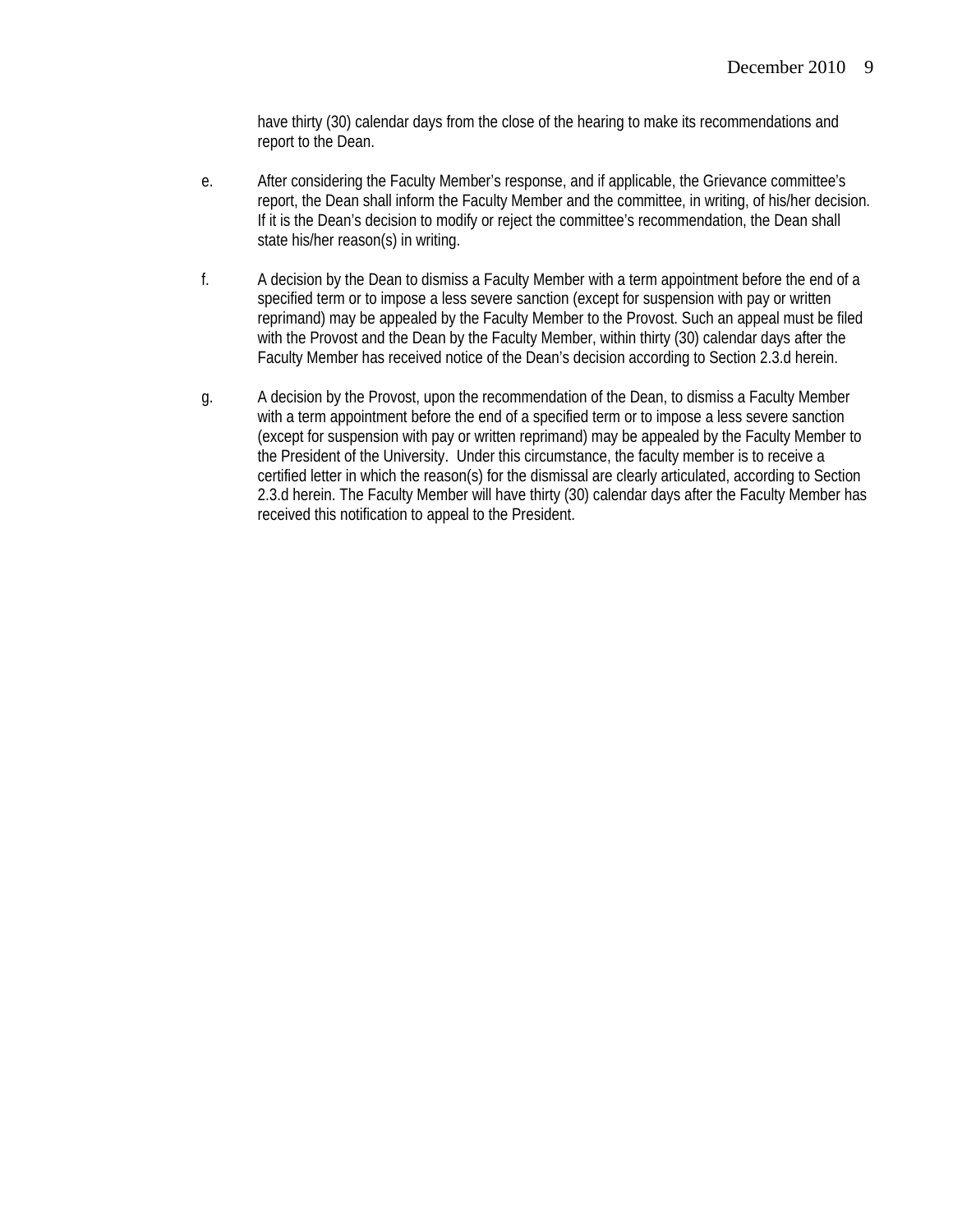# **APPOINTMENT and PROMOTION STANDARDS**

In considering an applicant for appointment and promotion in the HS Division in the School of Health and Medical Sciences, all parties involved shall evaluate the application with reference to the criteria for the rank for which application is made. In general, work performed before coming to the University is the basis for appointment to initial rank; work performed after the appointment is the basis for the first promotion; and work performed after a previous promotion is the basis for subsequent promotion.

Each Department that evaluates an application for promotion shall forward the application to the Office of the Dean of the School and include a precise and detailed statement on the attributes of the applicant as teacher, scholar, clinician and contributor, as applicable, to the University, the profession, and to the community. The quality of teaching, scholarship, interactions with students, specific contributions to the Departmental, college and university affairs, clinical work, as applicable, leadership in the community, licensure, and, malpractice history shall be included in the departmental/program evaluation and recommendation.

The failure of the Department or Chairperson to submit timely evaluations to the Dean's Office regarding promotion shall not prevent the review process from continuing. At any point following the departmental or program recommendation, all parties involved shall follow the prescribed guidelines set forth by the SHMS Appointments and Promotions Committee (SHMS APC).

Once an application for either appointment or promotion has been submitted to the Dean's Office, written status letters shall be sent to the Faculty Member regularly, advising the Faculty Member of the status of his or her application through the process by the Co-Chairs of the SHMS APC. At a minimum, the applicant should receive a written status letter at the time the application is sent to the School's Appointment and Promotions Committee (APC), and at 90-day intervals, should a delay in the review process occur or need for further information or clarification cause a delay in the decision process. Notification of the need for clarification or further information may not be made to the applicant until the School's Appointment and Promotions Committee first meets.

Those concerned with making recommendations shall consider a Faculty Member's qualifications in the areas of teaching, scholarship, and service, as set forth below:

## **3.1 TEACHING**

Evidence related to teaching, which may be submitted with the application includes, but is not limited to:

- a. Applicant's statement of teaching objectives and significant teaching activities.
- b. Samples of instructional materials such as syllabi, lab manuals or other materials developed by the instructor for use by students in courses. Applicants do not need to include all instructional materials, but effective documentation requires a good sampling of materials from graduate, and where appropriate, undergraduate courses.
- c. Evaluation and Grading Methods: a statement on the use of examinations and papers and other instruments as a means of evaluating student success in handling the materials in the course should be included. The relationship between testing and the objectives of the course should be emphasized and the applicant should indicate whether he or she comments on examinations and papers when they are returned to students.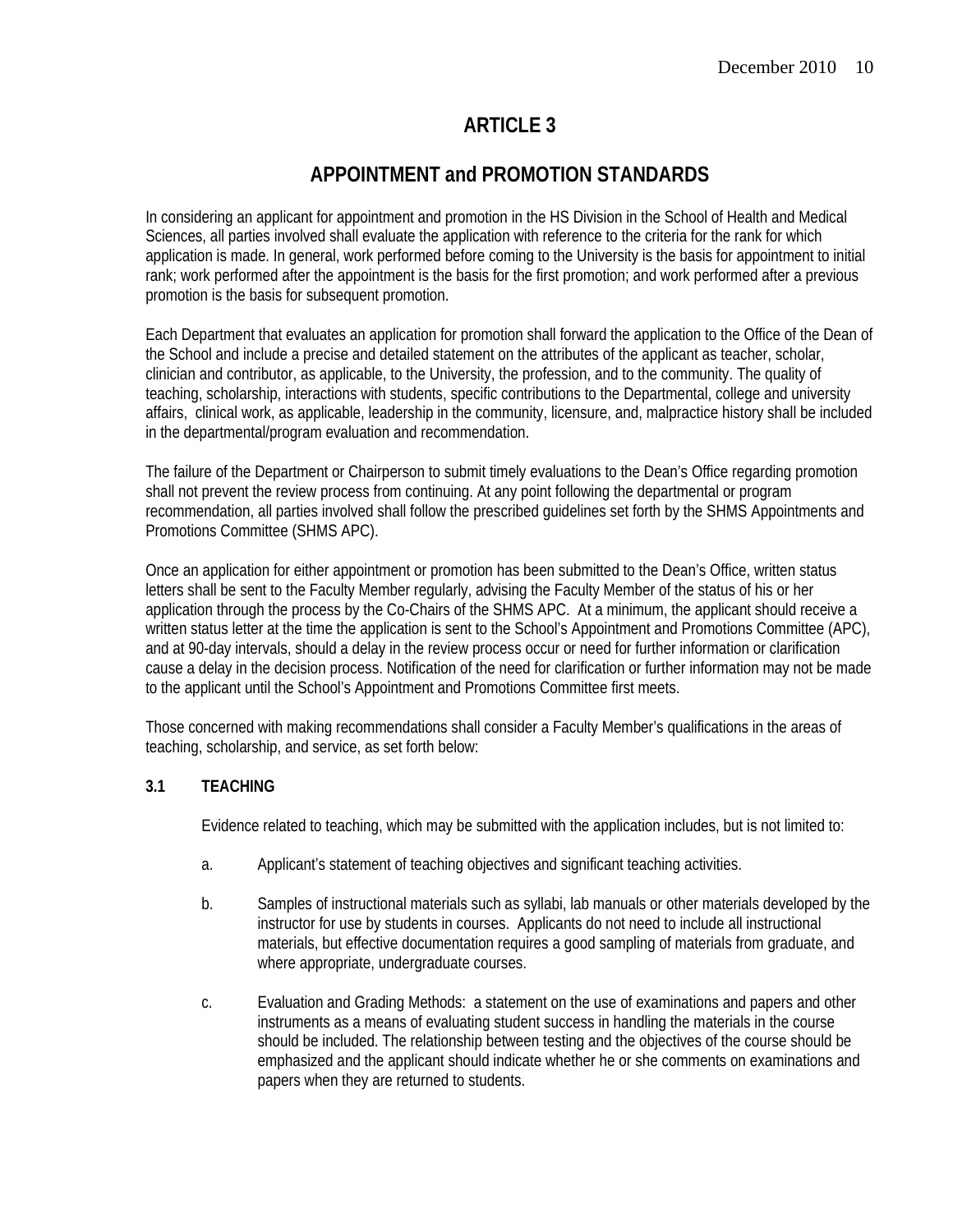- d. Records of supervision of independent study courses, honor theses, graduate theses and dissertations, field trips, internships, clinical supervision, student research projects and practica.
- e. Development of new courses or labs, or new approaches to teaching.
- f. Formal student evaluations of teaching.
- g. Classroom observation by the chairperson, program director, and/or by senior Faculty Members delegated to that task by the Chairperson or program director. The applicant and the observers shall agree beforehand on the date for the observation and the characteristics to be observed.
- h. Publication of books or articles on teaching methods.
- i. Enrollment in courses or programs designed to improve teaching or to broaden one's expertise.
- j. Other documentation as determined by the Faculty Member being evaluated.

#### **3.2 SCHOLARSHIP**

Scholarship includes Research or other Creative Work

- a. Evidence shall include, but not be limited to: lectures and papers presented to professional organizations, articles in professional journals, books, research grants, awards, basic and applied research, bibliographic research, manuscripts, scripts, manuals, audio or video tapes, films, computer software, multimedia presentation and emerging forms of information technology, or any other documentation believed to be relevant, as determined by the Faculty Member being evaluated.
- b. The applicant shall document this scholarship by submitting full bibliographic detail. A copy of each publication or other research or creative material shall be submitted along with any evaluations by colleagues, reviews, citations, awards, and other forms of scholarly recognition. A letter of acceptance must accompany manuscripts accepted for publication (in press) from the publisher. Completed research that is not yet accepted may not be listed under publications. The applicant shall clearly distinguish research in progress from publication.
- c. In evaluating the merits of research or other creative work, greater weight shall be given to original authorship (single or multiple authored work) than to editorial work, to articles in refereed journals than in non-refereed journals, to non-refereed journals than to self-published or unpublished materials.

## **3.3 SERVICE to UNIVERSITY, SCHOOL, PROFESSION and COMMUNITY**

#### a. **SERVICE to the UNIVERSITY and SCHOOL**

Service to the University and School shall include, but not be limited to:

- 1. Service to students such as serving as faculty moderator of a student activity or club.
- 2. Service on committees, task forces, governmental bodies; offices held and specific contributions to the group.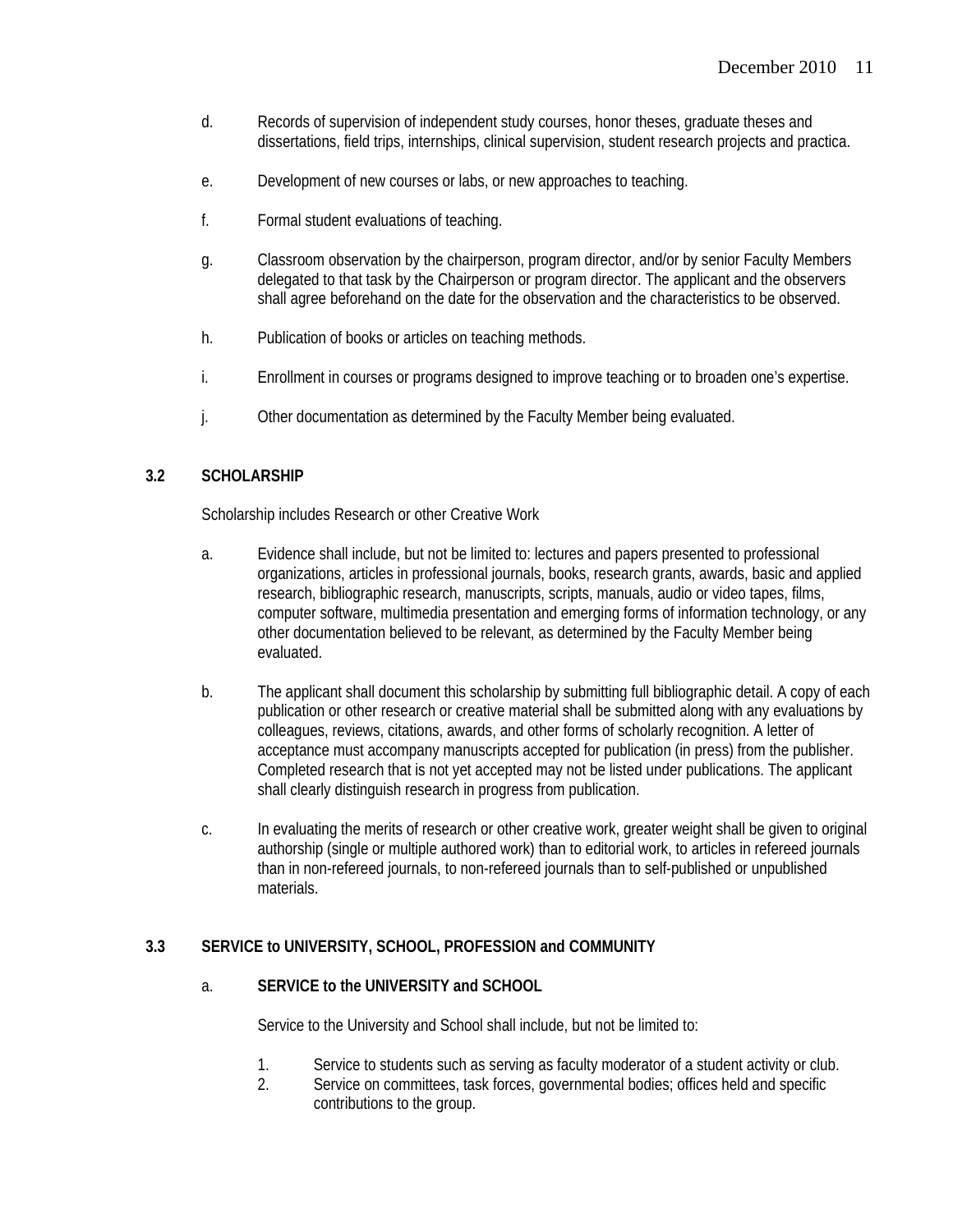3. Cross-disciplinary lecturing and/or in-service training.

#### b. **SERVICE to the PROFESSION**

Service to the Profession shall include, but not be limited to: membership and offices held in professional organizations; contributing consultative, advisory, or editorial service in a professional capacity.

#### c. **SERVICE to the COMMUNITY**

Service to the Community shall include, but not be limited to: lectures, panel discussions, membership on advisory boards or civic committees; involvement in community, political or charitable organizations; services to religious bodies or to government.

#### **3.4 CRITERIA FOR ACADEMIC RANKS (Applicable only to full-time-SHMS Health Science Faculty)**

The ranks listed below may be awarded to full-time School-appointed health sciences faculty who teach in any Departments within the HS Division. No one will be awarded an academic rank more than one level above his or her current or most recent highest faculty academic appointment.

- a. **Instructor.** A master's degree or its equivalent in an appropriate field from an accredited institution, and evidence of potential for effective teaching either as attested by recommendations or by documented success in teaching.
- b. **Assistant Professor.** A doctoral degree or the commonly accepted terminal degree for that discipline or field from an accredited institution; evidence of teaching effectiveness or potential to teach effectively; evidence of research or potential to do research.
- c. **Associate Professor**. In addition to the credentials for assistant professor: four (4) years of fulltime college or University teaching experience, evidence of teaching excellence, scholarly publication, research, or other creative work in the appropriate discipline or field; service to the University, the profession, or the community. Unlike the two lower ranks, promotion to this rank rests on proven ability and accomplishments. In exceptional cases, the Provost, upon recommendation of the Dean, may waive teaching experience for an initial appointment at this rank.
- d. **Professor**. In addition to the credentials for associate professor: four (4) years of full-time college or University teaching experience; demonstrated professional recognition of meritorious publications, research, or other creative work; continued and consistent excellence in teaching; service and leadership in the University, the profession or the community.
- e. Subject to the Provost's approval, the faculty of a Department may adopt additional written criteria for rank.

#### **3.5 CRITERIA FOR Academic Ranks (Adjunct or Part-time Faculty)**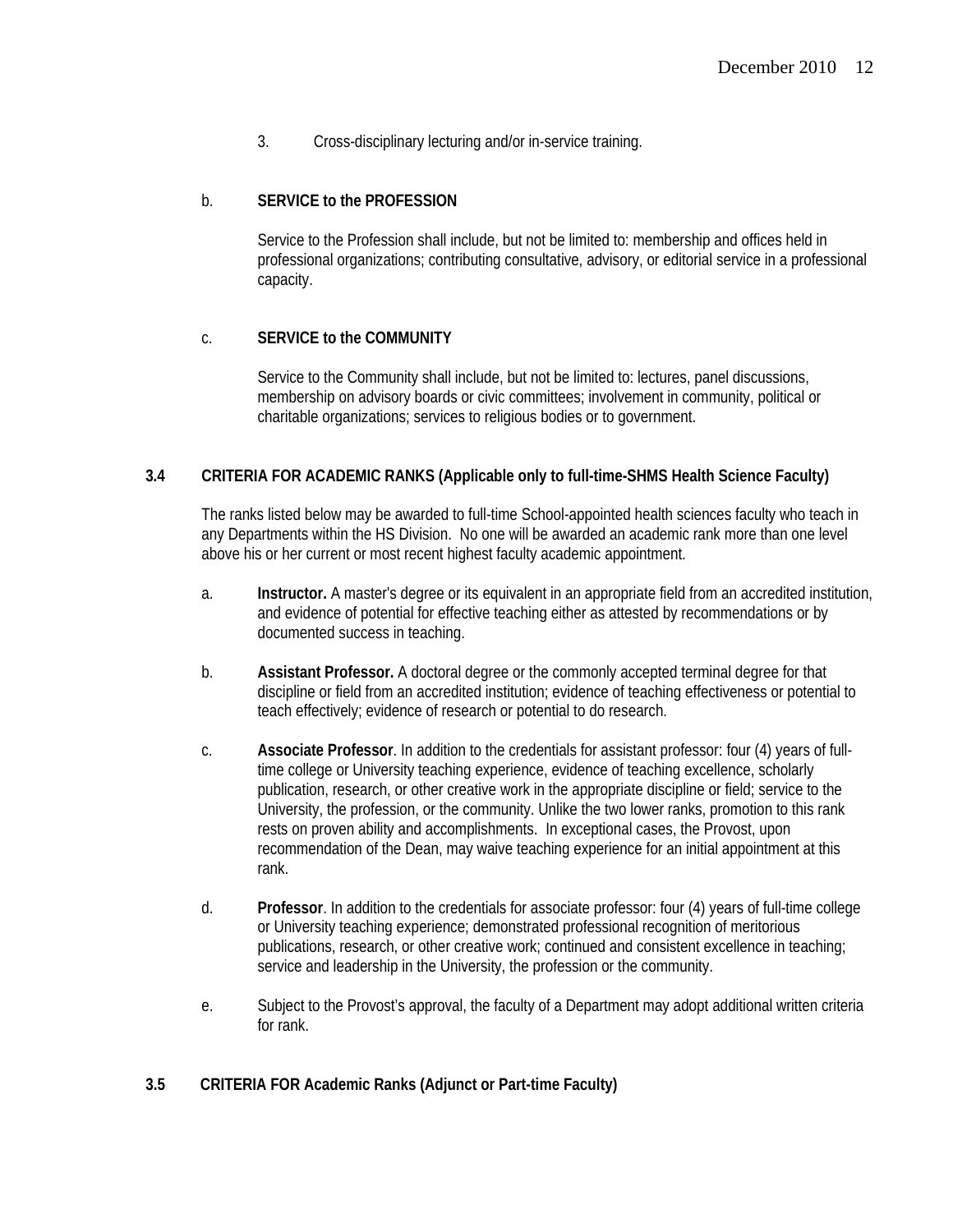- a. The criteria listed in Article 3.4 will apply to clinical ranks with the exception that non-salary faculty positions will be substituted for salary full-time faculty positions. The individual will be designated "Clinical Instructor," "Clinical Assistant Professor," "Clinical Associate Professor," and "Clinical Professor."
- b**.** A clinical rank does not translate directly to an equivalent academic rank. Application for promotion from a clinical rank to an academic rank will be governed by the appointment and promotion process in Article IV.
- c. Adjunct or Part-time professors have the opportunity to apply for clinical or academic ranks following the process delineated above in Article IV. It is not mandatory that adjunct professors apply for or be granted an academic rank.
- d. Any APC Criteria for Rank Guidelines subsequently issued by the SHMS Appointments and Promotions Committee and accepted by the faculty of the Division of Health Sciences after the adoption of this Faculty Guide for the SHMS Division of Health Sciences shall automatically apply and amend and/or supersede the provisions contained herein.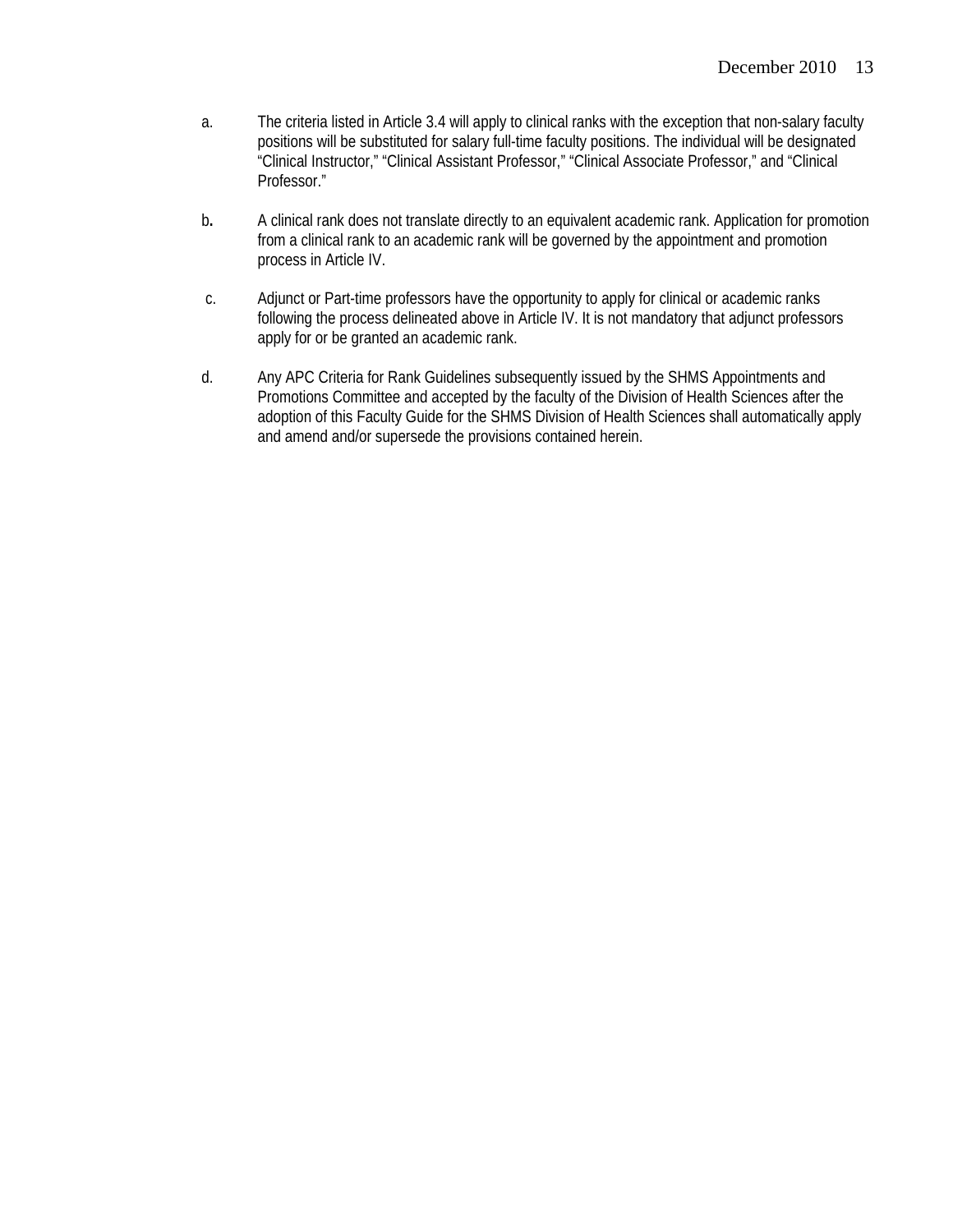- **4.A. HIRING PROCESS**
- **4.B. APPOINTMENTS and PROMOTIONS PROCEDURES**
- **4.C. CONTRACT REVIEW PROCESS**

# **4.A. HIRING PROCESS**

## **1. ROLE OF THE SEARCH COMMITTEE**

**As part of** a decision to search for a new and/or replacement Faculty Member, the Dean shall appoint and convene the Department Search Committee, provide pertinent information, and answer any questions from the Search Committee members. Thereafter, the Dean shall be excused from the Search Committee deliberations and the Search Committee shall proceed to its review and recommendations of individual applicants (See also Section 4.5.e herein).

The Search Committee shall review application materials received for the position to determine whether the candidate is appropriate for further review and possible recommendation for hiring.

The Search Committee shall submit its recommendations to the Dean in a timely manner.

Upon receipt of the information and recommendations received from the Search Committee and consultation with the Provost, the Dean will communicate with the Search Committee to advise them of the final decision made regarding any applicant recommended for hiring by the Search Committee.

#### **2. OFFER OF CONTRACT**

Should an applicant be approved for appointment by both the Dean and Provost, the Dean shall extend an offer of employment and initial term appointment in accordance with Article 2.1.

# **4.B. APPOINTMENTS and PROMOTION PROCEDURES**

#### **1. APPLICATION PROCESS FOR INITIAL APPOINTMENT**

a. The academic rank of a faculty candidate is not negotiated during the hiring process. The newly appointed Faculty Member shall receive a term contract with no rank advised. Once a new full-time Faculty Member is appointed, s/he shall apply to the Appointments and Promotions Committee (as defined under Article 3) for award of an academic rank within the first semester of hire.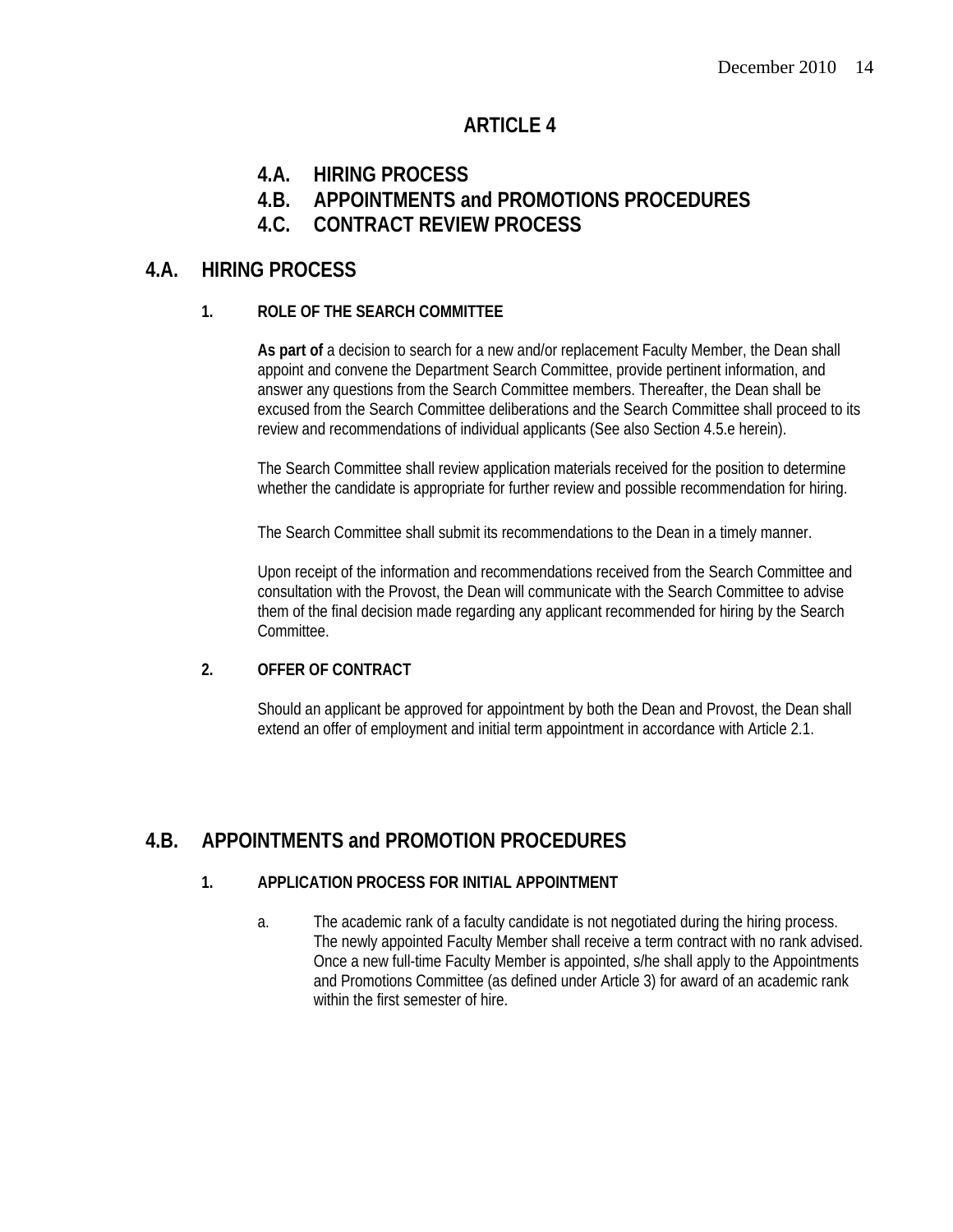#### **2. APPLICATION PROCESS FOR PROMOTION**

- a. Each candidate seeking promotion in the HS Division in the School shall make written application to the SHMS Appointment and Promotions Committee under Article 4 and satisfy the applicable standards, with supporting documentation.
- b. All applications for promotion must be submitted using the process developed by the School's Appointment and Promotions Committee and approved by the Dean. Applicants will be advised of any additions to or subtractions from the application.
- c. Applications for promotion may be submitted at any time as long as the criteria of the School's Appointment and Promotions Committee have been met. Formal review by the APC will occur according to the annual APC schedule of meeting dates. Such promotion, if approved, shall become effective according to the schedule in effect of the Appointment and Promotions Committee. Any new rank can be assumed immediately during the employee's contract period but any salary adjustments attendant to the new rank shall not be addressed until and if/when the contract renewal negotiations are undertaken, usually in December of the year for contract renegotiation.
- d. All such applications shall be submitted to the Department Chair who shall forward the applications to the Dean. The Office of the Dean shall immediately provide a copy of all application materials to the School's Appointment and Promotions Committee.
- e. The Department Chair shall also submit his or her recommendations to the School's Appointment and Promotions Committee through the Dean's Office, who passes it to the School's Appointment and Promotions Committee. The School's Appointment and Promotions Committee will then consider the application for promotion. The failure of the Department Chair to submit a timely evaluation regarding promotion shall not prevent the review process from continuing. If the candidate for promotion is himself or herself a chairperson, the application packet will not include a Chairperson's review.
- f. The School's Appointment and Promotions Committee shall forward its recommendation to the Dean, who will make the final recommendation at the School level. The Dean will then notify the applicant in writing of the action recommended, with a copy to the Chairperson of the School's APC, who will then advise the APC committee members of the Dean's recommendation. The application and the Dean's recommendation will subsequently be forwarded to the Provost who will make the final recommendation on the application. Applications positively recommended by the Provost will be forwarded to the Board of Regents for final action.
- g. Should an application for promotion be denied by the Dean, the decision of the Dean is appealable to the Provost, PROVIDED the application has been positively recommended by a simple majority vote of the School's Appointment and Promotions Committee. No appeal is permissible if the Dean and a majority (defined as ½ of the membership of the School's APC + 1 member) of the APC rejects the candidate's application.
- i. Should a decision favorable to promotion of the candidate be reached after appeal to the Provost, applications positively recommended by the Provost will be forwarded to the Board of Regents for final action.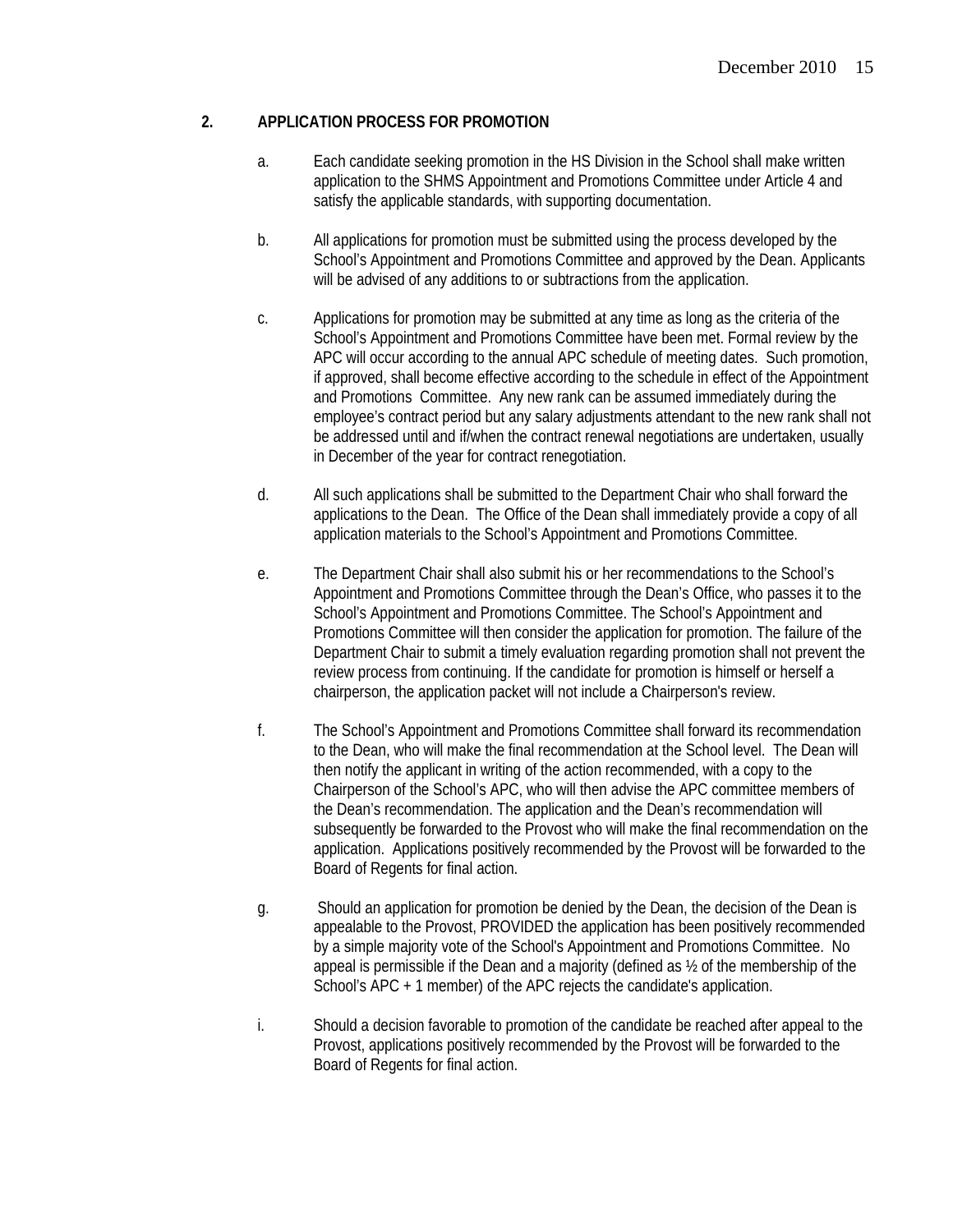## **3. WITHDRAWAL**

- a. An applicant has the right to withdraw an application for promotion at any stage in the process, without penalty.
- b. All requests for withdrawal shall be made in writing to the Department Chairperson, who will then advise the Dean's Office, in writing, of the request for withdrawal.
- c. A copy of submitted materials as well as the letter of withdrawal will be kept by the University as part of the Faculty Member's University record. As such, these records are confidential and not subject to review for later application for rank.

# **4. NOTIFICATION**

- a. If the applicant submits a completed application to the School's Appointment and Promotions Committee, at each step of the process, the applicant will receive timely notification of the process occurring. Should the APC find the application incomplete or additional materials required, the applicant will be notified of the missing or incomplete materials and shall be given an opportunity to supply them.
- b. Notification of the final decision shall be sent by certified mail to the applicant. The certified letter shall be sent to the Faculty Member's residence as indicated in the records held in the Department of Human Resources.

# **4.C. CONTRACT REVIEW PROCESS**

This process only applies to faculty employees who have been assigned an academic rank previously and are eligible for contract review and renegotiation, if indicated.

## **1. PROCEDURES FOR EMPLOYMENT CONTRACT REVIEW FOR FULL-TIME FACULTY**

- a. By August 15<sup>th</sup> of the year preceding the expiration of their contract, HS Faculty Members whose contracts expire on June 30 will be notified in writing, by the Office of the Dean of the due date for submission of their academic portfolio for contract review. The Office of the Dean will also inform the Faculty Member's Department Chair in writing.
- b. By September 30th of the final contract year, the Faculty Member applying for contract renewal will submit a portfolio as described in 4.C.3.a.
- c. By October 30th, the Department Chair shall submit his/her recommendation regarding the Faculty Member's contract renewal to the Dean according to the guidelines in 4.C.3.a, Guidelines for Preparation and Submission of Portfolios in Advance of Contract Review.
- d. Beginning December  $1<sup>st</sup>$ , the Faculty Member and Dean will meet to review and discuss the contents of the portfolio and review the Faculty Member's performance and other activities in the current contract period. The Dean and Faculty Member may discuss terms of a new contract and salary, if warranted. Following this meeting, the review process and key points to be included in the contract shall be memorialized, in writing, and the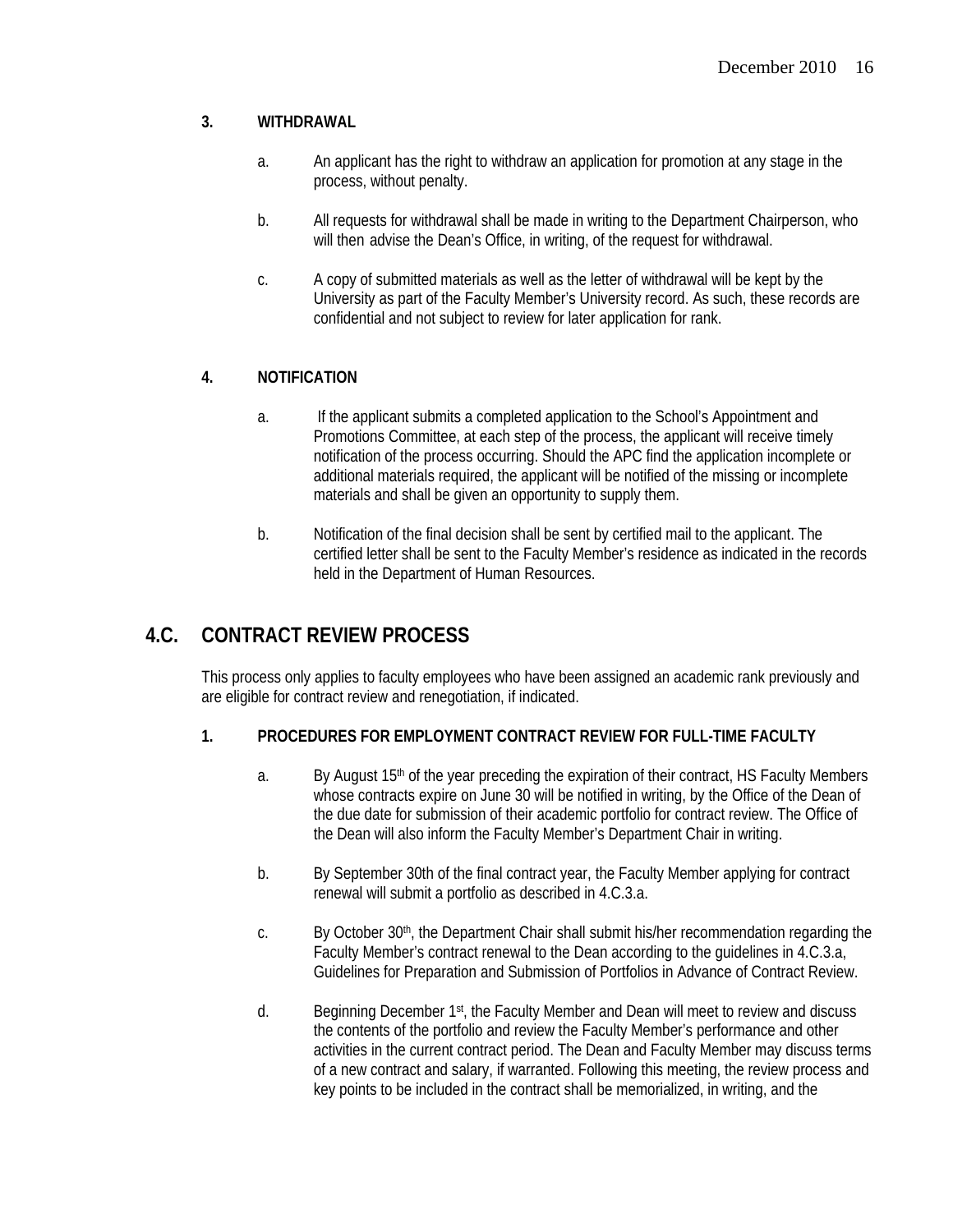renewed Faculty Member shall receive a new proposed term contract (see Appendix A) subject to approval of the Provost.

e. The process of contract review and renewal and term reappointment shall conclude at least six (6) months prior to the end of the current appointment term (or by December 31, whichever comes first). The Office of the Dean will submit to the Faculty Member the new contract offer (two originals) within thirty (30) days of the formal meeting for contract review. The Faculty Member will return the signed contract documents to the Office of the Dean within ten (10) business days. The Office of the Dean will forward the contract documents to the Office of the Provost for review. It the Provost approves and signs the contract, the Office of the Dean will forward one fully executed contract to the Faculty Member and retain one copy in the employee's file in the School.

## **2**. **LENGTH OF TERM**

The terms for contract renewals can normally range from one (1) to three (3) years. However, contracts up to five (5) years in length may be offered with prior approval of the Provost.

# **3. EVIDENCE TO BE CONSIDERED IN THE CONTRACT REVIEW PROCESS**

As part of the Faculty's normal annual performance, the Department Chair will conduct an annual Performance Evaluation of the Faculty Member's conduct during the academic year, thereby providing the Faculty Member with a touch point of familiarity with their performance and standing, which should avoid any confusion regarding the Faculty Member's status for contract renewal recommendation.

- a. Portfolios are to be submitted to the Faculty Member's 'primary' Department Chair by the due date. Chairs shall prepare a memorandum to the Dean which specifically addresses the Faculty Member's performance in the areas of (1) Teaching, (2) Scholarship, and (3) Service, during the Faculty Member's current contract period. In turn, the Chair's memorandum is enclosed in the Faculty Member's Portfolio which is submitted to the Dean. The Portfolio should be submitted to the Chair by September 30.
- b. Below are guidelines for preparation of the Portfolio:
- Prepare a three-ring binder with three dividers labeled TEACHING, SCHOLARSHIP, and SERVICE. For any Chair whose contract is up for review, a fourth divider, labeled ADMINISTRATION, will also be included.
- A preliminary section should be included before the three or four primary sections and include the Chairs' assessment letters from the Annual Reviews (section 4b).
- Each section of the binder should provide:
	- a narrative about the Faculty Member's accomplishments in each of the areas during the Faculty Member's current contract period;
	- proposed goals for each of the three (3) above areas; and
	- samples/evidence to substantiate some of the significant accomplishments in each of these areas during the Faculty Member's current contract period.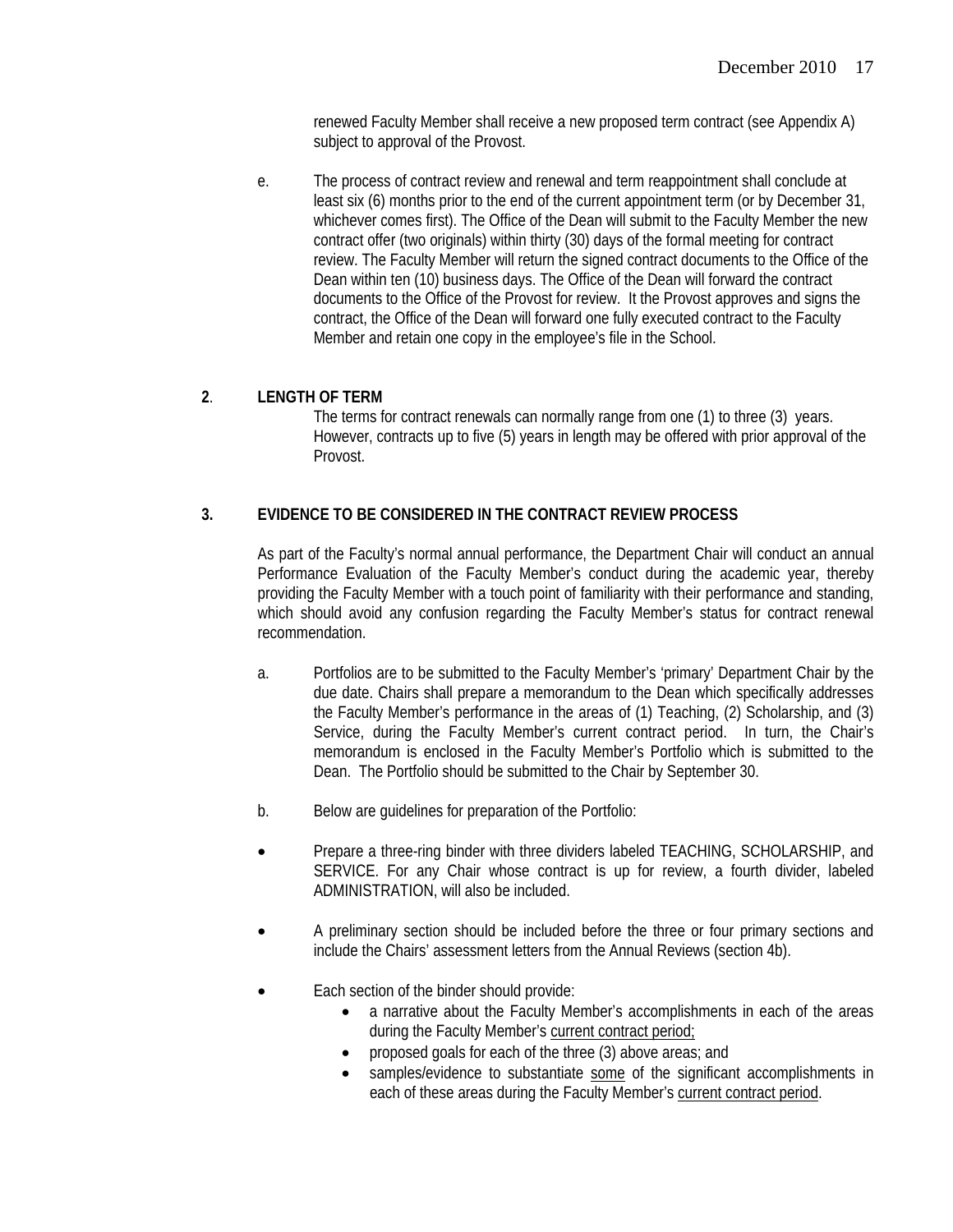- Guidelines for preparation of the narratives and goals:
	- o TEACHING in the narrative, the Faculty Member may include a statement of teaching objectives and significant teaching activities accomplished during the current contract period. The Faculty Member may describe his/her philosophy of teaching and describe teaching methods and how student success was measured. The Faculty Member may describe how s/he uses exams, papers and other instruments to measure student learning.
	- o SCHOLARSHIP in the narrative, the Faculty Member should summarize activities in this area that are related to projects engaged in during the current contract period. This would include lectures, articles, books, personal research grants, commissions, awards, applied research, and manuscripts.
	- SERVICE in the narrative, the Faculty Member should summarize activities in this area that are related to activities engaged in related to service to the University, to the profession, and to the community during the current contract period. For the University, this might include service to students as a faculty moderator of a student activity or engaging in extra-curricular activities with students. For the profession, this might include membership and offices held in professional organizations, or contributing consultative, advisory, or editorial service in a professional capacity. For the community, this might include lectures, panel discussions, membership on advisory boards or civic committees, involvement in community, political or charitable organizations, or service to religious bodies or to government.
	- o GOALS at the conclusion of each of the above narratives, the Faculty Member should include a paragraph that proposes his/her future goals for each of the above three (3) areas (i.e., teaching, scholarship, service).
- Below are some examples of evidence that might be used to substantiate accomplishments in the above three (or four for Chairs) categories:
	- o TEACHING evidence might include University teaching data reports, data from SHMS teaching evaluations, narrative comments from students, materials from new courses prepared (or in preparation), samples of instructional materials such as syllabi, manuals, or other materials developed by the instructor for use by students in courses, records of supervision of graduate theses and dissertations, clinical supervision and practica, reports of classroom observations by Department Chair or senior Faculty Members, publication of books or articles on teaching methods, enrollment in courses or programs designed to improve teaching.
	- o SCHOLARSHIP evidence might include copies of published articles, manuscripts in press (accepted for publication), copies of acceptance letters (or emails) for papers presented at professional meetings, copies of letters of invitation to present at professional meetings, copies of grant awards.
	- o SERVICE evidence might include letters appointing the Faculty Member to a school-wide or University-wide committee or professional association committee copes of awards received for service provided to professional and community based organizations.
- The above examples represent a sample of what kinds of materials might be included to substantiate accomplishments described in each section. Individual Faculty Members may choose to add additional items not described that are appropriate for a given category.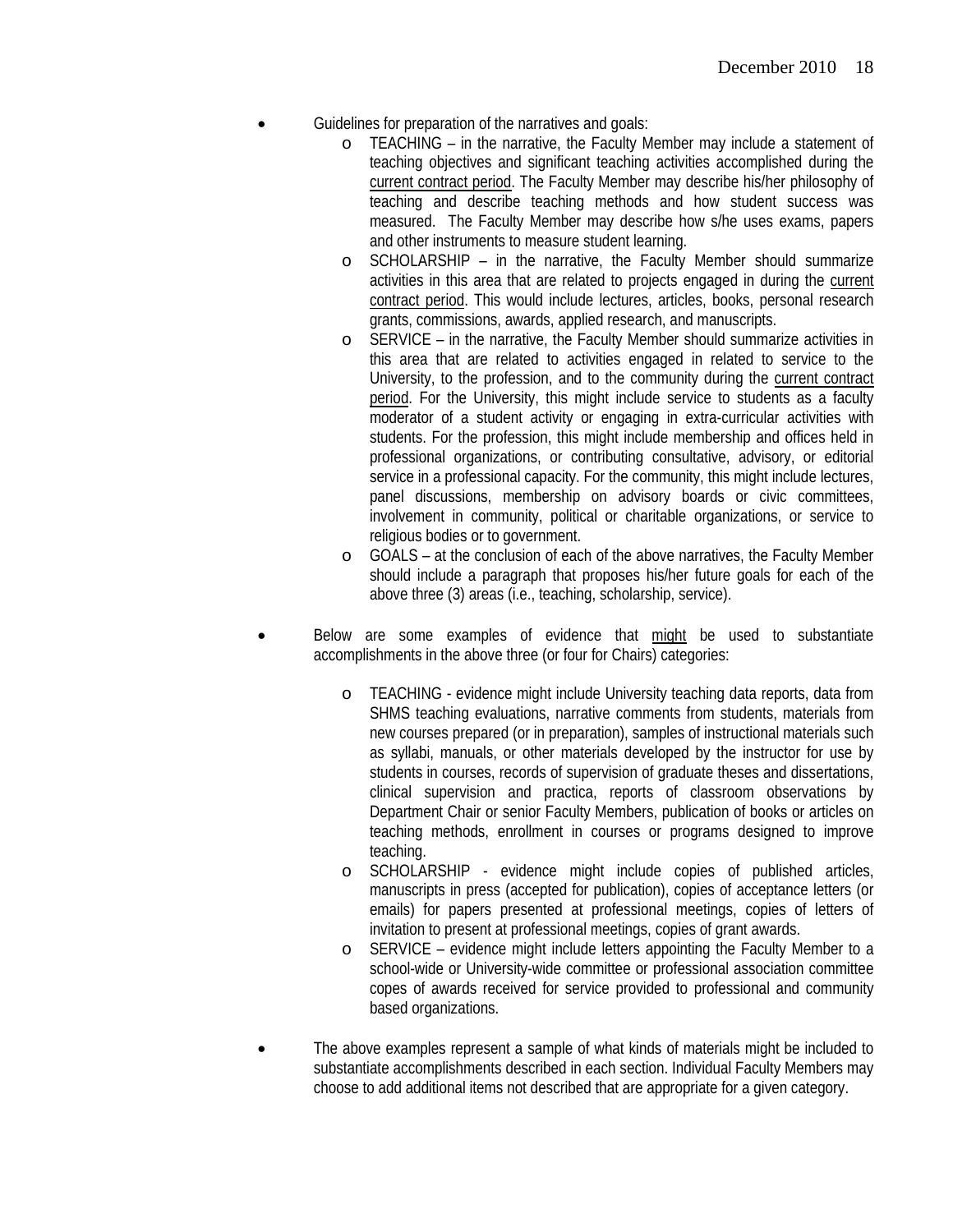#### **4. PROCEDURE FOR NON-RENEWAL of FULL-TIME FACULTY CONTRACT**

- a. In the case where a full-time faculty contract comes due for contract review and it is decided that the Faculty Member's contract will not be renewed, the following procedure must be followed:
	- 1. By December 30<sup>th</sup> prior to the year in which their contract expires, the Faculty Member will be notified by the Office of the Dean of contract nonrenewal. All contracts expire by June 30 of the contractual year. The Dean will follow the procedures delineated in Section 2.3 Dismissals, herein.
	- 2. The Dean shall indicate the reasons for non-renewal in writing to the Faculty Member, the reasons of which will serve as the basis for any appeal by the Faculty Member to either the Faculty Grievance Committee or Provost. Reasons for non renewal shall include only those for cause, as indicated in Section 2.3.c herein.
	- 3. Should the Dean deny renewal of the Faculty Member's contract, the decision of the Dean may be appealed to the HS Division's Faculty Grievance Committee, according to Section 2.3 herein. The appeal must be made in writing, by letter addressed to the Dean of the SHMS, within 30 calendar days of receipt of notice of contract nonrenewal from the Dean's Office.
	- 4. All faculty members retain the right to appeal the decision by the Dean for nonrenewal of a contract to the Provost.

## **5. GUIDELINES FOR CHAIRS**

- a. Department Chairs will submit a memorandum to the Dean that will be included in the front of the Faculty Member's portfolio. This memorandum shall be prepared after the Chair has had the opportunity to review the Faculty Member's submitted Portfolio and meet with the Faculty Member. The memorandum should provide a precise and detailed commentary on the accomplishments of the Faculty Member as a teacher, scholar and contributor to the University, the profession, and the community. The statement should comment on the quality of scholarship, concern, and enthusiasm for teaching, interactions with students, specific contributions to the Department, school, and University, and leadership in the community. With regard to departmental impact, the statement should directly comment on the Faculty Member's ability to work effectively as part of a team and the effect the Faculty Member's interactions have on his/her colleagues' professional productivity and performance. The Chair may choose to add other relevant information at his/her own discretion.
- b. For a Faculty Member who is up for contract review and who teaches in more than one Department, the Chair of the "home Department" is responsible for securing evaluative data on the Faculty Member from the additional Department Chairs. Those written commentaries should be submitted with the Faculty Member's Portfolio when it is transmitted to the Office of the Dean.
- c. Non-renewal of a Chair's contract does not per se affect the individual's status as a Faculty Member.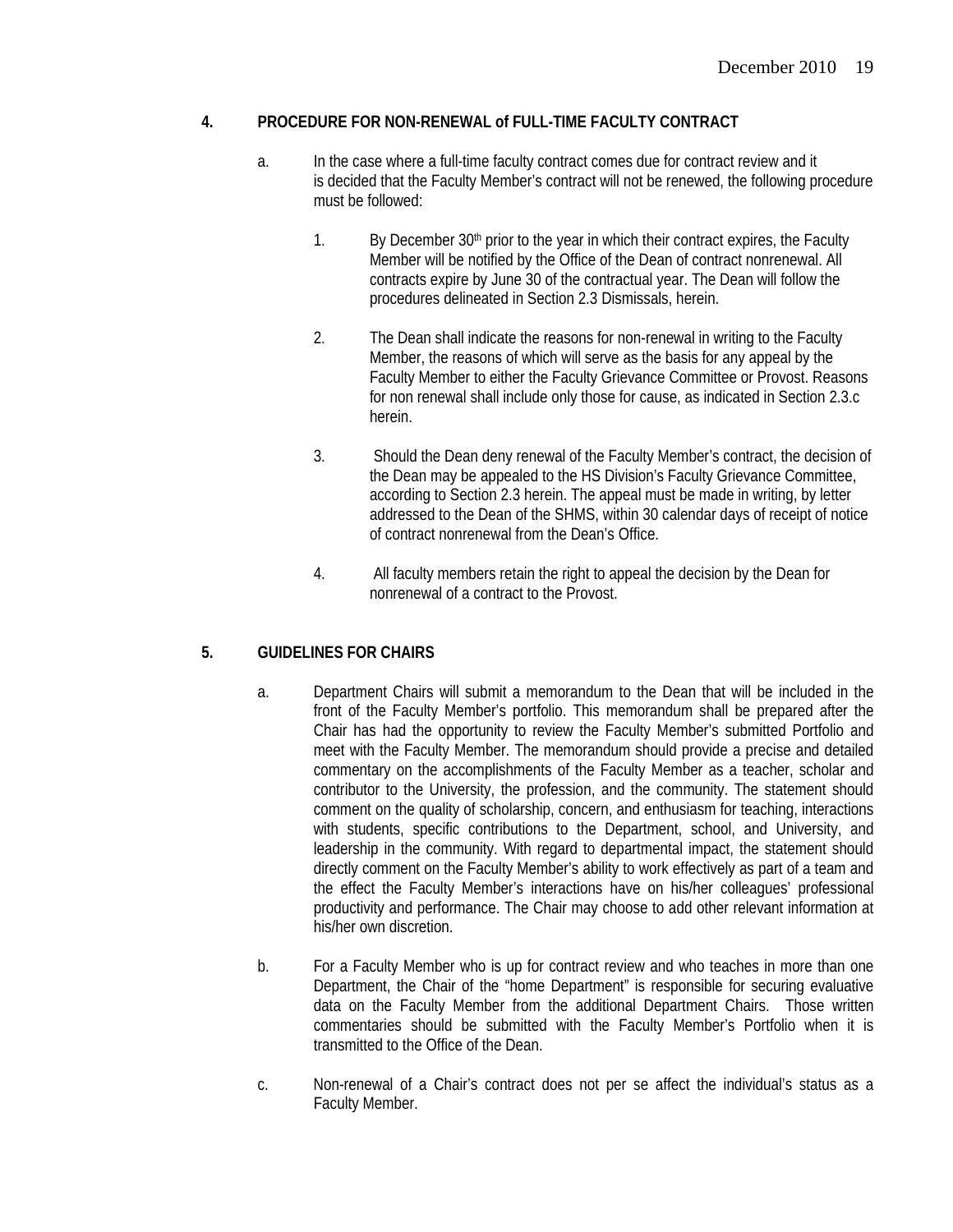#### **6. RENEWAL OF CHAIRS**

Chairs that are up for contract review will prepare a narrative regarding their own ADMINISTRATION skills and accomplishments during the current contract period. This section should include a statement of the Chair's leadership philosophy and describe strategies used to motivate and lead others. The Chair should include examples of leadership challenges and achievements for the current contract period. This section should conclude with a statement (or list) of proposed leadership goals and objectives for the Department and the Chair. Following the narrative, the Chair should submit evidence of achievements in administration, such as a list of achieved goals, new policies, procedures, or initiatives, or Department documents created by the Chair for the current contract period. The Chair should provide evidence that substantiates the achieved goals.

The Associate Dean of the Division Health Sciences will submit a memorandum to the Dean that will be included in the front of the Chair's portfolio. This should be prepared after the Associate Dean has had the opportunity to review the Chair's submitted portfolio. The Associate Dean is to share the memorandum with the Chair at a meeting. The memorandum should provide a precise and detailed commentary on the attributes/accomplishments of the Chair as an administrator in the School of Health and Medical Sciences, and as a teacher, scholar and contributor to the University, the profession, and the community. The statement should comment on the quality of scholarship, concern, and enthusiasm for teaching, interactions with students, specific contributions to the Department, school, and University, and leadership in the community. With regard to Departmental impact, the statement should directly comment on the Chair's ability to lead a team and foster faculty development within their Department. The Associate Dean may choose to add other relevant information at his/her discretion.

## **7. ANNUAL EVALUATION PROCEDURE**

- a. Written notification shall be provided by the Department Chair to each Faculty Member giving him/her at least thirty (30) days prior to the faculty evaluation to provide the materials required by Section b. below.
- b. The materials to be provided for the annual review shall include the same materials described in Article 4 Sections 4.1, Teaching, Article 4.2, Scholarship, and Article 4.3, Service, herein. In the case of Department Chairs, a fourth section, Administration, shall be included.
- c. The Department Chair shall assess the materials submitted by each Faculty Member and write his/her evaluation.
- d. The Department Chair shall meet with each Faculty Member, ideally by June 30, to review the assessment and to discuss the goals of each Faculty Member for the upcoming year.
- e. The Department Chair and the Faculty Member shall each sign the assessment document to acknowledge that it was read and discussed.
- f. Department Chairs shall meet annually with the Associate Dean of the HS Division and follow the procedures outlined in this section.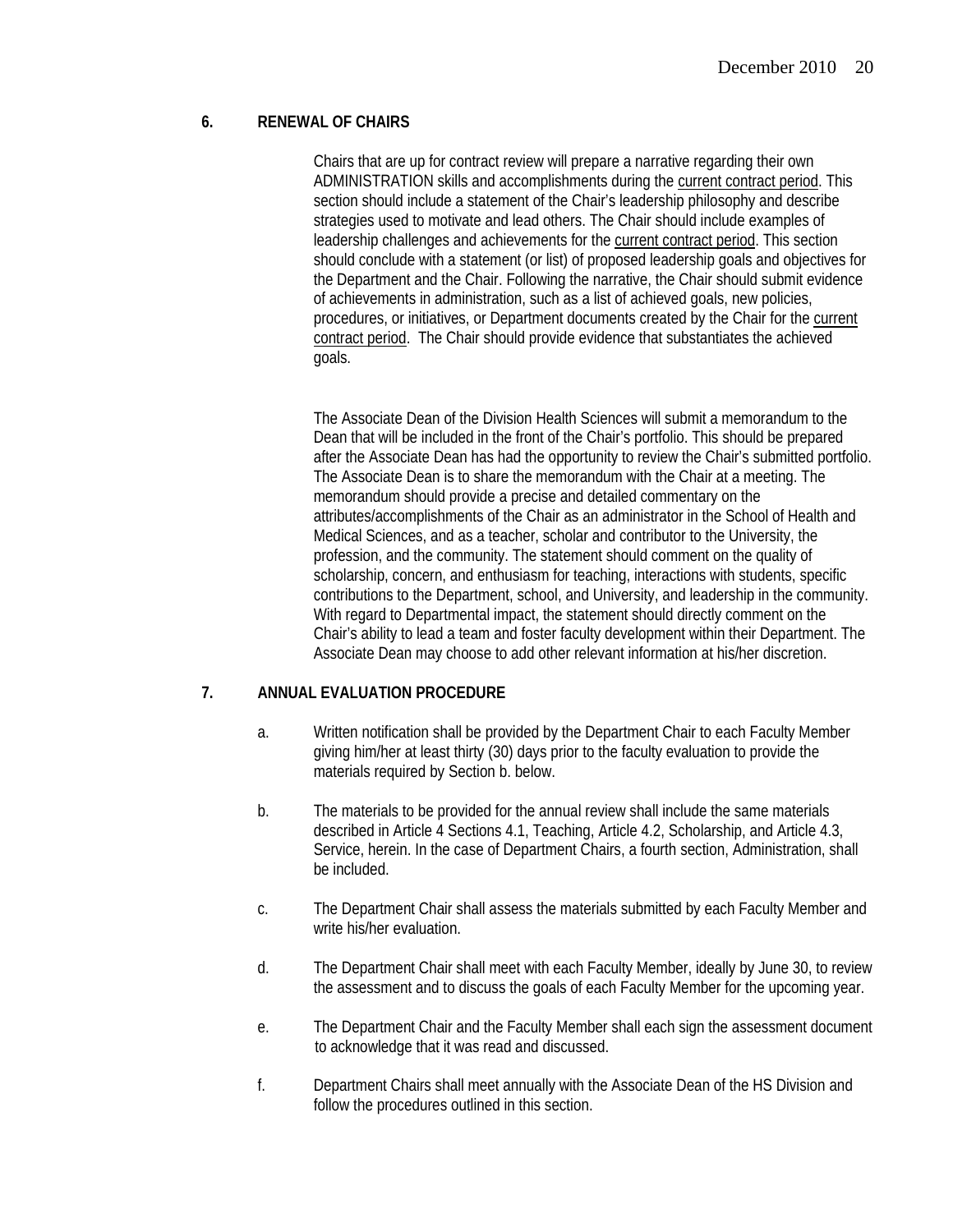# **LEAVES**

Full-time members of the Faculty in the HS Division of the School of Health and Medical Sciences are eligible, consistent with the provisions of this article, to apply for sabbatical leaves, unpaid leaves of absence, medical leaves, and leaves for political activity, government service, military service and jury duty.

## **5.1 SABBATICAL LEAVES**

The major purpose of sabbatical leave is to provide an opportunity for continued professional growth and new or renewed intellectual achievement through study, research, scholarly writing, or professionally related travel.

The number of sabbatical leaves awarded each year shall depend on upon the financial ability of the School to meet its continuing obligation to provide a balanced, quality academic program to its student body.

a. Remunerated employment during the sabbatical leave period shall only be made with consent of the Provost.

# **A. ELIGIBILITY**

- 1. All full-time Faculty Members in the HS Division of the SHMS have the right to apply for sabbatical leave for each period of four (4) years of full-time faculty service in the HS Division of the School, exclusive of time on leave.
- 2. In exceptional cases, members of the HS Division Faculty in the School, having previous academic employment of four (4) or more years at other institutions of higher education, have the right to apply for their first sabbatical leave after completing a minimum of three (3) years of full-time employment in the HS Division of the SHMS.

# **B. APPLICATION and GRANTING PROCEDURE**

- 1. Every applicant must apply for sabbatical leave on forms provided by the Office of the Dean of SHMS.
- 2. Every applicant must state the purpose, as specifically as possible, in applying for sabbatical leave, in a written proposal to the Office of the Dean of the School. The proposal summary should be one to two pages in length and should include a statement of the goal of the work to be completed during the sabbatical leave, along with a plan of expected outcomes.
- 3. Applications must be submitted by December 1 of the year preceding July 1 of the academic year in which the leave is to be taken, to the Faculty Member's Department Chairperson. Chairs shall submit their recommendations to the Dean's Office by January 10. The Dean's Office shall take action on applications by February 1. The Dean will take into consideration the recommendations received from the appropriate Department Chair(s) as well as the application materials submitted. The Dean will make his recommendation in a timely manner to the Provost. The final decision to grant sabbatical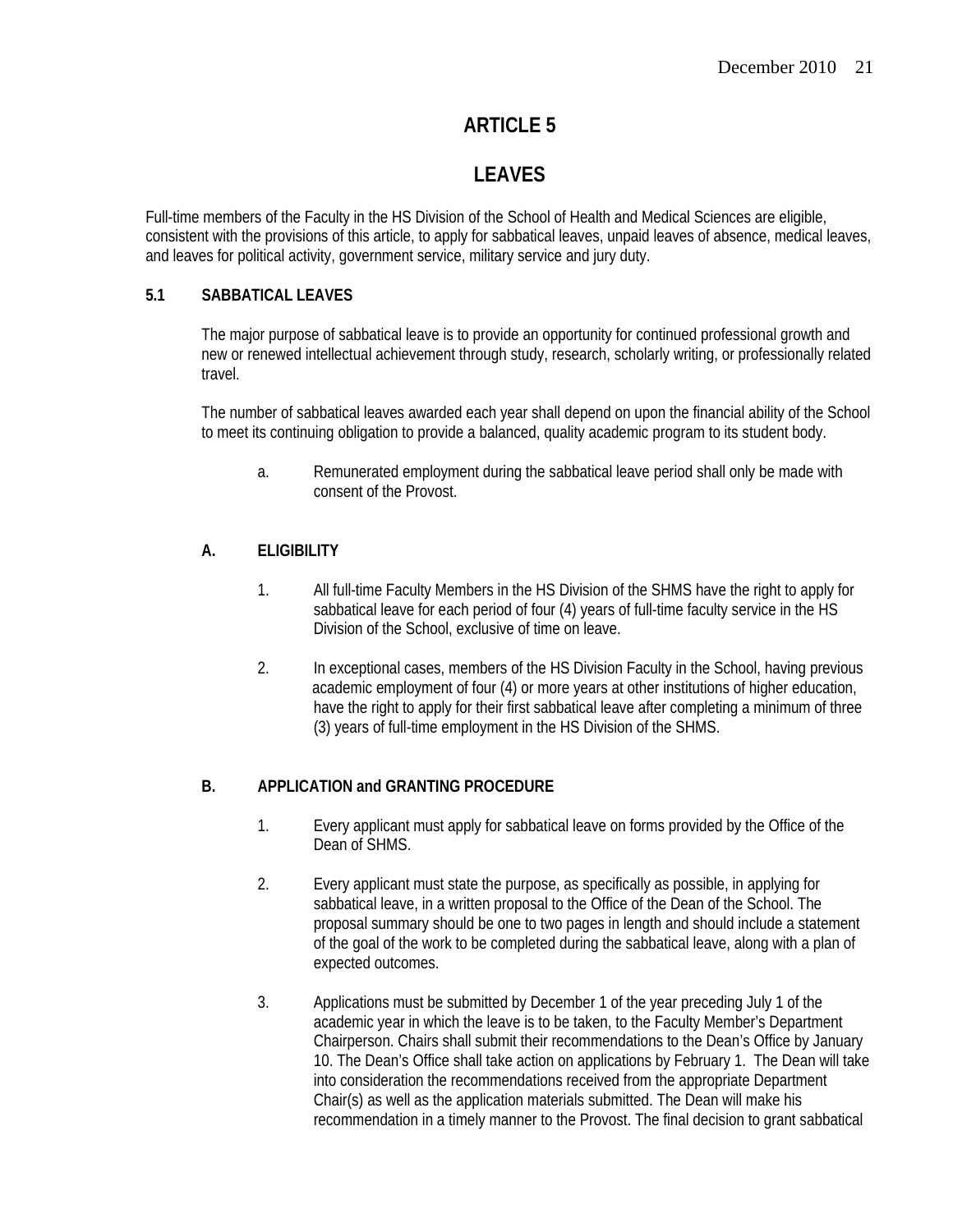is made by the Provost, who will approve or deny the sabbatical application no later than October 1.

- 4. At each step of the process, the respective body or individual shall inform the applicant and all appropriate parties (Department Chair, Dean), in writing, of the recommendations made.
- 5. The applicant has the right to appeal the decision of the Department, to the Dean. Should an application for sabbatical leave be denied by the Dean on its merits, after approval by the Department, the decision of the Dean is appealable to the Provost of the University.
- 6. A Chairperson is eligible for sabbaticals and should submit all applications directly to the Dean, by December 1 of the year prior to the July 1<sup>st</sup> start of the academic year in which the Sabbatical is requested, as defined under Section 5.1.B herein.
- **C.** Faculty, including Department/Program Chairs, may apply for half-year or full-year sabbaticals.

#### **D. CRITERIA FOR SELECTION**

Every participant involved shall consider the advantages of such leave to the applicant and to the School and/or the University. Primary consideration shall be given to the academic potential of the Faculty Member's proposal in terms of its contribution to the discipline, the intellectual development of the individual, and to the strengthening of the Department, the School and/or the University.

1. The faculty-applicant should specify whether they are applying for a 6-month (January to June or July to December) or 1-full year sabbatical leave within the written proposal submitted.

## **E. COMPENSATION and EXPENSES**

- 1. Salary payments during sabbatical leave shall be full pay for half-year sabbaticals and three-quarter pay for full year sabbaticals. Salary payments are calculated only on the Faculty Member's base salary and will continue for the term of the leave as specified in the Faculty Member's proposal, according to Section C.1 herein.
- 2. The granting of sabbatical leave shall not affect any salary increment for which the applicant may otherwise be qualified.
- 3. A Faculty Member on sabbatical leave shall be entitled to the continuation of pension and other fringe benefits provided by the University.
- 4. All approved sabbatical leaves during which time the Faculty Member is granted continuation of salary or other financial compensation from the University will follow University procedures and protocols regarding remuneration.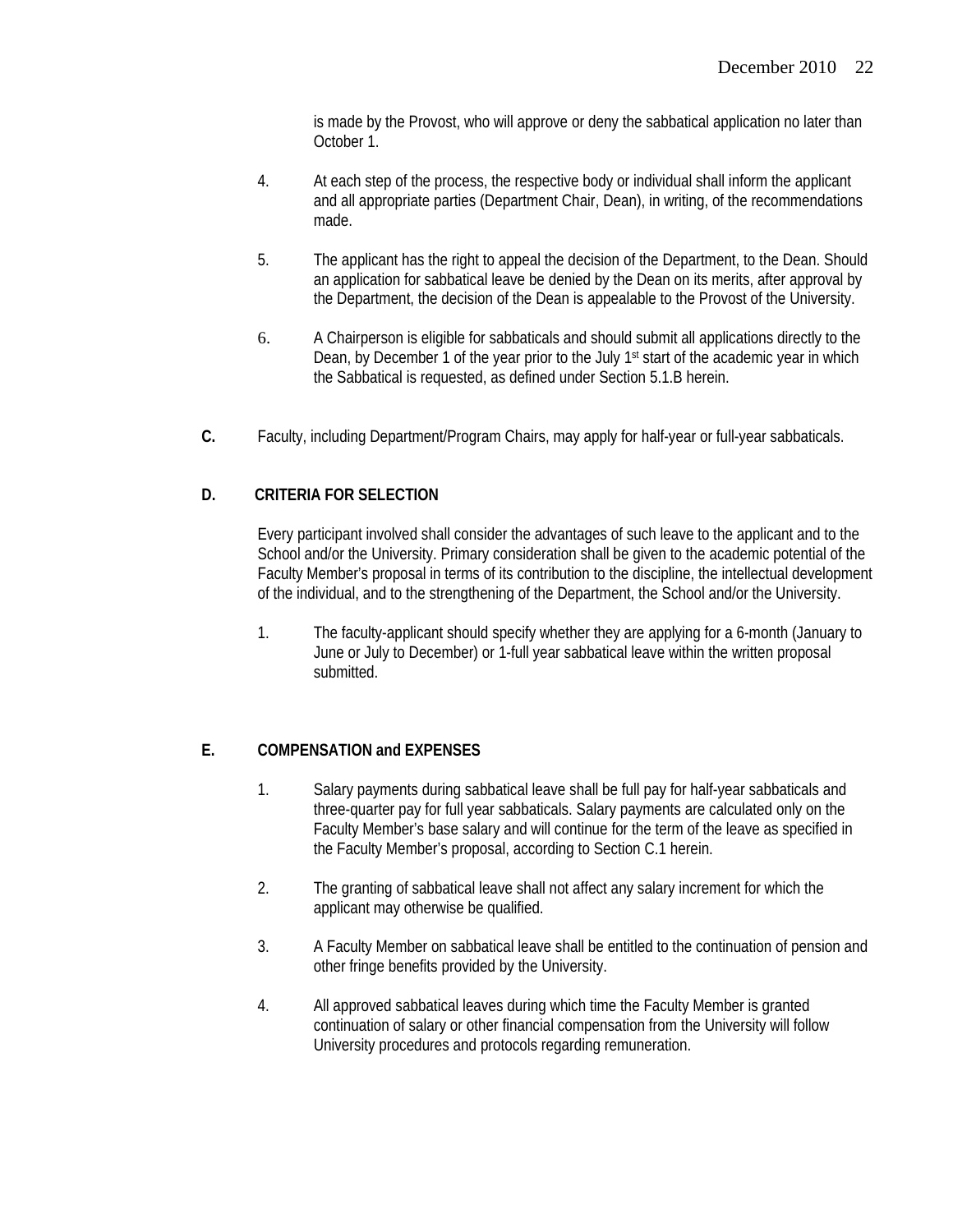#### **F. PRODUCTION OF WORK PRODUCT FROM THE SABBATICAL LEAVE**

At the conclusion of a sabbatical leave, the Faculty Member shall forward to the Departmental Chairperson, the Dean of the School and the University Provost, copies of a report of his/her activities during the period of the sabbatical leave.

#### **G. UNIVERSITY HUMAN RESOURCE POLICIES PERTAINING TO SABBATICAL LEAVES**

In regard to any sabbatical leaves, existing University policies shall compliment this Guide's information on matters not addressed in this Guide, as well as to decide any matters where a conflict may exist with University Human Resource Policies or Procedures.

## **5.2 OTHER LEAVES OF ABSENCE**

All full-time Faculty Members in the HS Division may apply for the following leaves of absence: 1) professional development of the Faculty Member; and 2) the protection and/or recovery of health, including family emergencies, in addition to the normal leaves of absence provided for under the National Family Leave Act (e.g., maternity leave, caring for an elderly parent), and Military Service.

- a. The procedures for application and granting of a leave of absence are similar to the procedures described in sec. 5.1.B., sabbatical leave. Also, required deadlines may be waived in unusual circumstances, as when an applicant's leave depends upon approval by a grant external to the University such as a foundation grant or national fellowship.
- b. Leaves for the protection and/or recovery of health are frequently extraordinary requests and will be expedited.
- c. In special circumstances, ordinary leaves of absence may be granted with compensation.
- d. Where it enhances the professional development of the Faculty Member, a leave of absence may be granted for the purpose of engaging in temporary employment elsewhere.
- e. The continuation of the University's contribution to fringe benefits during the leave of absence shall depend on the circumstances of the leave, and the precise status of the Faculty Member's benefits shall be stated in writing by the Dean in the letter approving the leave of absence. If the University does not continue its contribution, the Faculty Member has the option to maintain any or all fringe benefits at their expense during the period of the granted leave of absence.
- f. A Faculty Member on leave of absence for reasons of health, or to participate in a fellowship or professional program (except when pursuing an advanced degree), shall have fringe benefits paid by the University during the leave of absence period.
- g. The maximum period of time that may be spent on any single leave of absence is two (2) calendar years (excepting any qualifications under the National Family Leave Act). The failure of any Faculty Member in the HS Division to return to his/her full-time appointment after the agreed upon leave shall result in termination of the employment contract period. The Dean shall notify the Faculty Member in writing of the requirement to return, at least one hundred twenty (120) days before the scheduled termination of the leave. Should the leave be granted for less than 120-days, the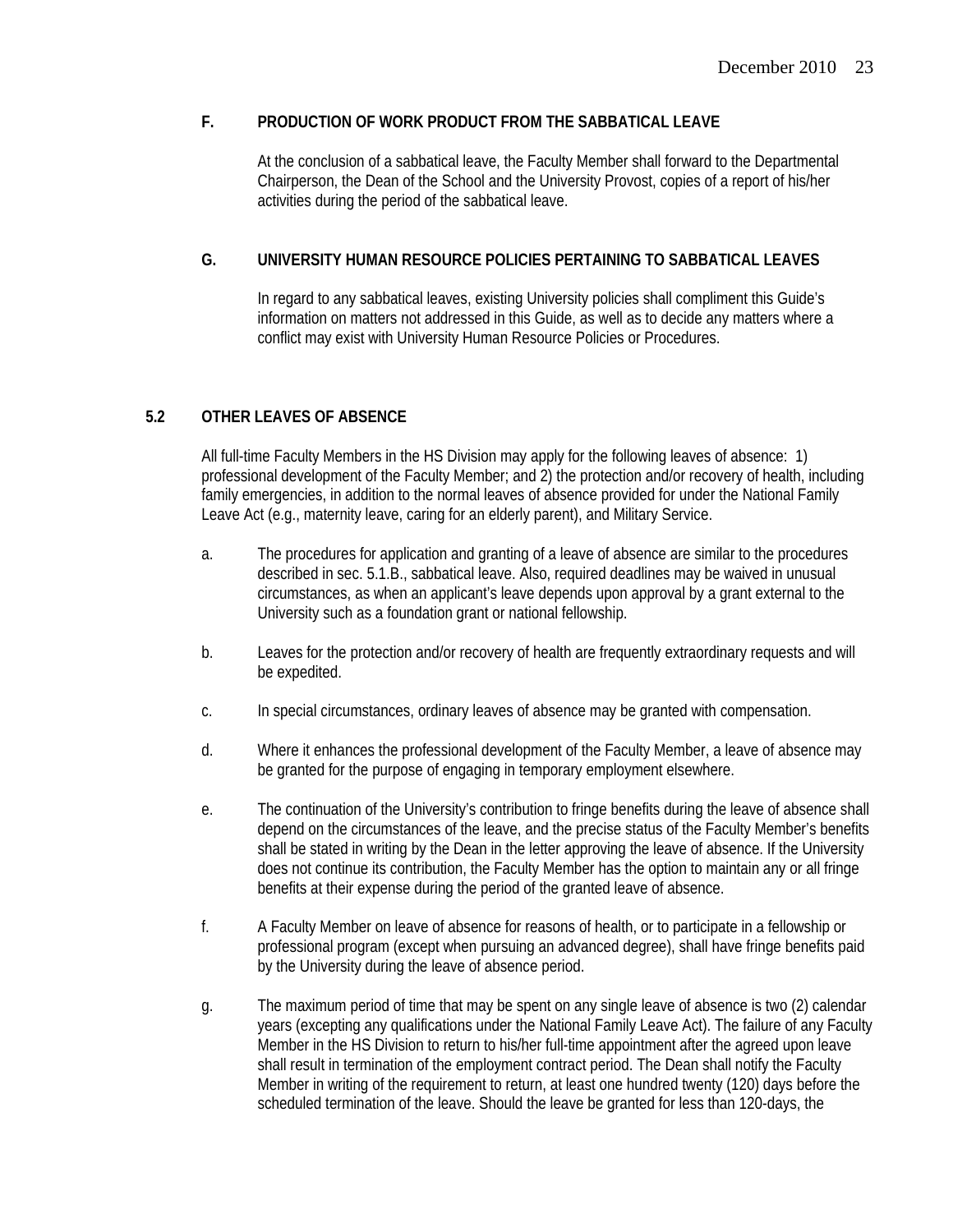expected date of return will be specified in the letter of approval issued from the Dean, as specified in Section 5.2.e herein.

#### **A. MEDICAL LEAVES OF ABSENCE**

A Faculty Member who is unable to work because of illness or disablement for one (1) to ten (10) academic calendar days must notify his or her Department Chairperson (or, where applicable, to the Dean), of the reason for the absence and its estimated duration, within the guidelines for privacy as provided for in the Health Insurance Portability and Accountability Act of 1996, *as amended*, April 14, 2003. A written statement of need for medical leave from a licensed, practicing physician or suitable healthcare provider, should be provided to the Department Chairperson, or where applicable, to the Dean.

It is expected that, as a matter of professional courtesy, faculty colleagues shall substitute for absent members in teaching and other assignments without receiving any additional compensation. Where this is not possible, the Faculty Member, upon returning from medical leave, shall be expected to make up any missed classes as soon as possible.

#### **B. PROCEDURES**

A Faculty Member who is unable to work for more than two (2) weeks [ten (10) academic calendar days] because of illness or disablement shall be granted a leave of absence in accordance with the following procedures and conditions:

- 1. Within these two (2) weeks the Faculty Member is expected to notify, or cause to be notified as promptly as possible, the Department Chairperson, of the member's illness or disablement, and provide the Department Chairperson (or where applicable, to the Dean) with a letter from his or her physician or suitable healthcare practitioner, indicating the date of the inception and estimated duration of the illness or disability. When a Faculty Member knows in advance of an expected absence due to illness or disablement, the member shall notify his or her Department Chairperson as soon as practicable, without undue delay.
- 2. Upon receiving notification, the Department Chairperson shall transmit the information to the Dean for leave approval.
- 3. The leave shall be approved by the Dean and shall take effect two (2) weeks after the date of inception of the illness or disability and shall extend for the duration of the disability as attested by the member's physician *or* six (6) months, whichever is shorter. The Office of Human Resources shall provide the Faculty Member with a summary of medical benefits.
- 4. Paragraph 5.3.A.3 notwithstanding, a Faculty Member who is absent from teaching duties for more than four (4) weeks [twenty (20) academic calendar days] shall not resume teaching duties for the remainder of the semester in which the illness or disability occurred, or be assigned other duties. Full salary shall be resumed upon return to University service.
- 5. Paragraph 5.3.A.4 notwithstanding, upon discussion with and in consideration of the physical health and wellness of the Faculty Member upon return from medical leave, the Department Chairperson and Faculty Member may wish to discuss returning the Faculty Member to his or her regular duties as faculty, and in agreement, such decision may be made to return the Faculty Member to his or her regular duties if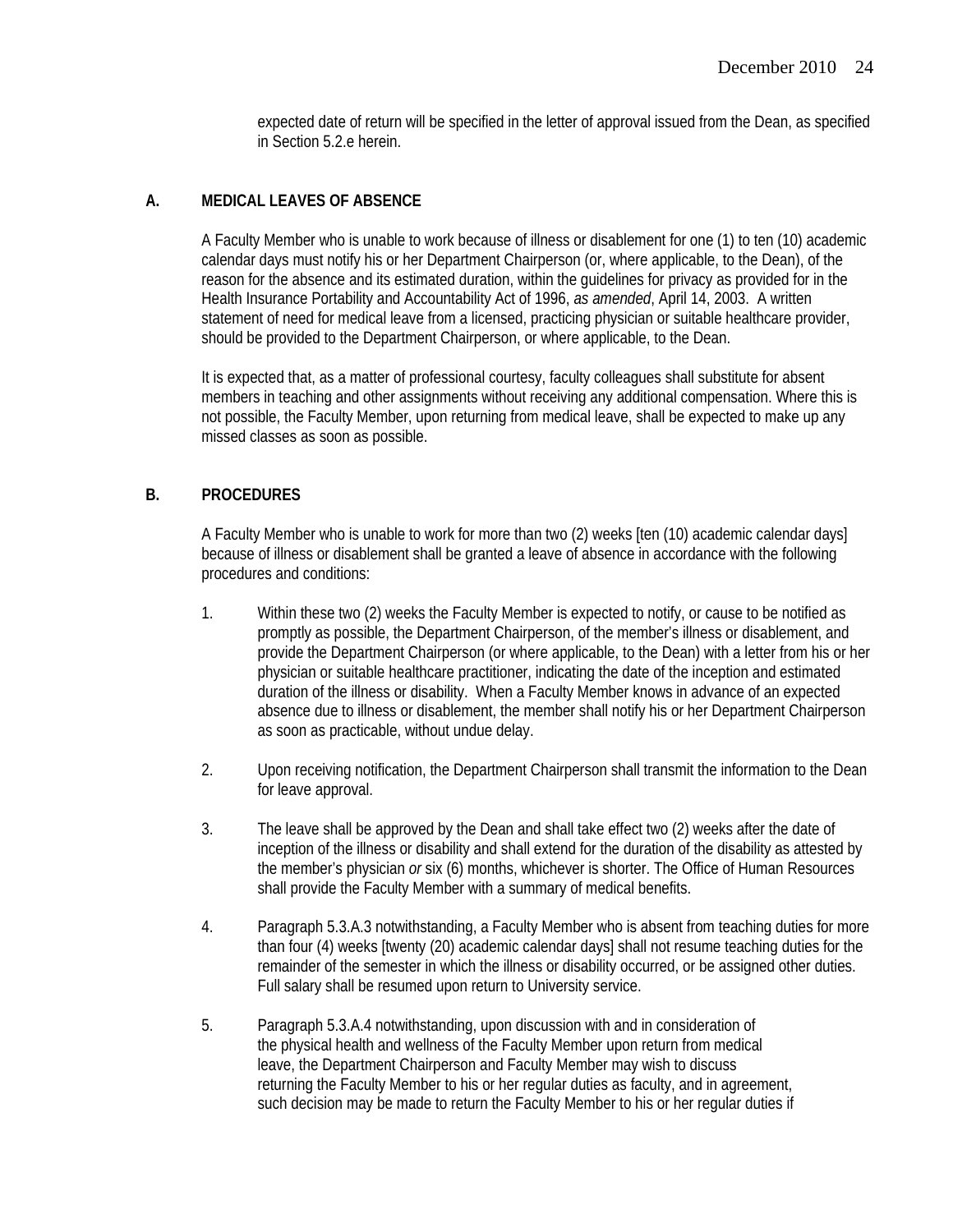medically appropriate, in conjunction with a determination from the Faculty Member's referring medical practitioner.

#### 6. RETURN FROM MEDICAL LEAVE STATUS

Upon return from a medical leave, the Faculty Member shall submit to the Department Chairperson or (or where applicable, to the Dean), a physician's statement certifying that the Faculty Member has recovered and can resume normal duties without restriction. The University may, at its option, refer the Faculty Member to a physician mutually agreeable to the University and the Faculty Member, for an examination prior to the member's resumption of duties. The findings of such physician with regard to the member's ability to return to work shall be conclusive.

#### 7. APPLICABILITY OF MEDICAL LEAVE PROVISIONS

- a. The provisions of medical leave according to Sec. 5.3 herein, shall apply in all respects to a Faculty Member's illness or disablement caused or contributed to by pregnancy, childbirth and/or recovery.
- b. The provisions of medical leave according to Sec. 5.3 herein, shall apply in all respects to a Faculty Member's illness or disablement caused by or contributed to while working at the University. Such illness is covered by Workers' Compensation in accordance with the provisions of the Employer's Liability Insurance Law of New Jersey. All injuries in the performance of duties must be reported immediately to the University infirmary. The infirmary shall prepare the proper worker's compensation form that is required to qualify for benefits.

## **C. DISABILITY COMPENSATION**

- 1. A Faculty Member in the first year of service at the University may receive an amount equal to the difference between the temporary disability insurance payments to which the member is entitled and the member's base contract salary for one month.
- 2. A Faculty Member who has from two (2) to ten (10) years of service at the University shall receive for two (2) months an amount equal to the difference between the temporary disability payments to which the member is entitled and the member's base contract salary. For an additional period of leave of up to four (4) months in each academic year, such Faculty Members shall receive 60 percent of their base contract salary (disability plus University payments). A Faculty Member who has from ten (10) years to fifteen (15) years of service at the University shall receive four (4) months an amount equal to the difference between the temporary disability payments to which the employee is entitled and the member's base contract salary. For an additional period of leave of up to two (2) months in each academic year, such Faculty Member shall receive 60 percent of their base contract salary (disability plus University payments). A Faculty Member who has 15 or more years of service at the University shall receive for six (6) months an amount equal to the difference between temporary disability payments to which the member is entitled and the member's base contract salary.
- 3. In the event a Faculty Member continues to be disabled after being on medical leave for six (6) months, the member, if declared eligible by the University's insurance carrier, shall be entitled to benefits under the University's total disability plan. In addition, the University shall pay the Faculty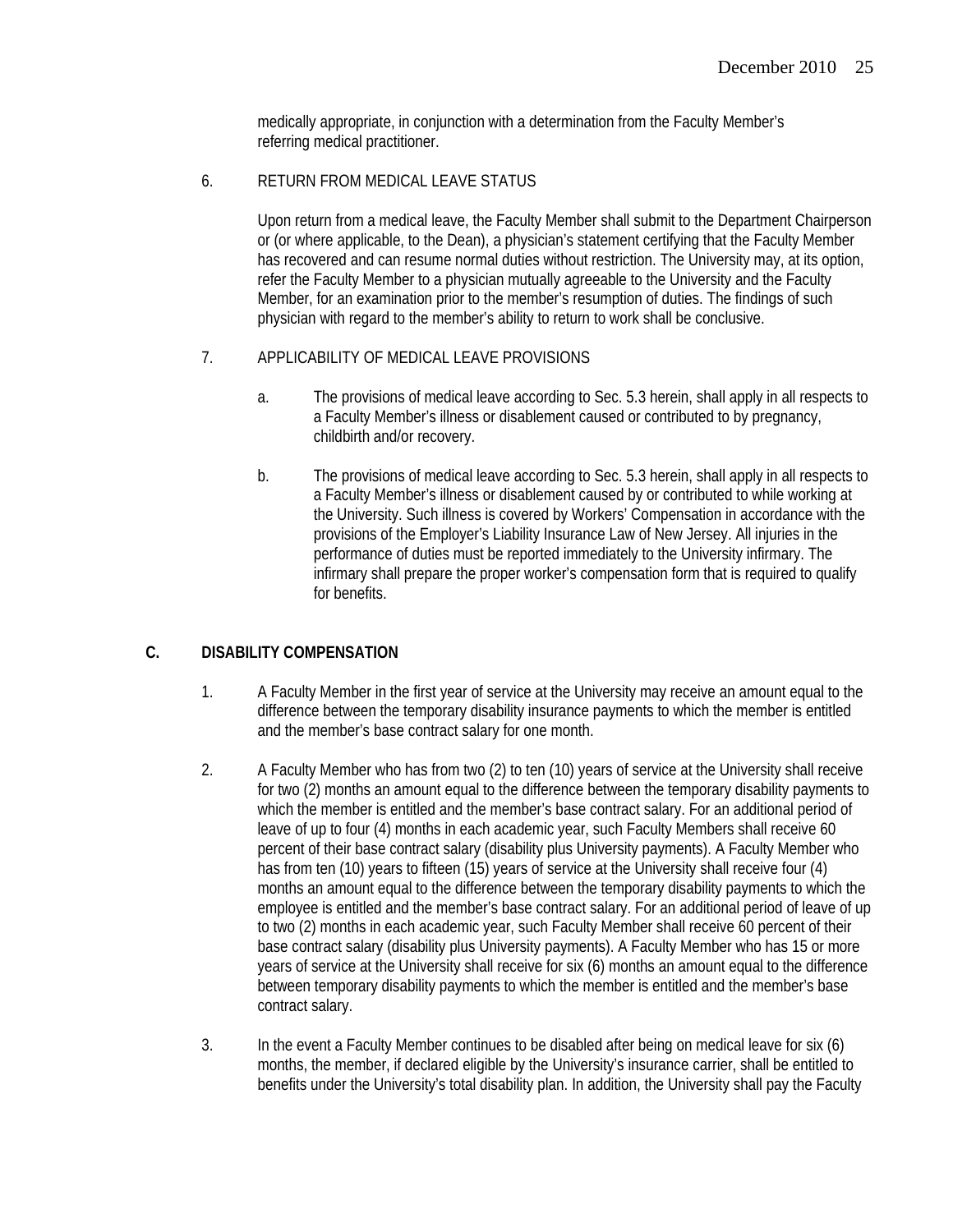Member's health program premiums for the duration of the period of disability or until the expiration of the contract, whichever comes first.

4. Members of the full-time faculty of the HS Division, ineligible for total disability, shall be placed on an unpaid leave of absence for one (1) year but shall have health program premiums for which they are eligible paid by the University during this period. In the event such a Faculty Member continues to be disabled after that period, the University's obligations to such Faculty Member shall cease.

#### **D. LEAVES FOR POLITICAL and GOVERNMENTAL SERVICE**

 Faculty Members, as citizens of the United States, are free to engage in political activities. Leaves may be granted for political activity and governmental service in accordance with procedures established in Sec. 5.2 herein. Where appropriate, such requests for leave shall be expedited. The terms of each leave of absence shall be made in writing.

#### **E. LEAVES FOR JURY DUTY**

The University reserves the right to seek a delay in jury service to a time that shall not interfere with the Faculty Member's class or academic schedule. If the delay is not granted, the University shall provide substitutes and continue the Faculty Member with full salary and fringe benefits during the term of the jury duty. A Faculty Member notified of jury duty is obligated to immediately inform his/her Chairperson, or where appropriate, the Dean.

## **F. LEAVES FOR MILITARY SERVICE**

If a Faculty Member is called to active duty in the Armed Forces of the United States, the leave shall not affect the member's faculty status.

a. In regard to any military service leaves, existing University policies shall compliment this Guide's information on matters not addressed in this Guide, as well as to decide any matters where a conflict may exist with University Human Resource Policies or Procedures.

# **G. UNIVERSITY HUMAN RESOURCE POLICIES PERTAINING TO LEAVES OF ABSENCE**

In regard to any leaves of absence, existing University policies shall compliment this Guide's information on matters not addressed in this Guide, as well as to decide any matters where a conflict may exist with University Human Resource Policies or Procedures.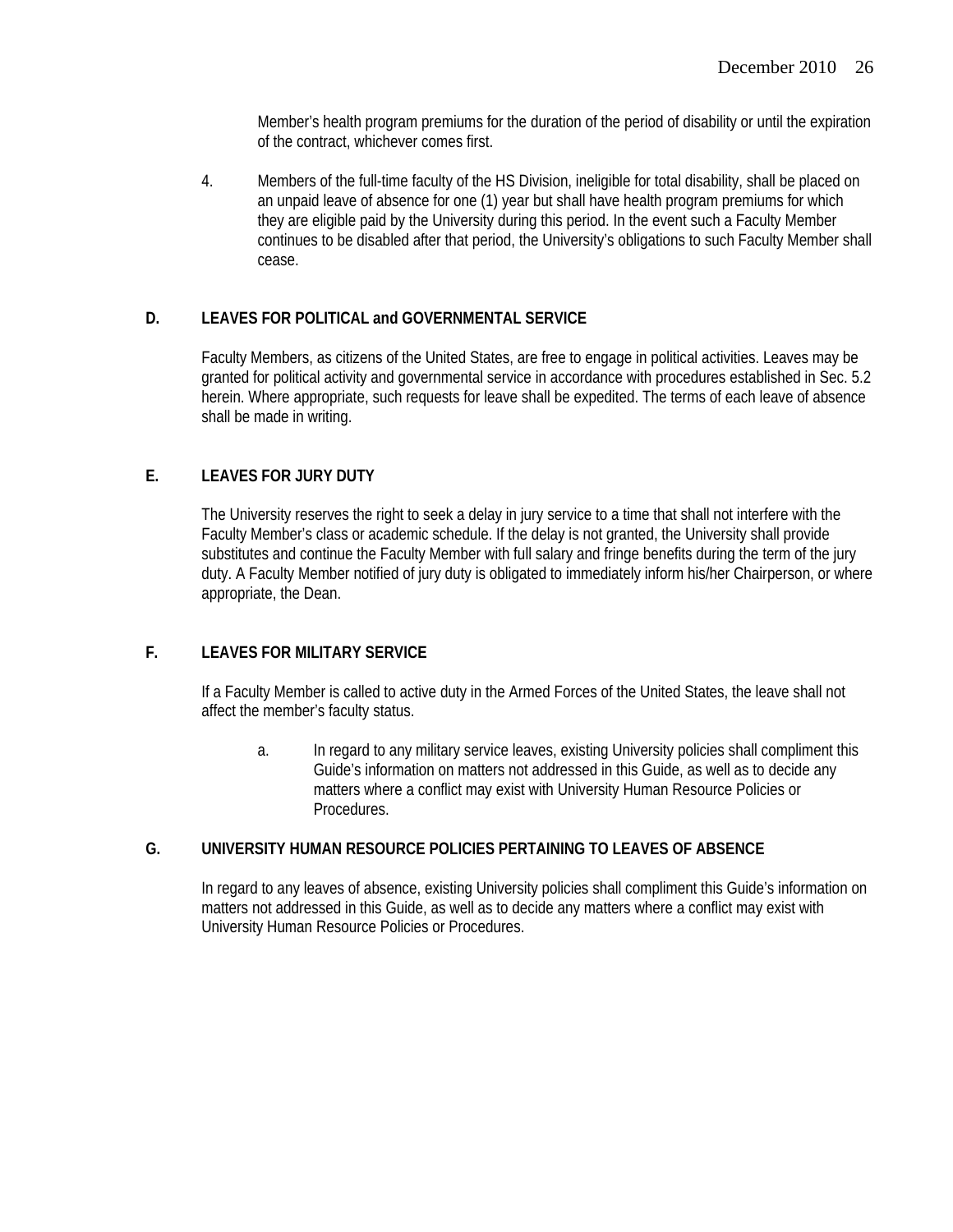# **FACULTY RIGHTS and RESPONSIBILITIES**

## **6.1 ACADEMIC FREEDOM**

- a. All members of the Faculty of the HS Division in the School of Health and Medical Sciences are entitled to academic freedom as set forth in the 1940 "Statement of Principles on Academic Freedom and Tenure with the 1970 Interpretative Comments" formulated by the Association of American Colleges and the American Association of University Professors (a copy of this document is available in the Office of the Dean of the School of Health and Medical Sciences).
- b. Academic freedom is essential to the purposes of the University and applies to both teaching and research. Freedom in research is fundamental to the advancement of knowledge. Academic freedom in teaching is fundamental for the protection of the rights of the teacher and of the student.
- c. Faculty Members are entitled to freedom in discussing their academic subjects. They should be careful not to introduce matter in the classroom that does not contribute to the student understanding of the course for which the Faculty Member has responsibility.
- d. When Faculty Members speak or write they are free from University censorship, but their special position in the community imposes special obligations. As scholars and members of the University, they should remember that the public may judge their profession and the University by their remarks. Therefore, they should at all times endeavor to be accurate, to exercise appropriate restraint, and to show respect for the opinions of others. While properly identifying themselves to outside audiences, they should not purport to function as institutional spokespersons unless specifically commissioned to serve in such capacity.
- e. The Faculty Members' primary responsibility to their subject matter is to seek and to state the truth as they see it. They are expected to devote their energy to develop and improve their scholarly competence. They are obligated to exercise critical self-discipline and judgment in using, extending and transmitting knowledge. Faculty Members must practice intellectual honesty.
- f. As teachers, Faculty Members encourage the free pursuit of learning in their students and protect student academic freedom. They foster honest academic conduct and, on their part, provide equitable evaluations of student performance. They respect the confidential nature of the relationship between Faculty Member and student. They acknowledge significant assistance from students and avoid any exploitation of students for their own private advantage.
- g. If Faculty Members allege that considerations in violation of academic freedom significantly contributed to a decision adverse to them, they should employ the grievance procedures specified in Article 13 herein.

# **6.2 GENERAL FACULTY RESPONSIBILITES**

a. Full-time faculty holding twelve (12)-month appointments for the fiscal year have professional responsibilities to the University for the period commencing July 1 and ending June 30, with the understanding that, in addition to University holidays and closures as noted in the University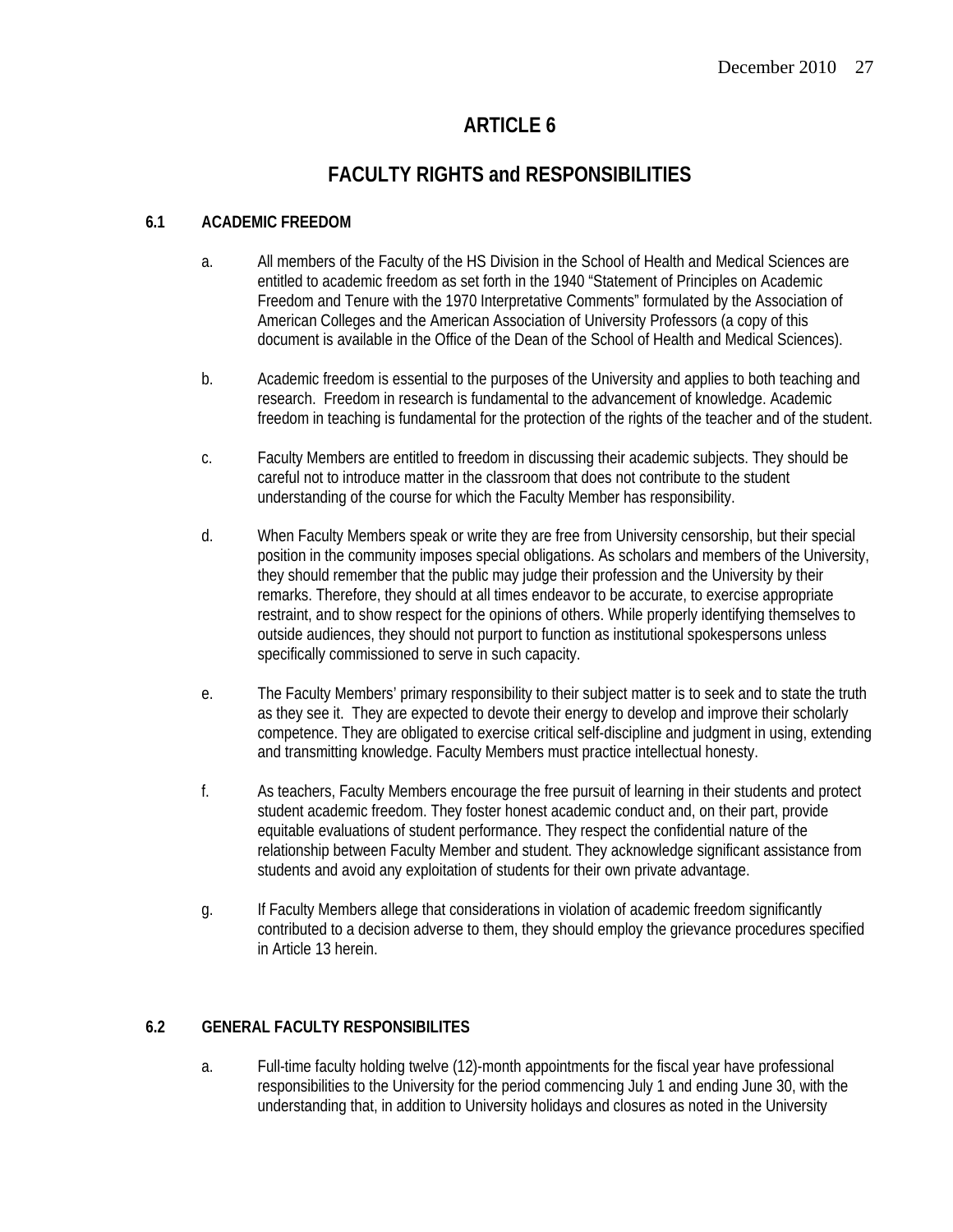calendar and special announcements, such Faculty Member is entitled to one (1) month's vacation during that period, to be taken at time(s) that do not interfere with the Faculty Member's responsibilities.

- b. Faculty Members are obligated to follow the University calendar.
- c. The primary professional responsibility of each member of the faculty is to the School, the University community and the profession. Since Faculty Members should display a high degree of professionalism, they shall:
	- 1. Aspire to excellence in teaching, promote the learning process and stimulate the intellectual development of their students.
	- 2. Keep informed of contemporary developments in pedagogy and in their fields of specialization.
	- 3. Accept a reasonable number of assigned or elected committee responsibilities and conscientiously serve on those committees of which they are members.
	- 4. Serve as a resource to University, college or Department student organizations, when this is consistent with other obligations.
	- 5. Recognize their obligations to the University, University graduates and their families, by attending annual academic events such as faculty convocation and commencement exercises.
	- 6. Adhere to reasonable deadlines and schedules established for the timely reporting of grades and for other matters related to student registration and record keeping.
	- 7. Assume a reasonable share of responsibility in student academic advisement, in the student academic review process, and in curriculum review and development.
- d. SERVICE TO THE PROFESSION: The Faculty Member is expected to perform service, according to the following guidelines:
	- 1. Actively participate in regional, state, national and international professional societies.
	- 2. Contribute to the scholarly advancement of the profession.
- e. RESEARCH: The Faculty Member is expected to participate in research endeavors according to the following guidelines:
	- 1. Keep informed of contemporary scholarly developments in the profession.
	- 2. Actively conduct research in their area of expertise as appropriate to their profession.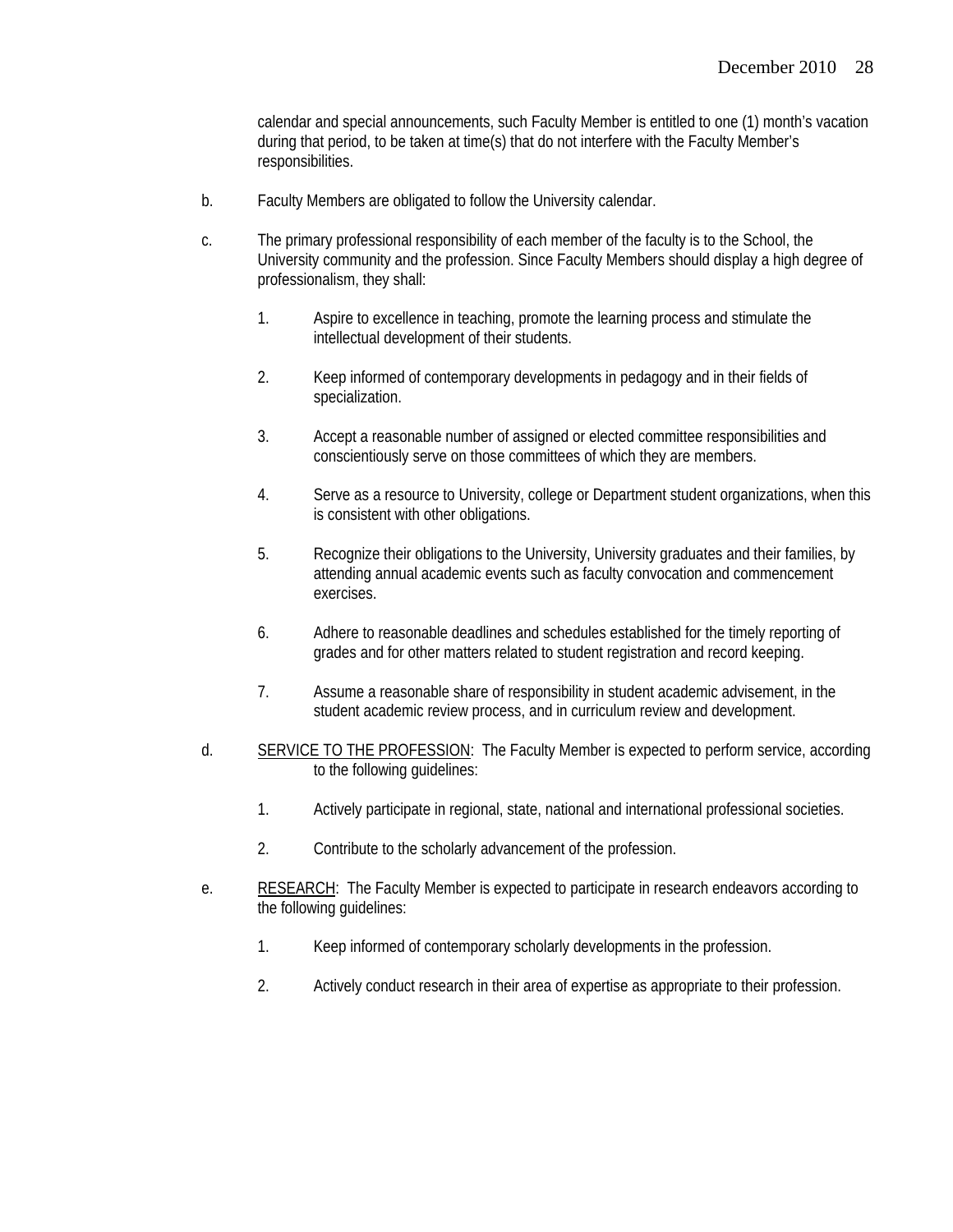#### **6.3 INSTRUCTIONAL DUTIES**

#### **A. HS DIVISION FACULTY WORKLOAD**

The primary faculty responsibilities are in the areas of teaching, scholarship and service. Based on these global areas, the faculty workload projection is an 18-credit workload per academic year, including teaching credits and other credits as delineated in the HS Division Workload Table **(NOTE; THE FACULTY WORKLOAD METHODOLOGY TABLE IS TO BE COMPLETED BY THE HS DIVISION CHAIRS AND THE OFFICE OF THE DEAN PRIOR TO THE FIRST ACADEMIC YEAR AFTER ACCEPTANCE OF THIS GUIDE and will be amended hereto thereafter).** Credits are spread across three semesters: fall, spring and summer, and shall not exceed 9 credits per semester.

#### TEACHING

a) (To be inserted when the SHMS faculty workload methodology is available)

#### OTHER WORKLOAD CREDITS

a. (to be inserted, if needed, after the SHMS faculty workload methodology is available)

#### **B. ACADEMIC ADVISING**

- 1. Faculty Members are expected to advise a reasonably proportionate number of students in their Department.
- 2. Advising includes activities such as: course sequencing, registration, mentoring, professional development, but does not include fieldwork, practicum scheduling, practicum placement and related duties. Assignments are made as equitably as possible by the Department Chairperson.

#### **C. LIMITATION on ADVISING and COMMITTEE WORK**

- 1. Faculty Members, unless otherwise provided herein, shall not normally be required to exceed a maximum of nine (9) working hours per week, inclusive of the office hours indicated Section 6.3.D herein, in the performance of professional duties such as student advisement and departmental, School and University committee work.
- 2. This limitation does not apply to elected faculty offices.

## **D. PROFESSIONAL ACTIVITES and PROFESSIONAL SERVICES**

The University encourages faculty participation in other unpaid professional activities that add to the Faculty Member's knowledge, qualifications and reputation, and to the reputation of the University, so long as these activities do not interfere with his/her primary responsibility to the University. The Faculty Member shall cooperate with the University in striving to inform both the University community and the outside community of such achievements.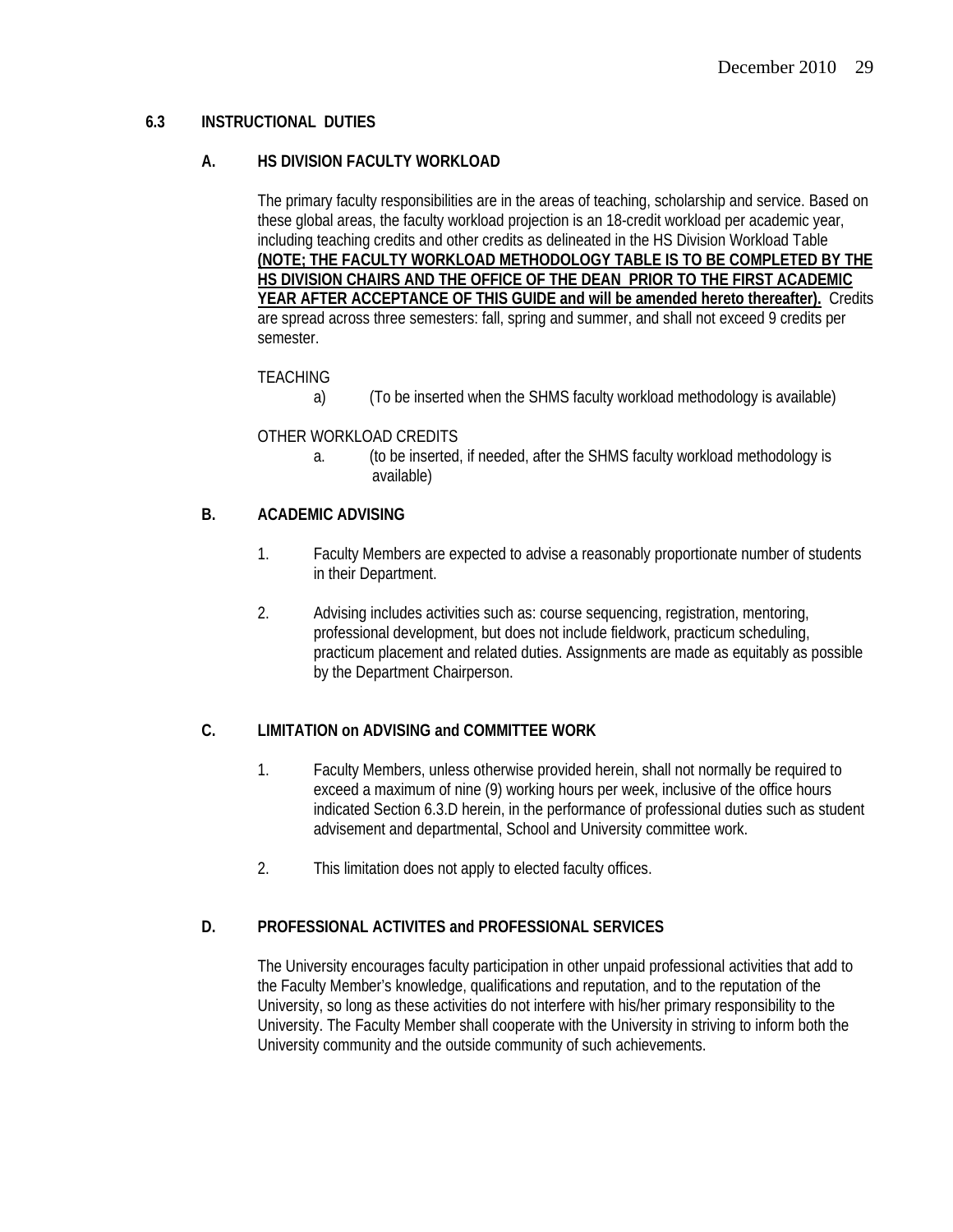## **E. TEACHING OVERLOAD**

- 1. Overload assignments shall be made by the Department Chairperson. Assignments of overload may be made only with the permission of the affected Faculty Member. The Department Chairperson shall notify the Dean of each overtime assignment.
- 2. Overload shall not exceed three (3) contact hours or one (1) course, whichever is greater, per academic year, without the prior written approval of the Dean. In no case shall a Faculty Member teach more than one overload course (not to exceed three credits) per semester.
- 3. No Faculty Member may combine overload with time released from teaching load for research or administrative duties.
- 4. Compensation for the preparation and/or teaching of noncredit courses or for extraordinary services under any circumstance shall be by special contractual arrangement between the Faculty Member and the Dean.
- 5. The assignment of clinic placement credits on a per student basis to any fieldwork coordinator or direction of clinical education will not constitute an overload for those individuals.

## **F. RELEASE TIME**

- 1. A Department Chairperson may recommend to the Dean load reductions for a term or full academic year for full-time Faculty Members engaged in the assignments listed below. Determination of reductions shall be made by the Dean from the list of department recommendations.
	- i. Supervision of special academic programs.
	- ii. Preparation of new academic programs of substantial scope.
	- iii. Unusual responsibilities related to teaching, service or scholarship.
		- a. Recommendations may be made to accommodate special circumstances and will be considered on a case-by-case basis, on a per-term basis.
		- b. Provisions, modifications or amendments should be made in the Faculty Member's contract to reflect Section 7.H as needed.
- 2. Load reductions supported by funded research shall be made pursuant to the terms of the contract or grant award. All proposals for grants and contracts shall be approved in accordance with current University policy.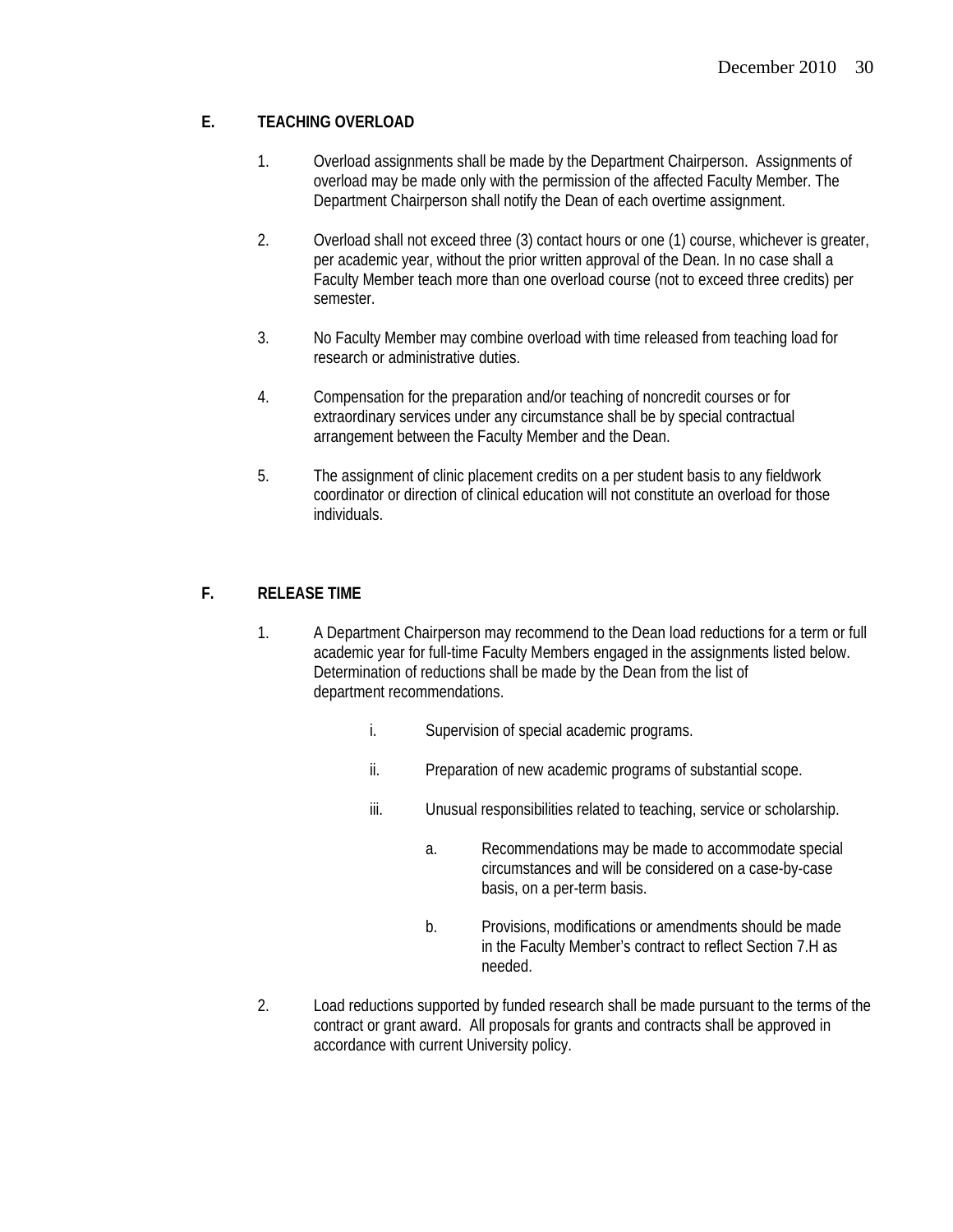3. Any circumstance for which release time is not provided for directly in this section will be reviewed by the Dean's Office in conjunction with recommendations from the Department Chairperson on a case-by-case basis.

## **G. OFFICE HOURS**

All full-time faculty shall hold office hours at least three (3) hours per week during the fall and spring semesters, and at least one (1) hour per week in the SHMS summer semester. These office hours are to be posted in advance and made available to the Departmental Chairperson.

## **6.4 OUTSIDE FACULTY EMPLOYMENT**

Unless otherwise provided for in this document, or under extraordinary circumstance, no Faculty Member may engage in professional consulting and/or outside employment which interferes with the Faculty Member's teaching, scholarship or service responsibilities and professional obligations to the University. Otherwise, Faculty Members may pursue outside employment as related to their profession, but must advise their Department Chairperson of the Faculty Member's roles and responsibilities.

- a. Employment unrelated to the Faculty Member's profession (hereinafter "Subservient Employment") may be pursued provided that it does not interfere with the Faculty Member's teaching, scholarship or service responsibilities, or other professional obligations to the University. The Faculty Member must advise the Department Chairperson of any such employment verbally.
- b. Should subservient employment to the Faculty Member's profession interfere directly with the Faculty Member's normal performance of duties and obligations to the Department, SHMS or the University, the Department Chairperson retains the right to request the Faculty Member to cut back on their hours of time spent at subservient employment, or request the Faculty Member to terminate their subservient employment activities.
- c. Should the employee refuse to reduce or terminate the subservient employment as requested by the Department Chairperson, the Department Chairperson retains the right to bring the matter to the attention of the Dean for consideration of appropriate action or sanctions.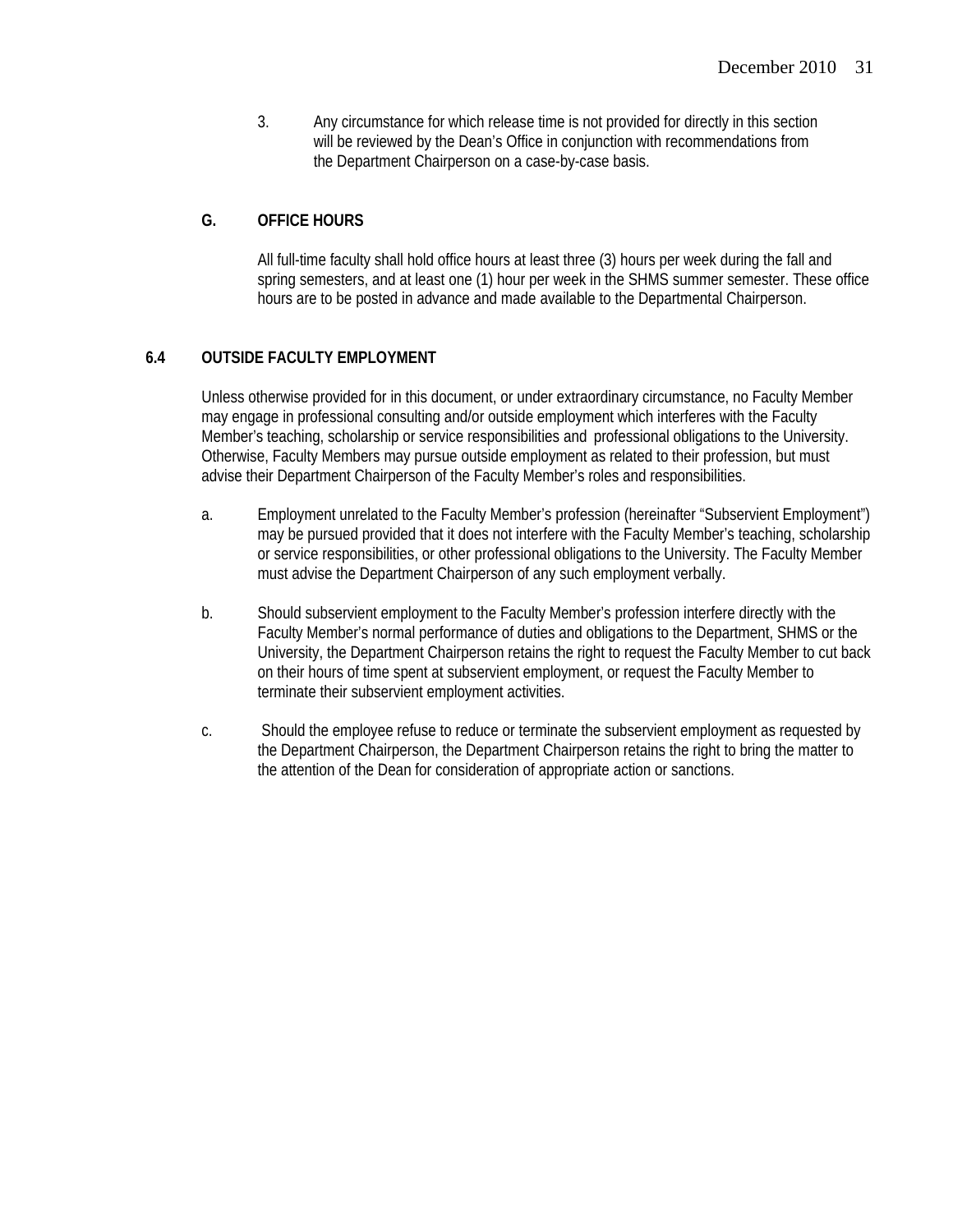# **FACULTY PERSONNEL FILES**

## **7.1 CATEGORIES OF PERSONNEL FILES**

The University shall maintain three (3) categories of personnel files for each Faculty Member.

- a. There shall be a pre-employment file that shall contain all materials requested or received by the University in connection with the original employment of the member. Initial letters of recommendation shall be kept confidential. Copies of non-confidential materials received prior to the employment of the member shall be transferred to the member's official personnel file.
- b. There shall be an official personnel file that shall be maintained by the Office of the Provost. This file shall contain a copy of the employee's contract, appointment forms indicating salary adjustments, letters of special appointment issued by the Provost, and correspondence related to sabbatical. The Dean of the SHMS will maintain a secure copy of this file. All information will be kept confidential.
- c. There shall be an administrative file maintained in the Office of the Dean for SHMS employees.

## **7.2 OFFICIAL PERSONNEL FILE**

The official personnel file of each Faculty Member shall include, but not be limited to, the following:

- a. Copies of non-confidential materials from the member's pre-employment file.
- b. An updated *curriculum vitae*. It shall be the member's responsibility to update his/her *curriculum vitae* annually.
- c. Current documentation of certifications/licensures essential to the practice of their profession. Certifications/licensures unrelated directly to the Faculty Member's roles and responsibilities within the Department, SHMS or at the University level do not need to be disclosed, but may, at the Faculty Member's own choosing.
- d. All faculty status recommendations and decisions.
- e. All nonstudent evaluations of teaching as specified in Article 3.1.g.
- f. Information relating to the member's academic and professional accomplishments. Bibliographic Summaries may be substituted for bulky material at the discretion of the Dean.
- g. Signed memoranda of discussions between the Faculty Member and University officials and committees.
	- a. The official SHMS administrative file could contain copies of all of the above documents in 7.2, and copies of other documents, such as IRB approval letters, grant applications, publication reprints, etc.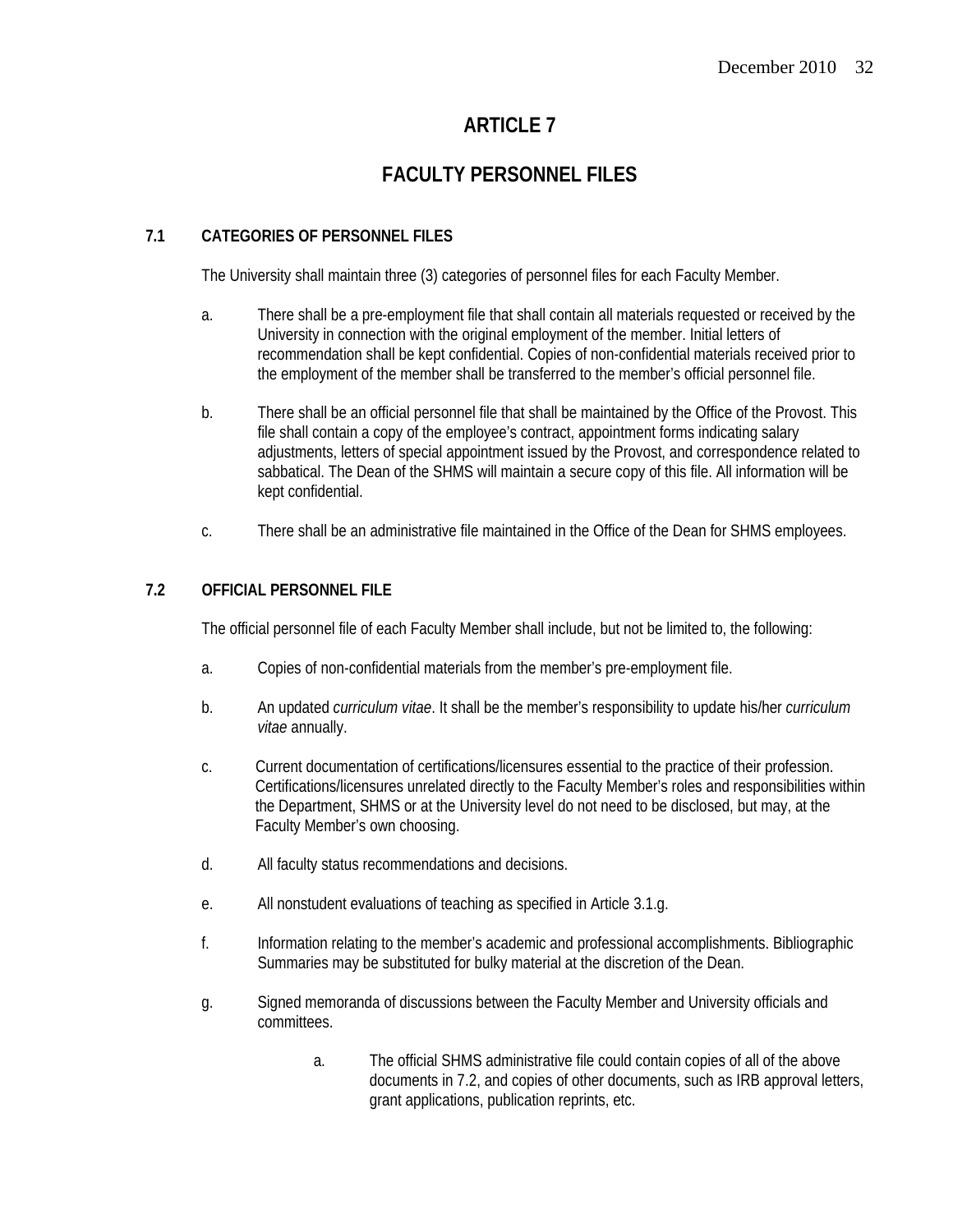#### **7.3 AVAILABILITY OF FILES**

The official personnel file and copies thereof held by the Dean shall be available by appointment for examination and review by the member. Any faculty personnel documents other than copies of the official file held by the Provost or the Dean are in breach of Article 7.1. Should any such documents exist, they must be made available to the Faculty Member upon request.

## **7.4 ISSUES OF FILE CONTENTS**

If a Faculty Member alleges that some of the contents of his/her file are demonstrably false (excluding judgmental observations such as faculty evaluations), the following opportunities shall be made available to the Faculty Member:

- a. The Faculty Member may include in the file any rebuttal or explanatory materials or evidence he/she may choose.
- b. The Faculty Member may appeal to the Provost to have such material removed from the file and destroyed. The decision of the Provost shall be final in such matters.

#### **7.5 ROUTINE INFORMATION IN PERSONNEL FILES**

Nothing in this section shall limit the University in the maintenance and retention of records dealing with routine matters, including but not limited to payroll and benefits. Upon adequate notice, Faculty Members shall be provided with appropriate information from such records to meet their stated needs.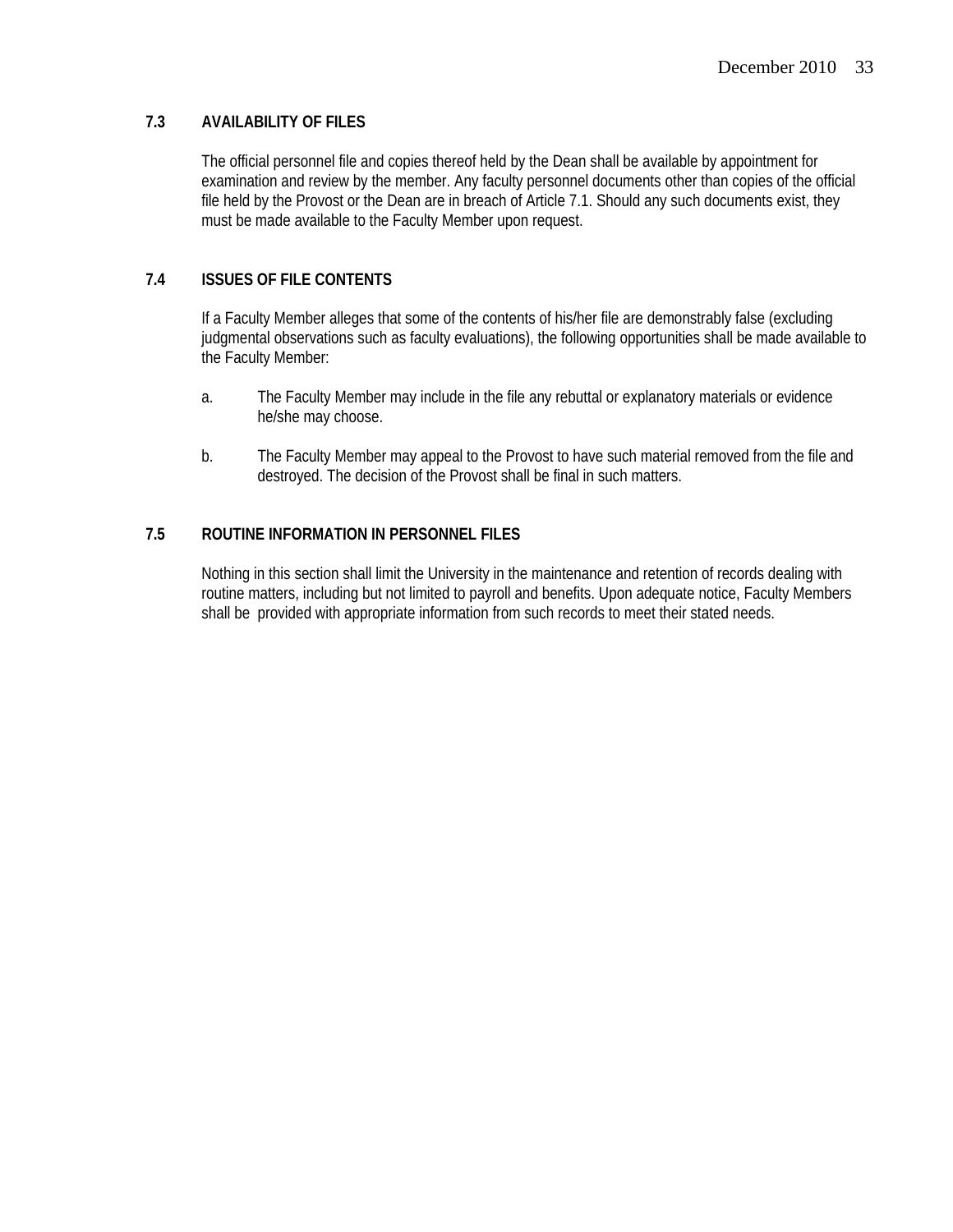# **FACULTY RESEARCH and SPONSORED ACTIVITIES**

#### **8.1 RESEARCH**

 Teaching and research are complementary activities. A Faculty Member's professional development requires a continuing commitment to scholarly research and publication. The HS Division in the School of Health and Medical Sciences (SHMS) encourages Faculty Members to engage actively in research and other professional activities for the advancement and dissemination of knowledge. Such encouragement includes the promulgation of policies and procedures necessary to foster a climate for research, the provision for internally funded research, and the endorsement and support of acceptable proposals to external sources for sponsorship.

## **8.2 GENERAL PRINCIPLES**

The following are the general principles established by University policy:

- a. SHMS imposes no limitation on the freedom of the Faculty in the choice of fields of inquiry or the dissemination of the results obtained.
- b. SHMS shall accept or administer only those research grants and contracts that clearly retain for the faculty investigators unrestricted control with regard to the manner in which research is conducted and the conclusions are reached.

## **8.3 OBLIGATIONS OF SPONSORED ACTIVITIES**

 The responsibilities of the SHMS in accepting grants and contracts and the responsibilities of Departments, faculty and staff are as follows:

- a. Seton Hall University and the SHMS encourages the development and implementation of projects involving fundamental and applied research, training and community service activities by faculty, administrators and students.
- b. To further these activities, the School and the Office of Grants and Research shall provide all necessary assistance that may be required by individuals and groups seeking to attract extramural funds to support such endeavors. The solicitation, acceptance, execution and administration of grants and contracts, however, imposes legal, fiscal and moral obligations by the sponsoring groups and agencies upon the University. It is therefore important and necessary that requests for extramural funding for projects be reviewed and approved prior to submission of proposals to potential sponsors. In accepting a grant or contract, the School must provide the appropriate share of the time and effort of its personnel to perform work mutually agreed upon with a sponsor. Charges for the work shall be based on the employee's regular compensation, which, in accordance with University practice, constitutes the basis of his/her salary. Payroll distribution records must substantiate all personnel costs.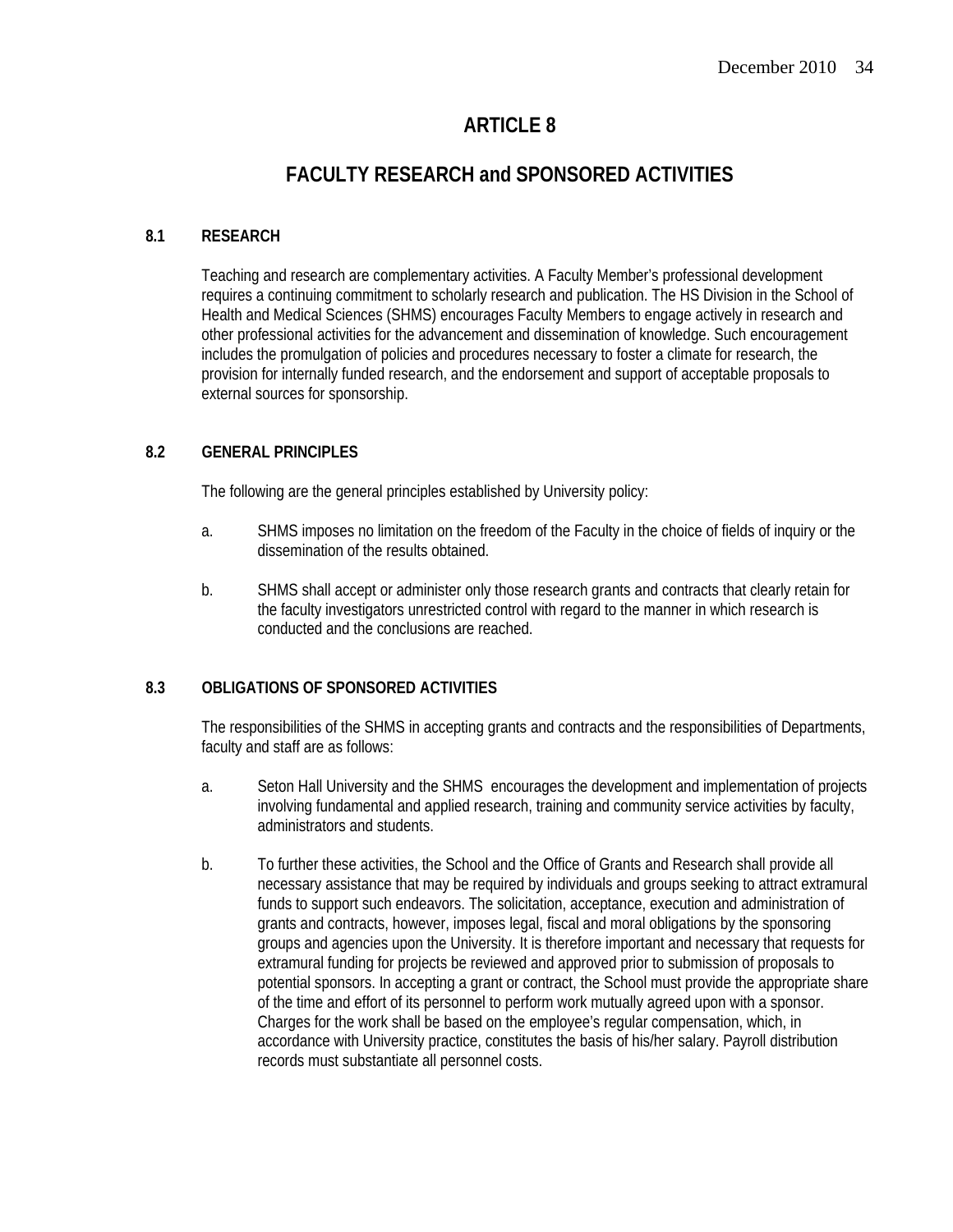c. Negotiation of special circumstances attendant to the grant application that may affect salary and compensation, shall be addressed on an ad hoc basis between the grant applicant and the Office of the Dean of the School, prior to the application being submitted.

#### **8.4 ADMINISTRATION and PROCEDURES**

 The Provost and Dean of SHMS are responsible for the formation of policies and procedures relating to extramurally sponsored projects. This responsibility is carried out with the advice of the University Research and Faculty Development Council.

 The Director of the Office of Grants and Research is responsible for certifying that University and sponsor policies and procedures have been met. The Office of Grants and Research maintains all official documents pertaining to grants and contracts.

 The review criteria and procedures for submitting proposals are outlined in administrative announcements and the "Seton Hall Manual for Sponsored Activities," which is available from the Director of the Office of Grants and Research.

 Proposals for research support in the form of grants from or contracts with outside agencies must be approved in accordance with current procedures and practices. Use of campus facilities and equipment for these purposes requires the prior written permission of the Department Chairperson, the Dean of the School, and the Provost. The Department Chairperson and the Dean shall be advised periodically in writing of the progress of such programs.

 No Faculty Member is empowered to enter into any grant or contract in the name of the School or the University without the express written permission of the appropriate parties.

 Faculty interested in applying for a sponsored project should contact the Director of the Office of Grants and Research, who shall assist them in identifying appropriate sources and in preparing proposals.

#### **8.5 TRAVEL TO PURSUE FUNDING**

Faculty in need of travel funds to pursue a funding possibility for a specific project with a sponsor may request the same through their Department Chairperson.

## **8.6 PATENT, COPYRIGHT and INTELLECTUAL PROPERTY RIGHTS POLICIES**

The respective rights of individual Faculty Members to patents, copyrights and intellectual property rights are outlined in periodic University announcements/policy changes. The Faculty of the HS Division of the School reserves the right to consider any changes made to the University Faculty Guide in this regard for possible adoption, inclusion and amendment to this document.

 Should a University wide policy on Intellectual Property be implemented, it shall supercede this provision on Intellectual Property delineated in Section 8.6 herein.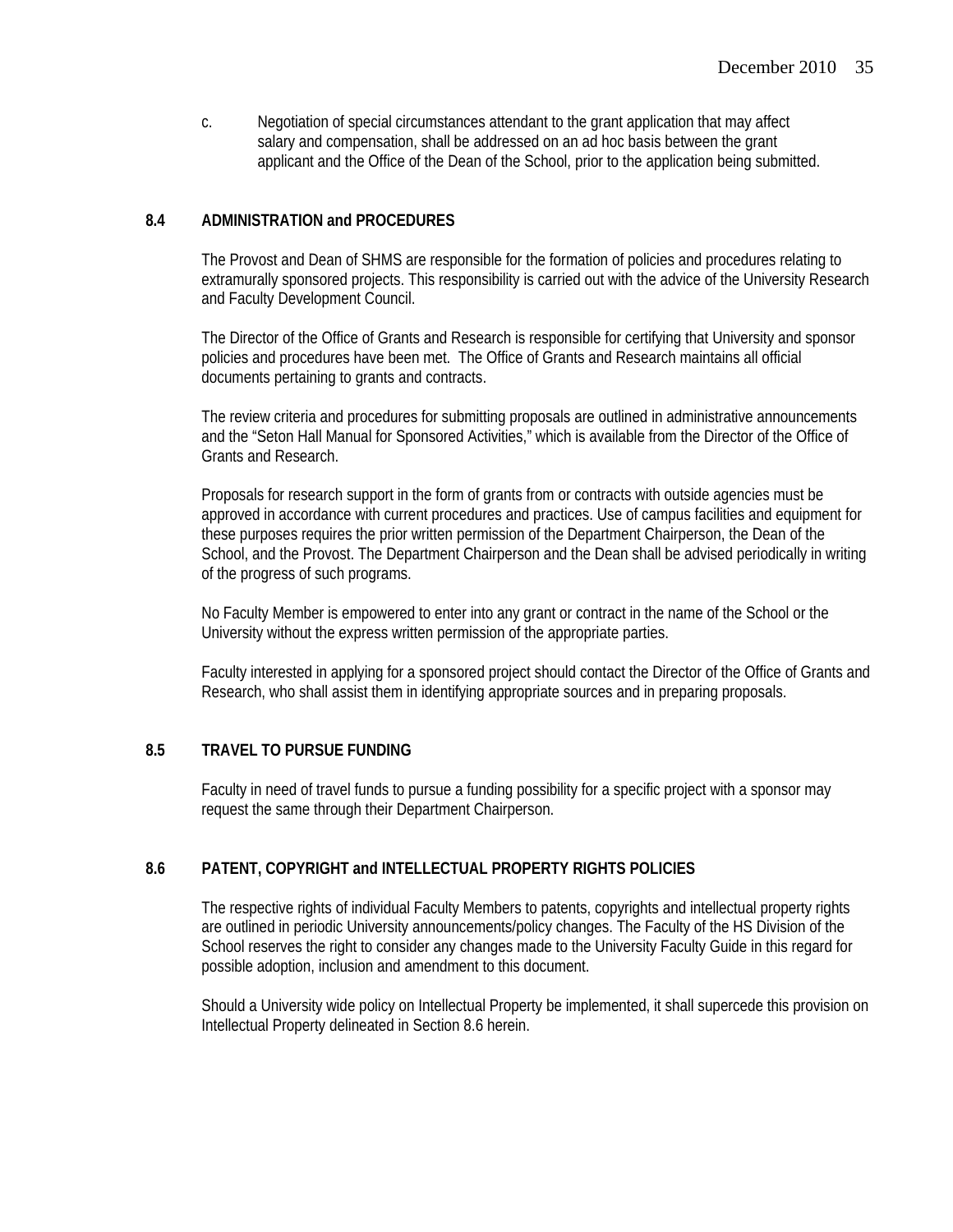# **DEPARTMENT GOVERNANCE**

#### **9.1 HIRING OF CHAIRPERSONS**

- a. The Dean of the School of Health and Medical Sciences (SHMS) shall appoint a Chairperson Search Committee with no fewer than three (3) members. At least two (2) of the members shall be faculty from the Department for which the Chairperson is being selected, except in the case of a department that has only one Faculty Member. In that case, if the Faculty Member is not expected to be a candidate for the position, he/she shall be a member of the Search Committee. At least one (1) member of the Search Committee shall be from a program other than the one for which the Faculty Member is being selected.
- b. The Search Committee shall convene and conduct their search for applicant(s), ultimately making their recommendation(s) for candidates to fill the position to the Dean, after the candidates for the position have been interviewed.
- c. The final decision concerning the appointment of a Department Chairperson will be made by the Dean of the School in consultation with the Provost. The appointment shall be considered made only when a contract is offered by the Dean to the candidate. The Search Committee should be notified within forty-eight (48) hours of the appointed Search Committee's recommendation, as to whether the Dean agrees with the Committee's recommendation. At this point the members of the Committee may notify the Department that a candidate has been chosen. The Dean shall notify the Department Faculty within forty-eight (48) hours of the Dean's agreement with the Committee's recommendation for the position of Department Chairperson.
- d. If the Dean does not agree with the Committee's recommendation, he should explain his reasons for this decision to the members of the Committee. Should the candidate that the Search Committee recommends not be approved by the Dean, the Search Committee and Departmental faculty must be advised within forty-eight (48) hours of the Dean's decision not to approve. The Dean will advise the candidate of the decision not to have them as Chairperson, once a new Chairperson is contracted for the position.
- e. Notification to the Search Committee and Departmental faculty by the Dean that the recommended candidate was not offered a contract allows the Search Committee to immediately forward another candidate for the Dean's consideration, from the prior search if available, or to begin a new search for a candidate for the Department Chairperson position.

## **9.2 TERM OF OFFICE; ABSENCES; REMOVAL**

- a. The term of the Department Chairpersons shall be consistent with the terms of his or her contract, and may be renewed with the decision of the Dean in consultation with the Provost.
- b. At the conclusion of a term, a Department Chairperson may choose to step down. The Chairperson must indicate to the Dean, in writing, the decision to step down at least six (6) months prior to the end of their current term, so that a new Chairperson search may be initiated and/or so that an acting/interim Chairperson may be appointed until the new Chairperson is contracted.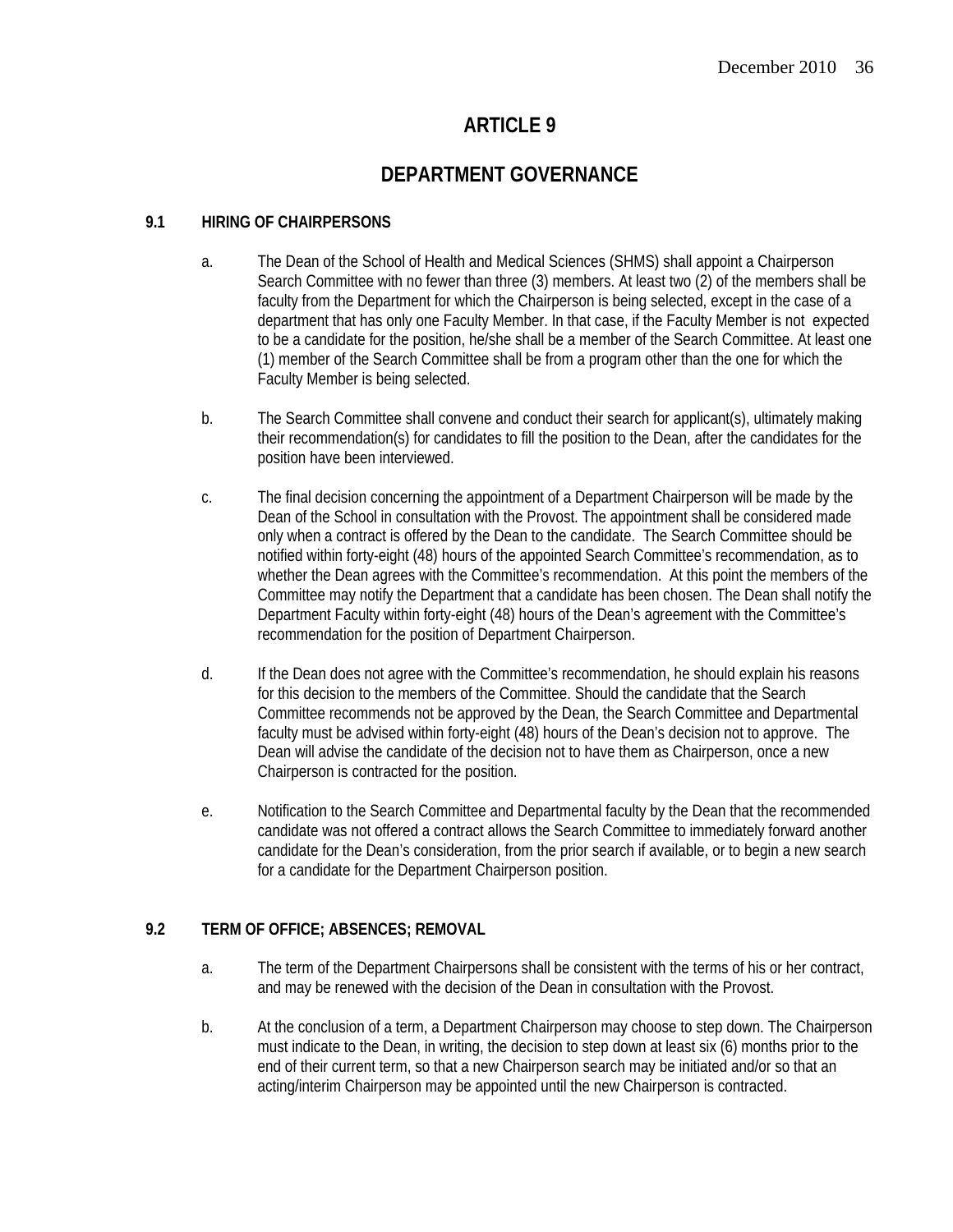- c. Proceedings to relieve a Department Chairperson from their administrative duties, during or at the end of a term, may be initiated by the Dean of SHMS, or by the Department faculty. The Dean may remove a Department Chairperson after consultation with the full-time faculty of the Department and faculty in other Departments as appropriate. The Dean may dismiss the Chairperson only for those enumerated causes listed in Section 2.3.c of this document. Said Department Chairperson shall be notified of such dismissal in writing by the Dean. This decision to dismiss a Chair is grievable.
	- 1. Relieving a Department Chairperson from their duties does not constitute removal of the individual from their faculty position and they may return to their pre-Chair faculty responsibilities, if applicable.
- d. In case of the death, resignation, or removal of a Department Chairperson or of a vacancy in the office occurring for any other reason, the Dean of the SHMS shall designate an acting or interim Chairperson to serve until a new Chairperson is hired according to Article 9.1 herein. The Dean shall convene a Search Committee for the purpose of hiring a new Department Chairperson within sixty (60) days of the vacancy.
- e. In the event of absences of more than five (5) academic calendar days (including disability or vacation), the Department Chairperson shall arrange for a colleague to serve as interim Chair, and advise the Dean of his upcoming absence and proposed substitute. The Dean has the authority to appoint a different acting/interim Department Chairperson than the one arranged by the official Chair, or to appoint an acting Chair if the absence was unexpected and the official Chair is not available or able to arrange for a substitute.

## **9.3 RESPONSIBILITIES AND DUTIES**

- a. A Chairperson is responsible for all faculty and functions of the Department/program.
- b. In addition to faculty responsibilities, the Department Chairperson shall perform the following duties either personally or by delegation:
	- 1. Assign faculty teaching schedules.
	- 2. Make recommendations concerning the promotion, reappointment and the leaves of the Department faculty, in accordance with approved procedures.
	- 3. Advise faculty of upcoming evaluations in a timely manner, and present at the conclusion of the academic year a written evaluation of each full-time Faculty Member to that member and then to the Dean.
	- 4. Evaluate the quality of examinations and the accuracy of grading within the Department.
	- 5. Appoint an Acting Chairperson who will serve during scheduled absences of more than five (5) calendar days, and inform the Dean and the Department personnel of this temporary appointment and of the dates of the expected absence.
	- 6. Recruit and recommend to the Dean the hiring of adjunct faculty.
	- 7. Receive, evaluate and maintain a Department file of course syllabi.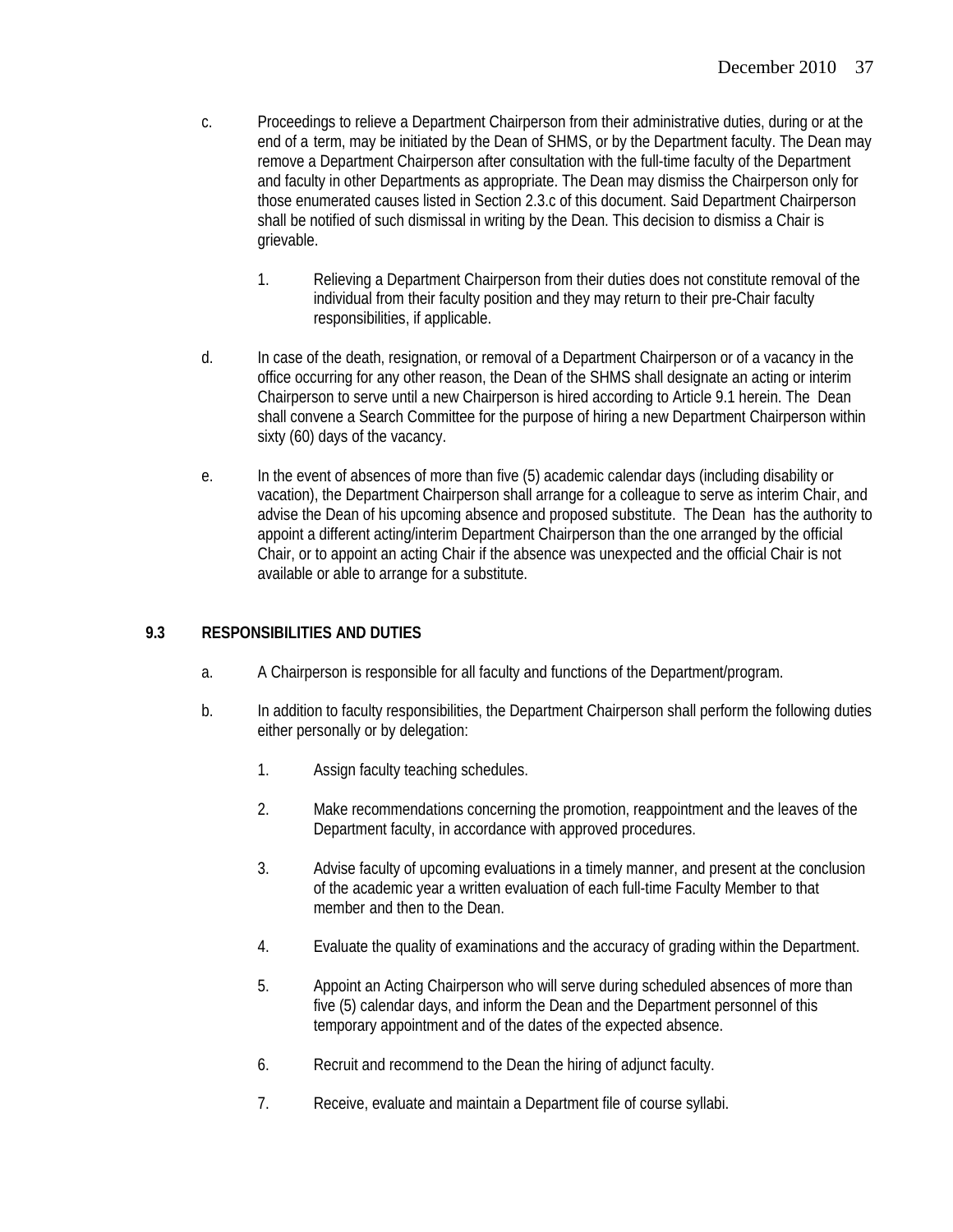- 8. Notify the University Librarian of the Department's library and media needs.
- 9. Approve or disapprove requests for purchases originating with Department members,which will then be sent, if approved, for final approval by the Dean's office.
- 10. Direct the activities of Department clerical staff.
- 11. Call at least two (2) regular meetings of the Department during each semester.
- 12. Prepare the agenda for and preside at Department meetings and an annual faculty retreat.
- 13. Arrange for faculty advisers for pre-registration, registration and orientation counseling.
- 14. Submit an annual report to the Dean on the work of the Department, and make such other

reports as are requested by appropriate University authorities.

- 15. Maintain a current inventory of the capital equipment assigned to the Department.
- 16. Provide for and forward minutes of all Department meetings, following Departmental approval, to the Dean and each Faculty Member of the Department.
- 17. Encourage and facilitate faculty research, effective teaching, and University/community service.
- 18. Prepare material for accreditation or re-accreditation, catalogues and other official documents, as required.
- 19. Perform such other duties as are necessary for the efficient operation of the Department.
- 20. Be available to respond to students' concerns.
- c. The Department Chairperson shall, together with all full-time Faculty Members of the Department meeting as a committee of the whole, be responsible for the following:
	- 1. Assisting in the preparation of the Department/program budget, except for individual salary lines, which are confidential for Departmental purposes. Should the proposed overall budget of the HS Division in the School of Health and Medical Sciences budget be insufficient to meet all the proposed Department requests each Chairperson will recommend to the Dean modifications for his/her Department/program.
	- 2. Recruiting full-time and adjunct faculty.
	- 3. Assisting in recruiting new students.
	- 4. Developing and recommending any modification in course prerequisites, course requirements and course sequences. The School's policy concerning curricular changes will be followed: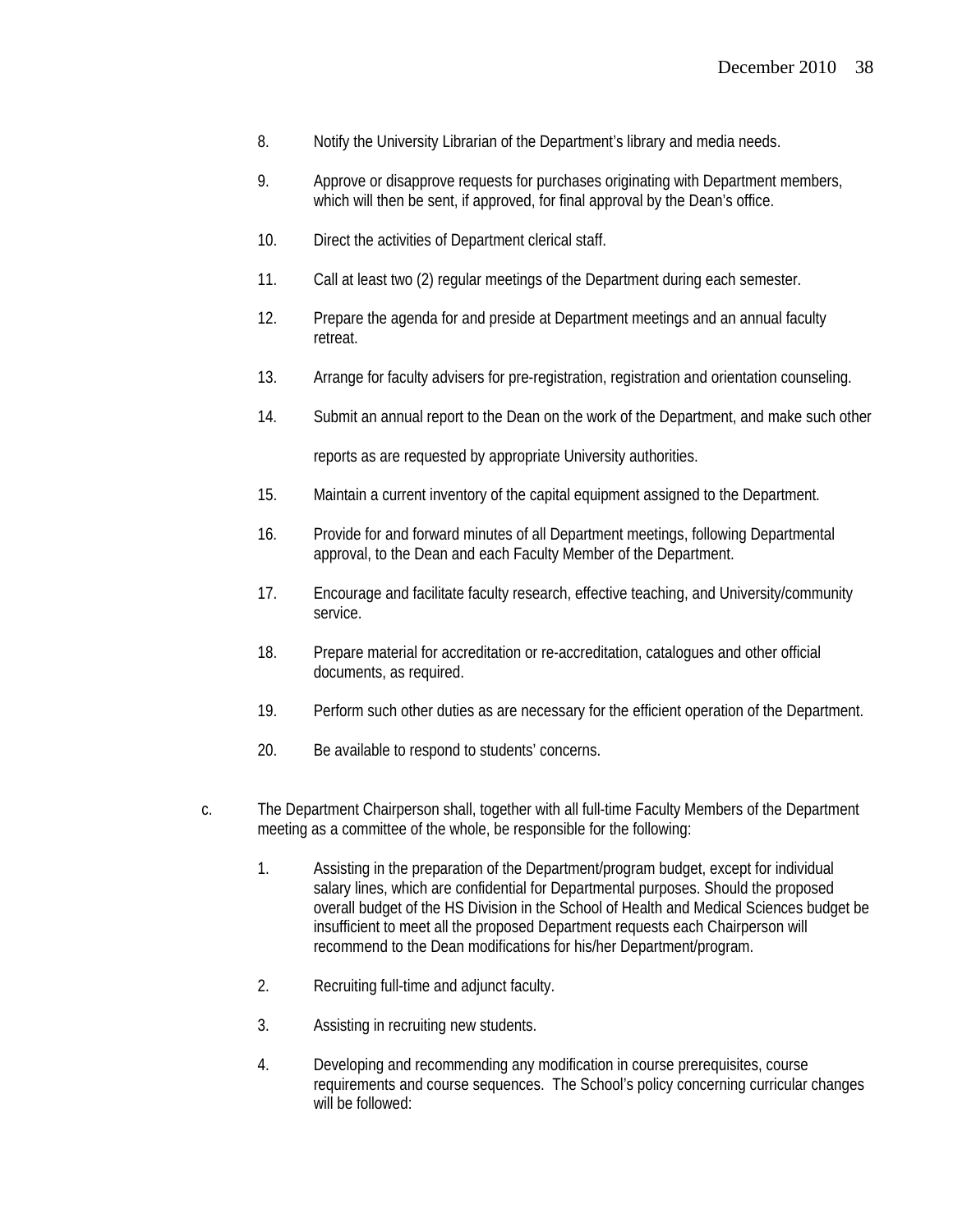- 6. Allocating the Department's library budget.
- 7. Implementing student registration and advisement procedures.
- 8. Determining the Department's infrastructure.
- d. The Department Chairperson shall be on campus on all days of all formal registration periods as listed in the academic calendar, and shall work such hours as are necessary on each day of registration. Chairpersons are expected to maintain a campus presence commensurate with their Departmental needs.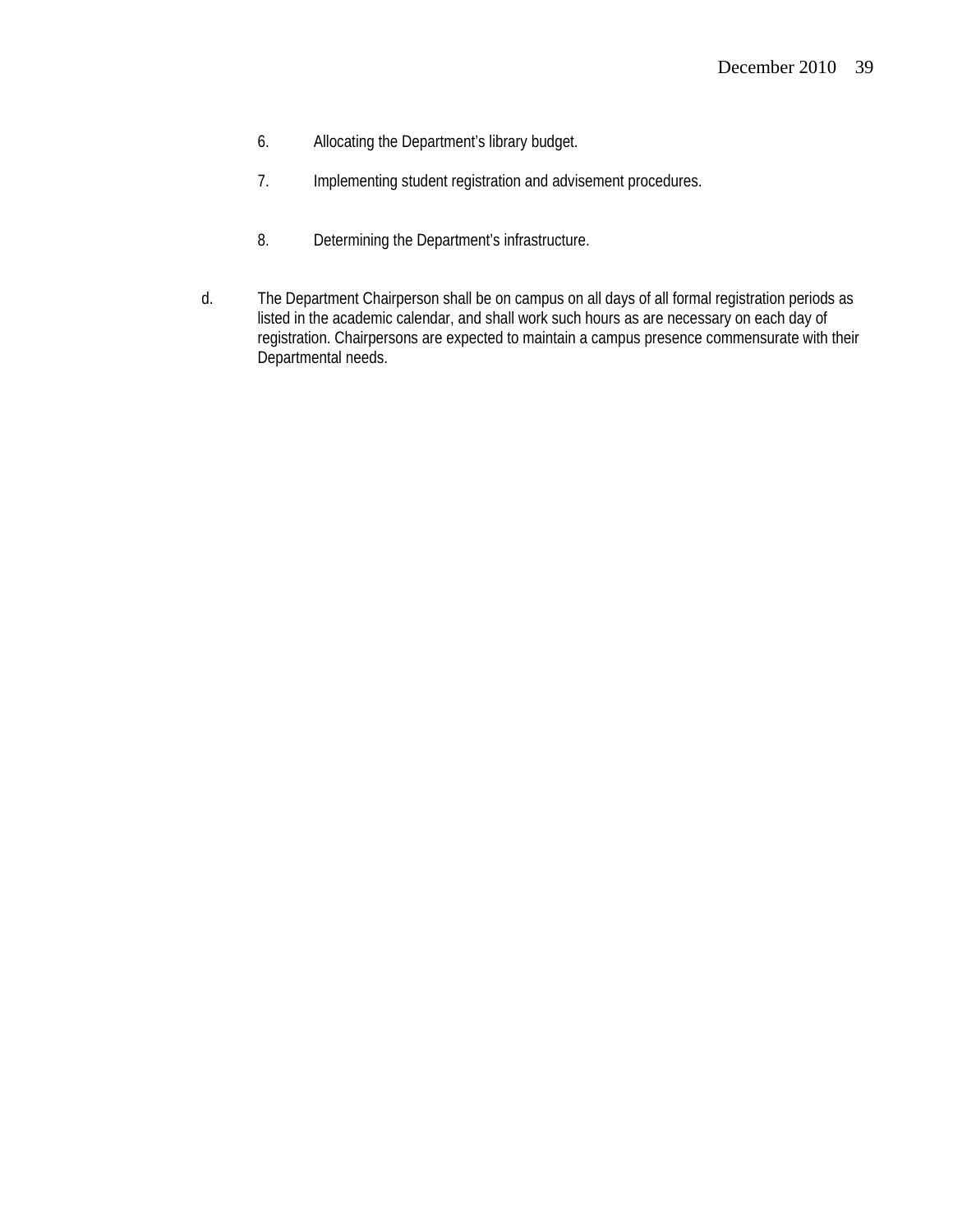# **SCHOOL GOVERNANCE**

#### **10.1 BYLAWS**

The entire full-time faculty of the HS Division in the School of Health and Medical Sciences (SHMS) must, by majority vote, establish bylaws for their own governance groups. Such bylaws are the preserve of the faculty, except that they shall not be in conflict with the statutes or bylaws of Seton Hall University, or with the provisions of this Faculty Guide.

Each of the standing committees below shall function by written bylaws, adopted by the general faculty of the HS Division of the School of Health and Medical Sciences (SHMS).

#### **10.2 HS DIVISION STANDING COMMITTEES AND STANDING MEMBERSHIP ON SCHOOL OF HEALTH AND MEDICAL SCIENCES' COMMITTEES**

- a. The following elected and/or appointed standing HS DIVISION committees and HS DIVISION representation on SHMS committees shall be established in the HS DIVISION of SHMS. Bylaws shall be established to govern the activities and membership of each committee.
	- 1. **SHMS Graduate Medical Education Committee (GMEC) (AKA Educational Policy Committee)**

The Committee shall be responsible for, within the guidelines established by the University, including but not limited to, the review and approval of all new program proposals and course offerings of the SHMS. The Committee shall include one (1) member from each of the Departments in the HS Division of the SHMS, elected by the Departmental faculty, and one (1) member, appointed by the Dean for each hospital in the Residency Training Program of the SHMS. This Committee shall have an appointed Chair and Vice Chair.. These positions are appointed by the Dean of the SHMS, with one (1) position represented by the Division of Medical Residencies and Fellowships and one (1) position from the HS Division. Committee

meeting minutes are to be submitted to the Chair of the Faculty of the HS Division and the

## 2. **SHMS Appointment and Promotions Committee (APC)**

Office of the Dean in a timely manner.

This Committee shall consider all faculty applications for appointment in the Division of Medical Residencies and Fellowships, and initial ranking and promotion in the HS Division. The Committee will be composed of members representing both Divisions of the SHMS. The Committee shall include one (1) member (who is not the Department Chair) from each of the Departments in the HS Division of the SHMS. One-half of the HS DIVISION members are to be appointed by the Dean in consultation with the Chair of the HS Division faculty and the remaining half will be elected by the HS DIVISION Faculty.. The members from the Medical Residencies and Fellowships Division shall be appointed by the Dean. There will be one (1) member appointed from each of the hospitals that have Seton Hall-sponsored medical residency and/or fellowship programs. The Committee shall have an appointed Chair and Vice Chair. These positions are appointed by the Dean of the SHMS, with one (1) position represented by the Division of Medical Residencies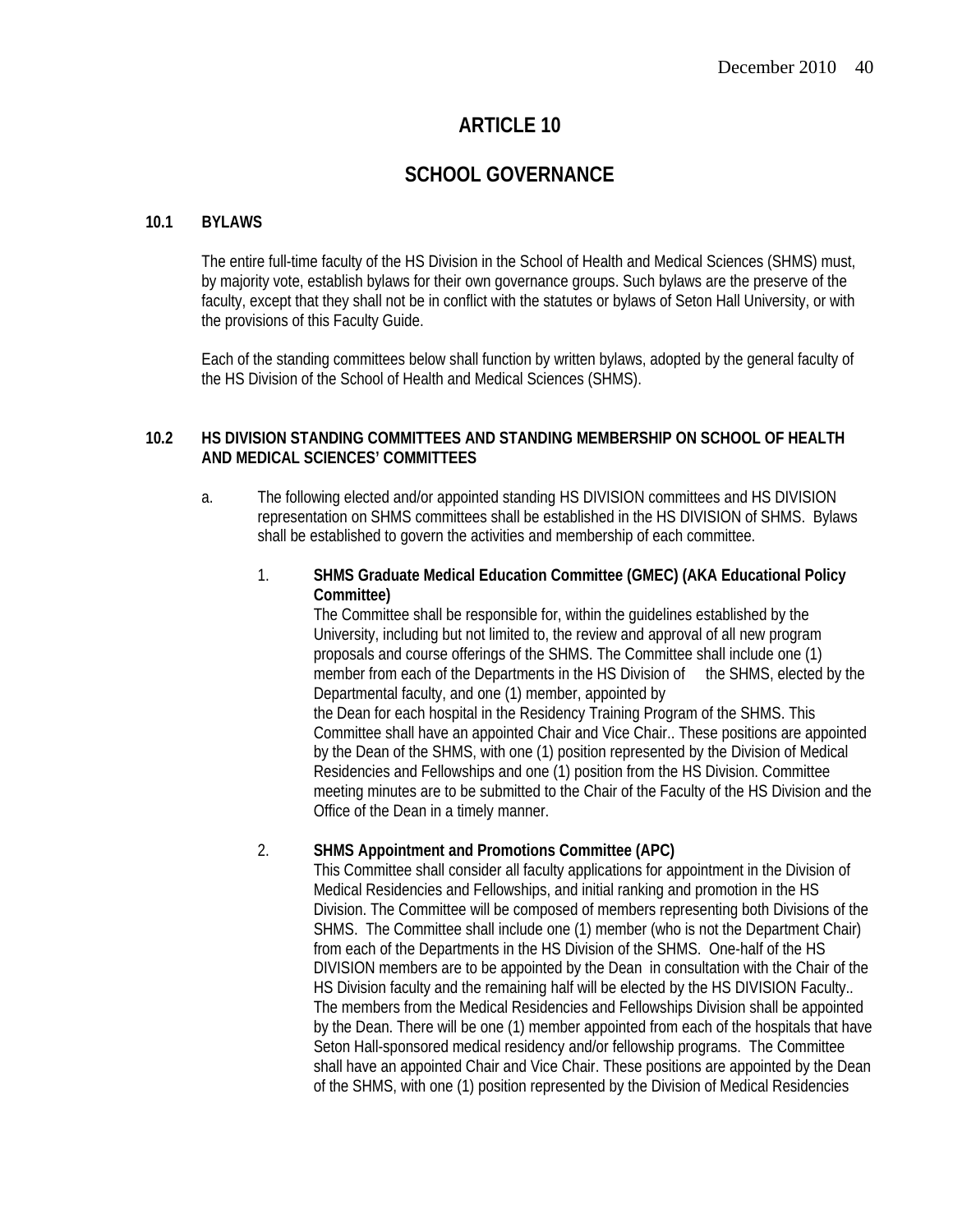and Fellowships and one (1) position from the HS Division. Committee meeting minutes are to be submitted to the Office of the Dean in a timely manner.

#### 3. **HS DIVISION Student Performance Review Committee (SPRGC)**

This Committee shall meet each semester to review and discuss the academic standing of all students enrolled in the HS Division in the School of Health and Medical Sciences. The Committee shall make recommendations to the Dean regarding a course of action such as academic probation, medical leave or dismissal from a program. The Committee shall include one (1) faculty representative from each academic program within the HS Division.

a. Faculty selected for representation on the SPRGC should have a varying level of academic experience at the college or university level. Service will be for a three year term, according to the SPRGC Committee Bylaws, Articles 8-11. These members are to be appointed by the Dean in consultation with the Chair of the SHMS faculty. Committee meeting minutes are to be submitted to the Chair of the Faculty and the Office of the Dean in a timely manner.

#### 4. **HS DIVISION Bylaws Committee**

This Committee operates according to Section 6, Article 3 of the HS DIVISION Bylaws of the School of Health and Medical Sciences.. The Committee shall consist of three (3) members of the faculty, with no two members from the same Department, elected by the full-time faculty in the HS Division. The Bylaws Committee shall review and supervise the Bylaws and this Faculty Guide in operation, and propose to the faculty any changes it deems necessary to adjust or update or amend them. Committee meeting minutes are to be submitted to the Chair of the Faculty and the Office of the Dean in a timely manner.

#### 5. **HS DIVISION Grievance Committee**

The HS Division of the School of Health and Medical Sciences has a Grievance Committee, which will operate pursuant to Article 12 herein. The committee will consist of two members elected from the HS DIVISION faculty, who will be elected for a year's term of service in the Spring of each year at the same time as the election of a Chairperson for the faculty. These two elected grievance officers shall not belong to the same Department. Should a grievance arise that requires the Grievance Committee, these two elected officers will be joined by two members appointed by the Dean of SHMS (who shall also belong to different HS DIVISION Departments from each other and from the two elected officers), and one Faculty Member from other schools or colleges within the University, who are appointed by the Provost. If practical, the appointed members of the committee should not belong to the same Department as the parties of the grievance, and an elected member who belongs to the same Department as a party to the grievance should recuse him or herself from the proceedings. Additional information about recusal is indicated in 12.4. However, some grievances may affect multiple Departments or the School as a whole and thus it will not always be possible to engage this safeguard. The committee's function will be to address the grievance that triggered the selection of its appointed members; if multiple grievances have risen to the level requiring this committee, the same committee may address more than one grievance. The initial selections of the Dean and Provost should be made within 5 business days of the request by the filing party to engage the grievance committee process. Committee meeting minutes are to be submitted to the HS Division Chairperson and the Office of the Dean in a timely manner.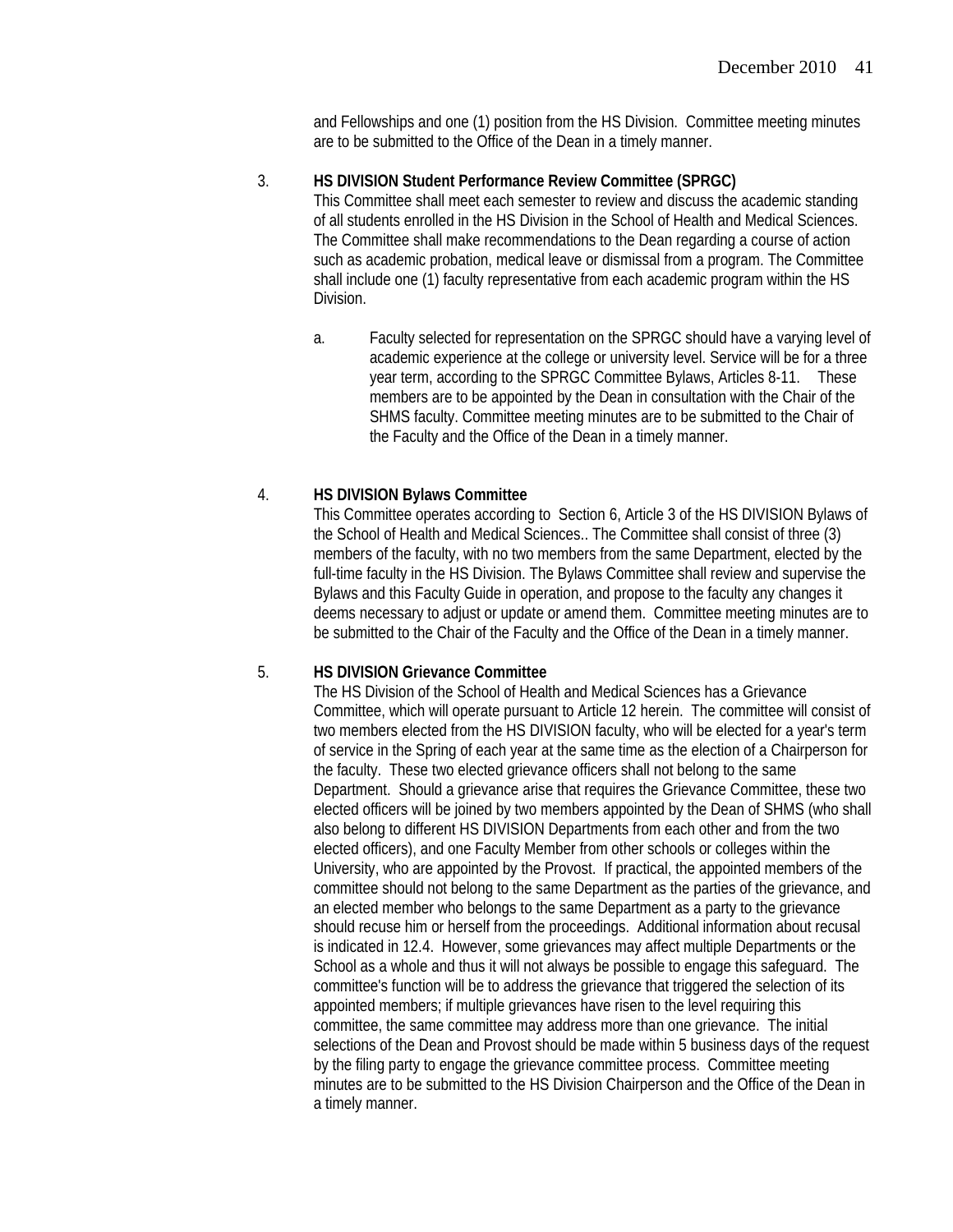## 6. **HS DIVISION Nominations and Elections Committee**

This committee shall function for the purpose of elections of faculty to appropriate SHMS and University committees, as well as to any offices requiring the election of SHMS Faculty Members. The Committee shall consist of three (3) full-time members of the SHMS faculty, with no two members being from the same Department. Committee meeting minutes are to be submitted to the HS Division Chairperson and the Office of the Dean in a timely manner.

## 7. **HS DIVISION Directors of Clinical Education Committee**

This Committee shall include the Faculty Member(s), who are appointed as Directors of Clinical Education, from each Department in the HS Division who serve to coordinate the clinical placements for the students. The Committee shall address clinical education issues. Committee meeting minutes are to be submitted to the HS Division Chairperson and the Office of the Dean in a timely manner.

## **10.3 OFFICERS and FACULTY ORGANIZATION**

a. The faculty of the HS Division in the SHMS is free to create such officers and agencies (committees, task forces, etc.) as it deems appropriate to promote the interests of such faculty. The officers and agencies shall be selected and function in accordance with the bylaws stipulated in Article 11.1 herein, and must, in all announcements, publicity, etc., be clearly identified as officers and/or agents of the faculty.

## 1. **CHAIR and VICE CHAIR**.

These positions are filled by candidates elected by the faculty of the HS Division in the SHMS to serve a term of one (1) year. These officers shall be selected and function in accordance with the bylaws stipulated in Article 10.1 herein, and in all announcements, publicity, etc., be clearly identified as officers of the HS Division in the SHMS.

- 2. Nominations for the positions of Chair and Vice Chair of the faculty shall be solicited in April of each year by the current Faculty Chair. Voting shall be done by secret ballot following the April faculty meeting and before the May faculty meeting. The newly elected Chair and Vice Chair shall assume their positions after the June meeting.
	- a. Faculty will meet on a regular basis as determined by the SHMS Faculty Bylaws.

## **10.4 FACULTY SENATORS FOR SETON HALL UNIVERSITY FACULTY SENATE**

 The HS Division in the School of Health and Medical Sciences has four (4) seats on the University Faculty Senate. The faculty of the HS Division shall elect individuals to fill each of these seats for a term of two (2) years. These individuals will attend the monthly meetings of the University Faculty Senate and shall participate in other Faculty Senate committees. Up to Four (4) alternates shall also be elected to serve. The alternate shall attend the meetings if the senators cannot attend.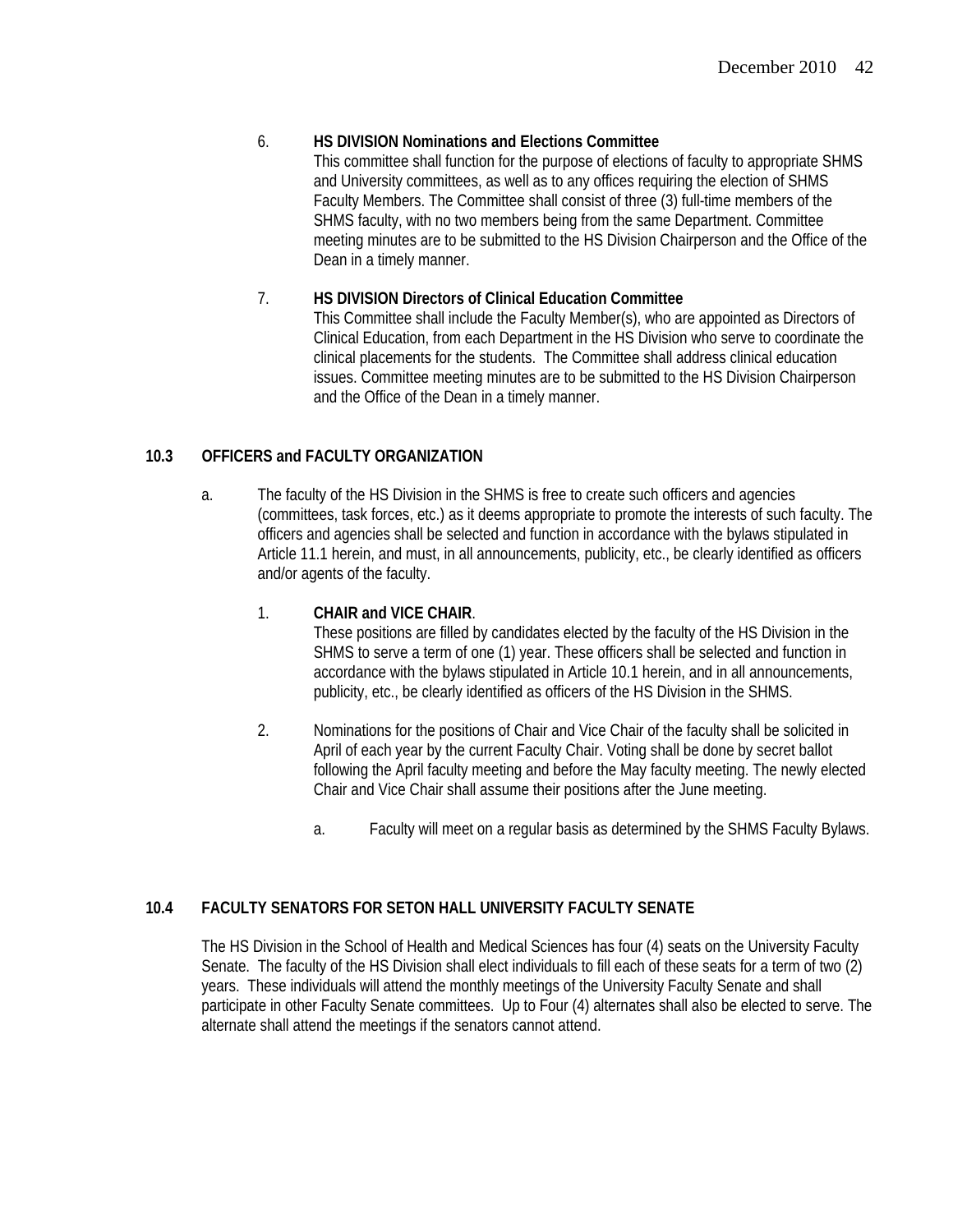#### **10.5 CURRICULAR CHANGES**

**a. Revisions to the sequence of existing curricula and/or changes in catalogue descriptions of existing courses** 

 Individual program(s) may re-order the sequence of existing courses and/or change the catalog descriptions of existing courses provided the following conditions are met:

- 1. A majority of the full-time faculty in the respective program(s) must approve the proposed change in order to make the curricular modification(s).
- 2. If a curricular change impacts any other Department(s) in the School and/or the teaching loads of faculty from other Departments in the School, the Chair of the Department originating the curricular change must secure written approval from the Chairperson(s) of the other program(s).
- 3. The Chairperson of the originating Department must report all curricular changes made or proposed at the next regularly scheduled meeting of the School's faculty.

#### **b. Addition or deletion of courses**

Individual program(s) wishing to add or delete courses from existing curricula must follow the process outlined below:

- 1. A consensus of the full-time faculty in the respective program(s) must be obtained in order to make the curricular modification(s).
- 2. Should a curricular change impact any other Departments in the School and/or the teaching loads of faculty from the other Department(s) in the School, the Chair of the Department originating the curricular change must secure written approval from the Chairperson of the other affected program(s).
- 3. The Chairperson of the originating Department must prepare a written justification of the proposed change(s) to be distributed to the School's faculty for review at least seven (7) days in advance of the next regularly scheduled meeting of the School's faculty.
- 4. Then the proposed curricular change(s) is/are presented by the Chair of the Department at the next regularly scheduled meeting of the School's faculty for discussion and vote. Approval requires support by 2/3 of the faculty present at the said meeting.
- 5. Then the proposed curricular change(s) is/are presented by the Chair of the Department at the next regularly scheduled meeting of the GMEC for discussion and vote. Approval requires support by 2/3 of the members present at the said meeting.
- 6. Then the proposed curricular change(s) is/are presented by the Chair of the Department to the Dean for review and approval.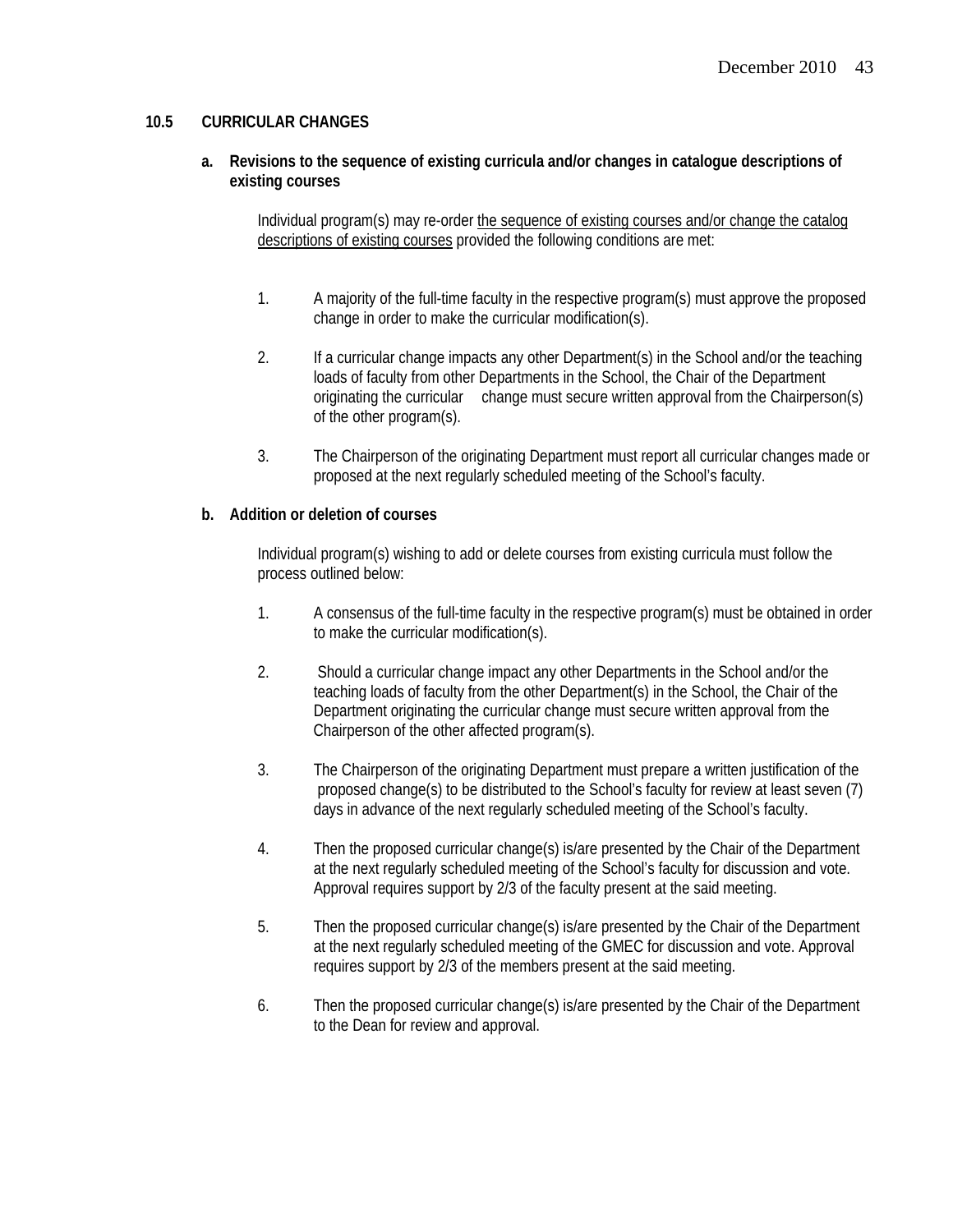# **GENERAL GOVERNANCE**

#### **11.1 SELECTION OF ACADEMIC ADMINISTRATORS**

- a. Authority for appointing administrators resides with the Board of Regents, the President or his/her delegates. The University endorses the participation of the faculty in the selection process for administrators with responsibility in the academic area.
- b. The chain of academic responsibility proceeds from the President to the Chief Academic Officer (currently defined as the Provost) to the Academic Deans and the Dean of the University Libraries.
- c. There shall be faculty participation, as specified herein, in the Board of Regents' search for the Chief Academic Officer.
- d. There shall be faculty participation in the selection of the President and Executive Vice President.
- e. There shall be search and screen committees, as specified below, for the position of the Academic Dean.
- f. The Dean of the School of Health and Medical Sciences appoints the positions of Assistant Dean and Associate Dean in the SHMS.

#### **11.2 SEARCH AND SCREEN COMMITTEES: COMPOSITION**

a. Search and screen committees for the position of Dean of the School of Health and Medical Sciences (SHMS) shall be appointed by the Provost and shall be composed as follows:

#### 1. **FOR SHMS DEAN**:

- a. Two (2) Faculty Members elected by the HS Division faculty of the SHMS
- b. Two (2) Faculty Members of the Division of Medical Residencies and Fellowships of the SHMS
- c. One (1) administrator whose position reports to the Dean; this individual will serve as a non-voting member.
- d. One (1) Faculty Member at large, from outside the SHMS, appointed by the Provost.
- e. One (1) Student Representative from the HS Division of the SHMS
- f. One (1) Student Representative from the Division of Medical Residencies and Fellowships of the SHMS
- g. One (1) Alumna/Alumnus from the HS Division, SHMS

#### **11.3 SEARCH AND SCREEN COMMITTEES for Office of Dean: PROCESS**

a. The Provost should generally initiate the search and screen process for the Office of the Dean within sixty (60) calendar days after a vacancy occurs or a resignation is effective.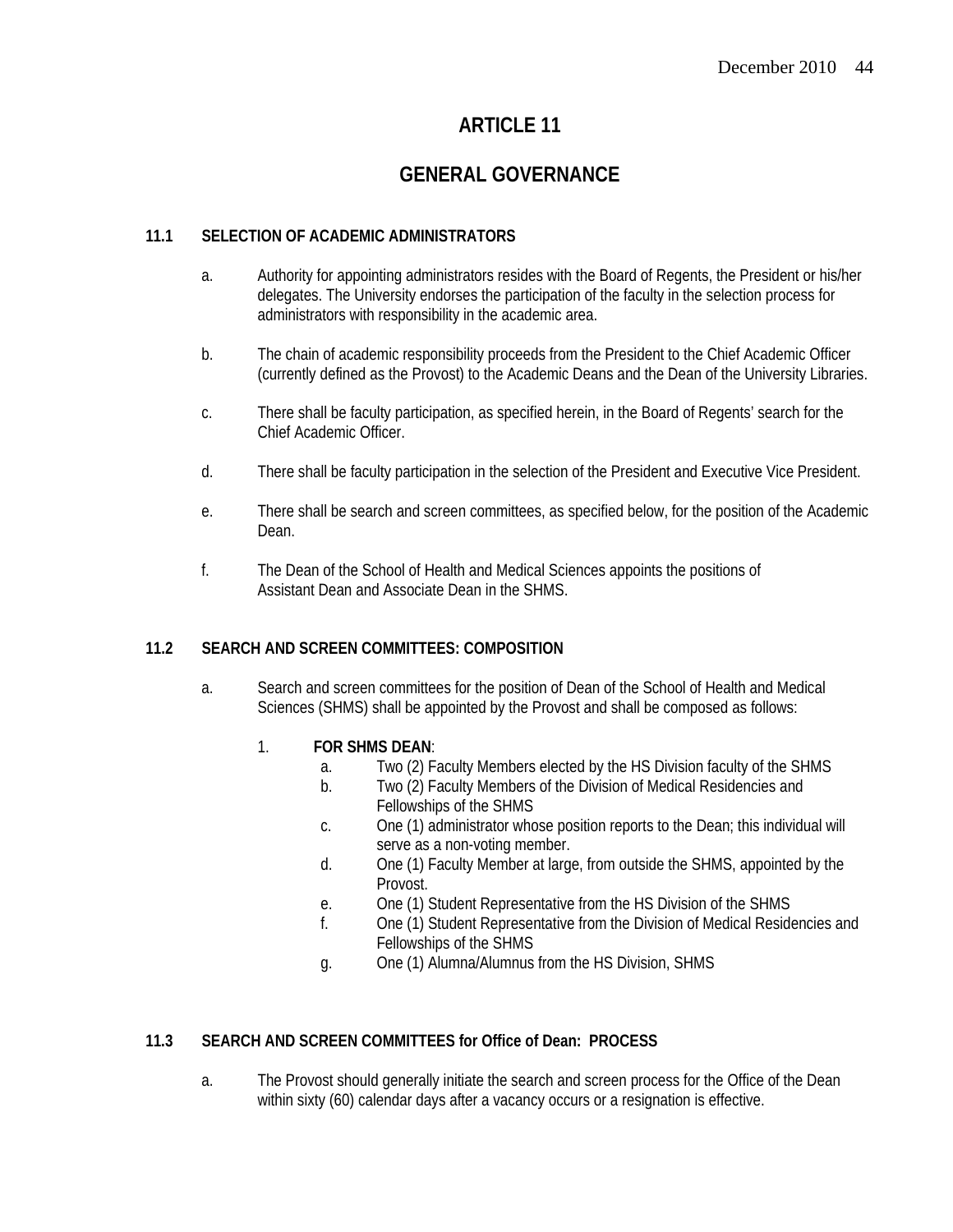- b. The charge to search and screen committees for the selection of the Dean of SHMS shall be given by the Provost, or his designate.
- c. The Provost or his designate, shall give the charge to a search and screen committee after consultation with the chairpersons of the HS Division in the SHMS.
- d. The charge to any search and screen committee includes, but is not limited to the following:
	- 1. Position description and responsibilities
	- 2. Experience and educational requirements
	- 3. Affirmative action and other requirements set forth by federal or state regulations
	- 4. Potential sources of candidates
	- 5. The budget allocation for the selection process
	- 6. Advertising procedures and internal posting
	- 7. Desired date for the start of the appointment.
- e. The person delivering the charge shall convene the first meeting of a Search and Screen Committee. This Committee shall then proceed to elect its own officers, including the Committee Chair.
- f. The following steps shall be used by a search and screen committee:
	- 1. Place advertisements, initiate searches and receive resumes.
	- 2. Screen candidates and develop a list of those candidates to be interviewed.
	- 3. Interview those candidates decided on in Section 11.3.f.2 herein.
	- 4. Recommend a list of candidates to the Provost. The list should normally include no fewer than three (3) candidates.
	- 5. The Provost will consider the recommended candidates, conduct interviews and solicit background information for the candidates.on the recommended list.
	- 6. The Provost shall proceed to make an appointment from the candidates on the recommended list. If an appointment is not made, the Provost shall notify the Committee via a conference meeting, during which the reasons for non-appointment shall be given.
	- 7. If the particular office is not filled (Section 11.3.f.6 herein), the Committee may be requested to provide a new list; otherwise the Provost shall dissolve the Committee.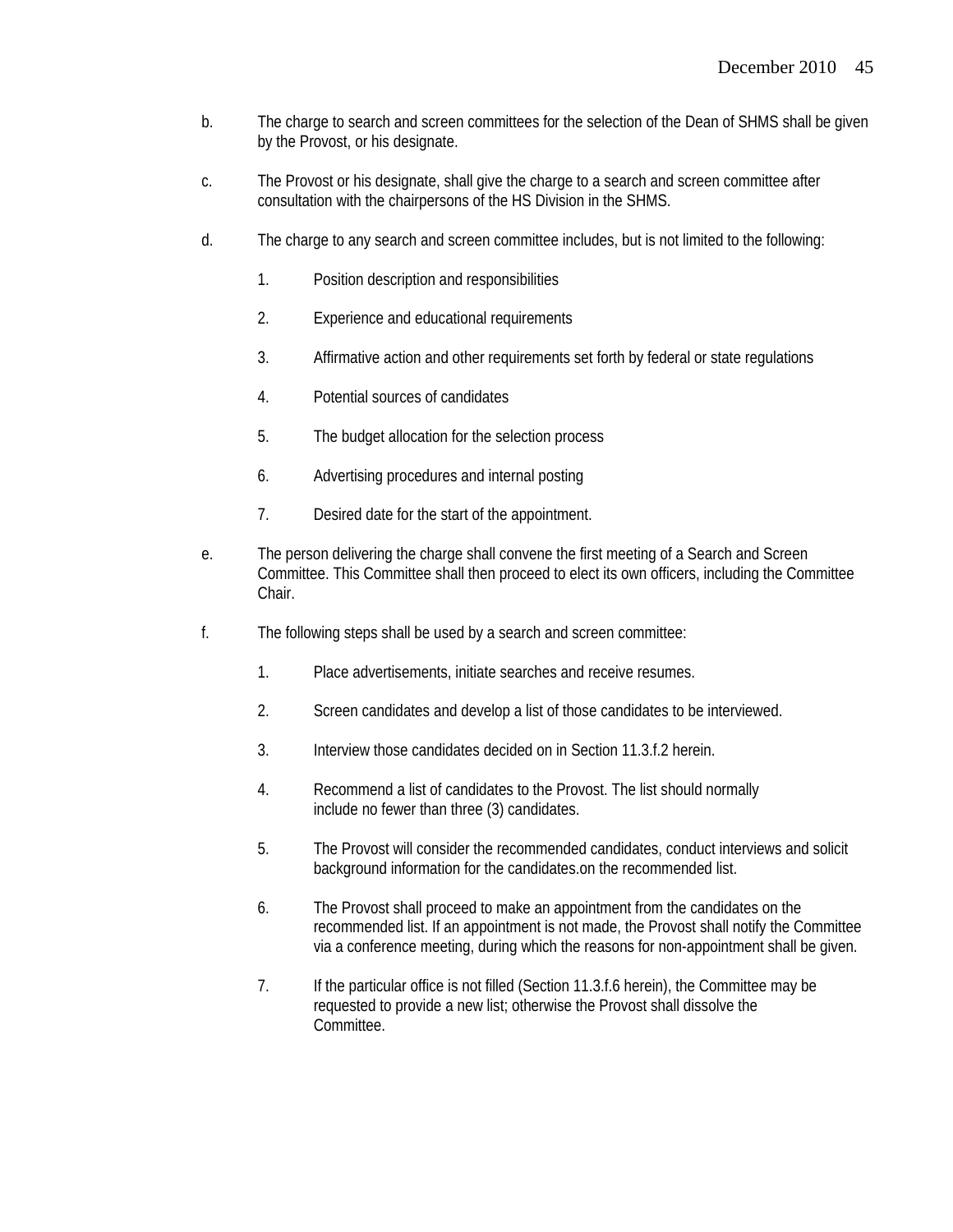# **COMPLAINTS and GRIEVANCES**

**Please note that the Complaints and Grievances Section is placed here preliminarily and is in the process of being reconsidered and rewritten by the Faculty of SHMS and will be submitted for consideration, approval and amendment to this Guide within one academic year from the date of acceptance of the Guide.** 

#### **12.1 GRIEVANCES: DEFINITIONS**

- a. A grievance herein is an allegation by a Faculty Member or by the HS Division Faculty Grievance Committee that an action taken by a University official or committee was a violation of provision(s) of the HS Division in the School of Health and Medical Sciences Faculty Guide, the HS Division By-Laws, or of written University policy.
- b. Grievances concerning appointments, re-appointments, renewal of contract, promotion, dismissal, sabbaticals, leaves, reductions in rank or force, job evaluations, assignments and reassignments, shall be limited to allegations that University policies or procedures have been violated, and shall not include the merits of the particular case.

#### **12.2 GRIEVANCES: LIMITATIONS**

- a. Nothing in the resolution of a grievance shall be inconsistent with the terms of the HS Division Faculty Guide.
- b. Nothing in the resolution of a grievance shall be deemed a grant of power to a Chairperson or administrator of any power(s) not otherwise in his or her assigned domain of responsibilities, nor to provide a remedy that is not within the scope of power of said Chairperson or administrator.

#### **12.3 OVERVIEW OF STAGES**

- a. The grievance committee shall not be engaged until reasonable efforts have been made to settle the matter of the grievance has been exhausted. These efforts shall include, at minimum, informal conversations among the affected parties (12.3.b), and then consultation with the presiding administrator (12.3.c). The decision of the presiding administrator may be appealed up the academic chain (12.3.d); the grievance committee may be engaged as part of this appeal or subsequent to its results (12.3.e). The offended individual is not obliged to file a grievance or to engage the grievance committee. There are also procedures for grievances against the college, Dean, or Provost (12.3.f and 12.3.g) and for grievances filed by the Grievance Committee itself (12.3.h).
- b. **INFORMAL PROCEDURE:** A member of the Faculty must initially discuss a complaint with the individual Faculty Member, committee, Chairperson, Dean, et al, who is. responsible for the action to which the Faculty Member takes exception, in hopes of coming to a mutually agreeable resolution to the problem. This discussion should be initiated no more than twenty (20) business days past the date of the occurrence or discovery of the alleged violation. Once this discussion is initiated, the parties should attempt to reach a mutually agreeable resolution within an additional 20 days. If 40 business days have elapsed since the occurrence or discovery of the alleged violation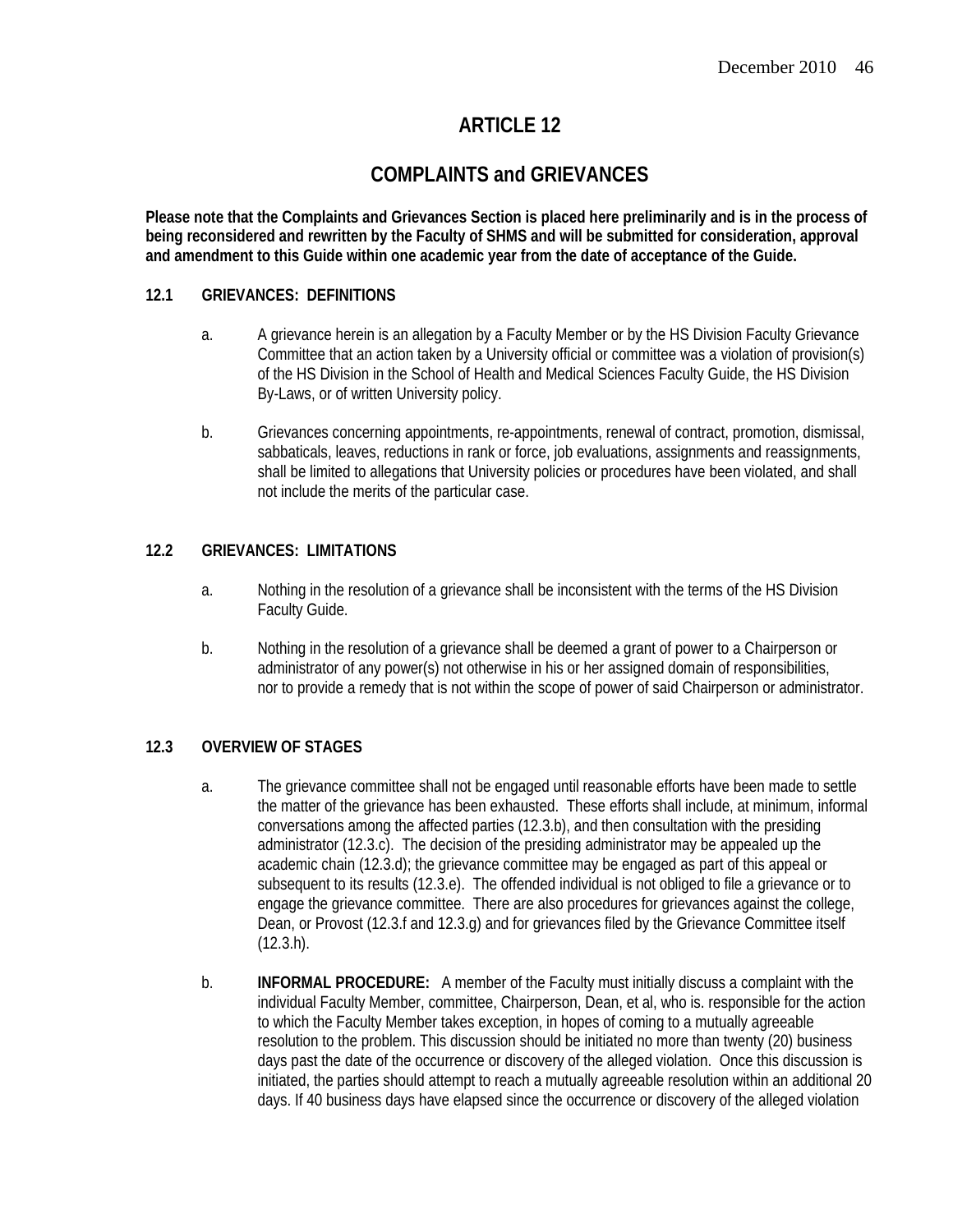without mutually satisfactory resolution between the parties, then the grievance process should escalate as in Section 12.3.c.

- c. **CONSULTATION WITH PRESIDING ADMINISTRATOR**: A grievance shall be filed, on forms prescribed by the Provost, with the administrator of the unit in which the alleged violation occurred. Grievances against individual Faculty Members or Department committees shall be filed with the appropriate Chairperson; against Chairpersons or school committees with the Dean of the SHMS; against a Dean or University Committee with the Provost (see 12.3.f).
	- i. A copy of the grievance filed shall be provided to the individual whose action is being grieved.
	- ii. A grievance must be filed within fifty (50) business days of the occurrence or the discovery of the alleged violation; i.e., within 10 business days of the end of the 40-day period for informal discussion stipulated in 12.3.b.
	- iii. The appropriate administrator shall communicate his/her decision in writing to the aggrieved party within fifteen (15) calendar days from the date of filing.
- d. **APPEAL TO NEXT LEVEL OF ADMINISTRATION**: The aggrieved party may appeal a Chairperson's or Dean's decision up the academic chain of command to the Provost. Each appeal must be filed with the appropriate supervisor within fifteen (15) calendar days of receipt of the prior decision. Each administrator shall communicate his/her decision in writing to the aggrieved party within fifteen (15) calendar days of filing, unless there is an investigation by the HS Division Grievance Committee as discussed below.
- e. **ENGAGEMENT OF THE HS DIVISION GRIEVANCE COMMITTEE**: Whenever a grievance is appealed from the Departmental level, the aggrieved Faculty Member may request an investigation and written report by the HS Division Grievance Committee. This request must be made simultaneously with filing an appeal to the Dean. The HS Division Grievance Committee shall, within 10 calendar days, communicate to the Dean and Faculty Member, in writing, whether or not it intends to examine the grievance. The composition and activities of the Faculty Grievance Committee are discussed in 10.2.a.5 and 12.4.
- f. A Faculty Member who takes exception to a policy of the HS Division in the School of Health and Medical Sciences (SHMS) may initiate a complaint in writing to the Dean, to which the same notification and resolution periods should be applied as in 12.3a and 12.3b.
- g. A grievance against a provost or the President shall be filed with the HS Division Grievance Committee.
- h. The Faculty Grievance Committee of the HS Division may initiate a complaint in writing to the Dean, for example, in cases where the Committee perceives there to be interference with their charge and their ability to carry out their charge.

## **12.4 HS DIVISION GRIEVANCE COMMITTEE**

- a. The composition of the HS Division Grievance Committee is discussed in 10.2.a.5, and 12.4.f.
- b. If the HS Division Grievance Committee decides to act upon a request to investigate a grievance as specified in Section12.3.e, the committee shall have an additional two months within which to investigate the matter and issue its report to the Dean, in writing. Copies of the report shall be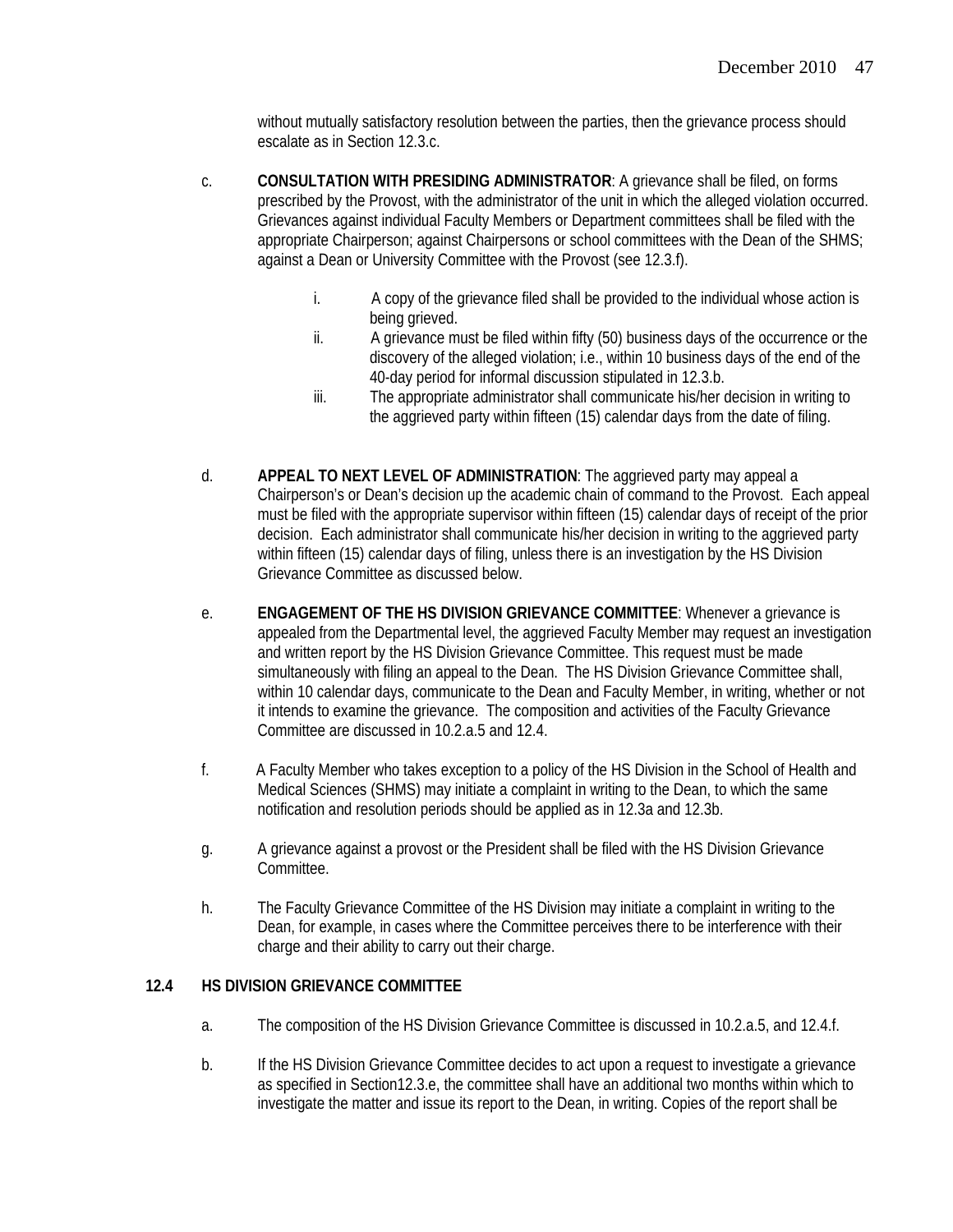made available by the Chairperson of the HS Division Grievance Committee, to the Faculty Member, and the Department Chairperson. The Dean shall not take final action on the appeal until receipt of this report. The Dean shall communicate his/her decision in writing to the aggrieved party within fifteen (15) business days after receipt of the report from the HS Division Grievance Committee.

- c. The HS Division Grievance Committee may also be asked to investigate as part of a grievance of the University or Dean, or as part of an appeal of a decision by the Dean, if the Grievance Committee has not already been engaged in the matter. The Grievance Committee cannot be engaged in a particular matter more than once, including a matter for which the Committee was asked to investigate and declined to do so.
- d. When a grievance is appealed from the Dean to the Provost, the request of the HS Division Grievance Committee shall be filed simultaneously with the appeal to the Provost. If the Faculty Member has already exercised those rights, the report of the HS Division Grievance Committee shall be appended to the appeal at the time the appeal is made to the Provost. The same policies and practices will apply (12.4.b) when the Grievance Committee is engaged on appeal or in a matter concerning the dean or college, with the exception that the committee's report shall be delivered to the Provost.
- e. If the aggrieved party decides to appeal the decision of the Provost, the aggrieved party must notify the Chairperson of the HS Division Grievance Committee in writing within fifteen (15) calendar days. A copy of such notice must be sent to the President of the University.
- f. As noted in Section 10, either standing members of the Grievance Committee, or ad-hoc members appointed by the Dean or Provost, are expected to recuse themselves from cases with which they have a prior personal involvement. It is recognized that it may not be possible to compose a Grievance Committee with no involvement whatsoever in the case. Either party to the grievance may request the excuse of a member of the committee for cause (e.g., prior substantial involvement in the case or perceived past relationships with parties to the grievance that may potentially compromise the grievance committee member's ability to be impartial). Such requests should be made to the Provost within 5 business days of the notification of the initial tentative composition of the committee. The Provost is not obligated to act on this request, and will notify the parties of his decision, and of a replacement, if applicable, within 5 business days. Furthermore, each party to the grievance may require the recusal of one Grievance Committee member without explanation – this notification shall be within 5 business days of the notification of the initial tentative composition of the committee, or of the notification of the Provost that he or she has not accepted the request of the party to excuse a tentative member of the committee for cause. The Grievance Committee, both parties to the grievance, and the presiding Chairperson and Deans shall be notified of the delay in the initiation of the committee; the identity of a committee member for whom recuse was requested, but denied by the Provost, shall be kept confidential and known only to the person making the request and the Provost.
- g. When there are no further objections to the composition of the committee, or when the appeals have been exhausted, the Provost shall notify the Chair of the Grievance Committee of the official membership of the committee. The Chair will then notify all parties, including the Chair and Dean. At this point, the Grievance Committee will have two months to investigate and deliberate the matter. It is expected that elected members of a committee that begins its investigations within two months of the lapse of their terms will continue to serve out the grievance past their original terms. Elections for elected members of the Grievance Committee will not be affected, and newly elected members will take office as usual for all new grievances and Grievance Committee business.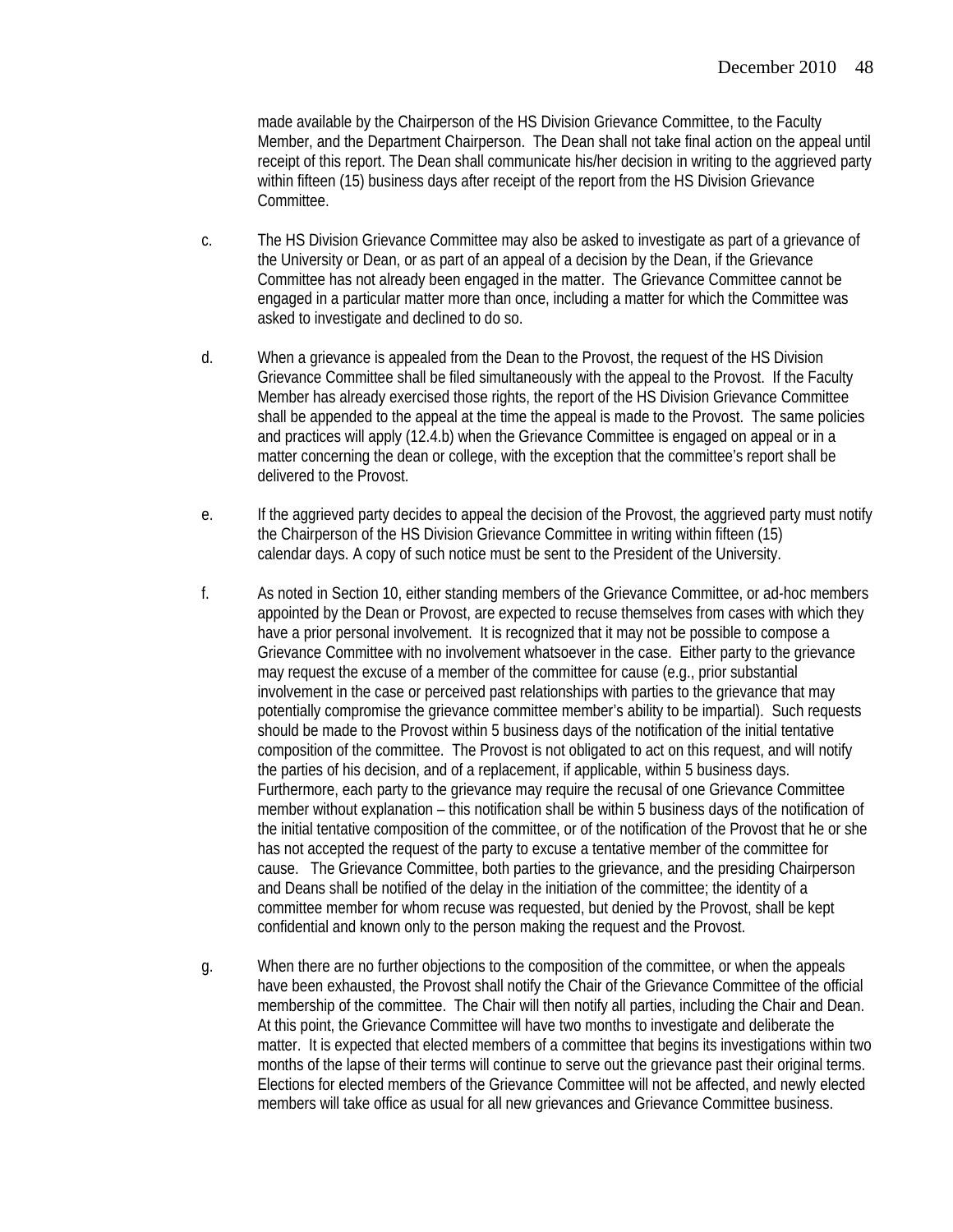# **INTERPRETATION and AMENDMENT**

#### **13.1 INTERPRETATION**

a. All requests of the Provost or Dean for interpretation of the HS Division's Faculty Guide shall be communicated to the Chairperson of the HS Division's Bylaws Committee, who shall convene said Committee to discuss the question(s and respond to the inquiry..

#### **13.2 MERGER and INTEGRITY CLAUSE**

**a.** This Faculty Guide and any exhibits, Appendices attached hereto contain the entire understanding with regard to the subject matter of the Faculty Guide and supercedes all prior negotiations, agreements and understandings with regard thereto. This document may only be amended by a written document duly executed by all parties as specified in Section 13.3 herein.

#### **13.3. AMENDMENT**

a. A proposed amendment to the HS Division's Faculty Guide may only be raised by either the Office of the Provost, the Dean or a member of the HS Division Faculty. For a proposed amendment to become an official part of the Faculty Guide, it must be approved by the Provost. In order for this to occur, the proposed amendment must be reviewed and ratified first by an approved vote of 2/3 of the voting faculty of the HS Division, before it can be moved to the Provost's office for final consideration. If accepted, the amendment terms must be memorialized in writing and be amended to this document until the next printed version is distributed to all relevant parties.

#### **13.4 SEVERABILITY**

**a.** If any provision of this Faculty Guide is held unenforceable, then such provision will be modified to reflect the parties' intention. All remaining provisions of the Faculty Guide shall remain in full force and effect.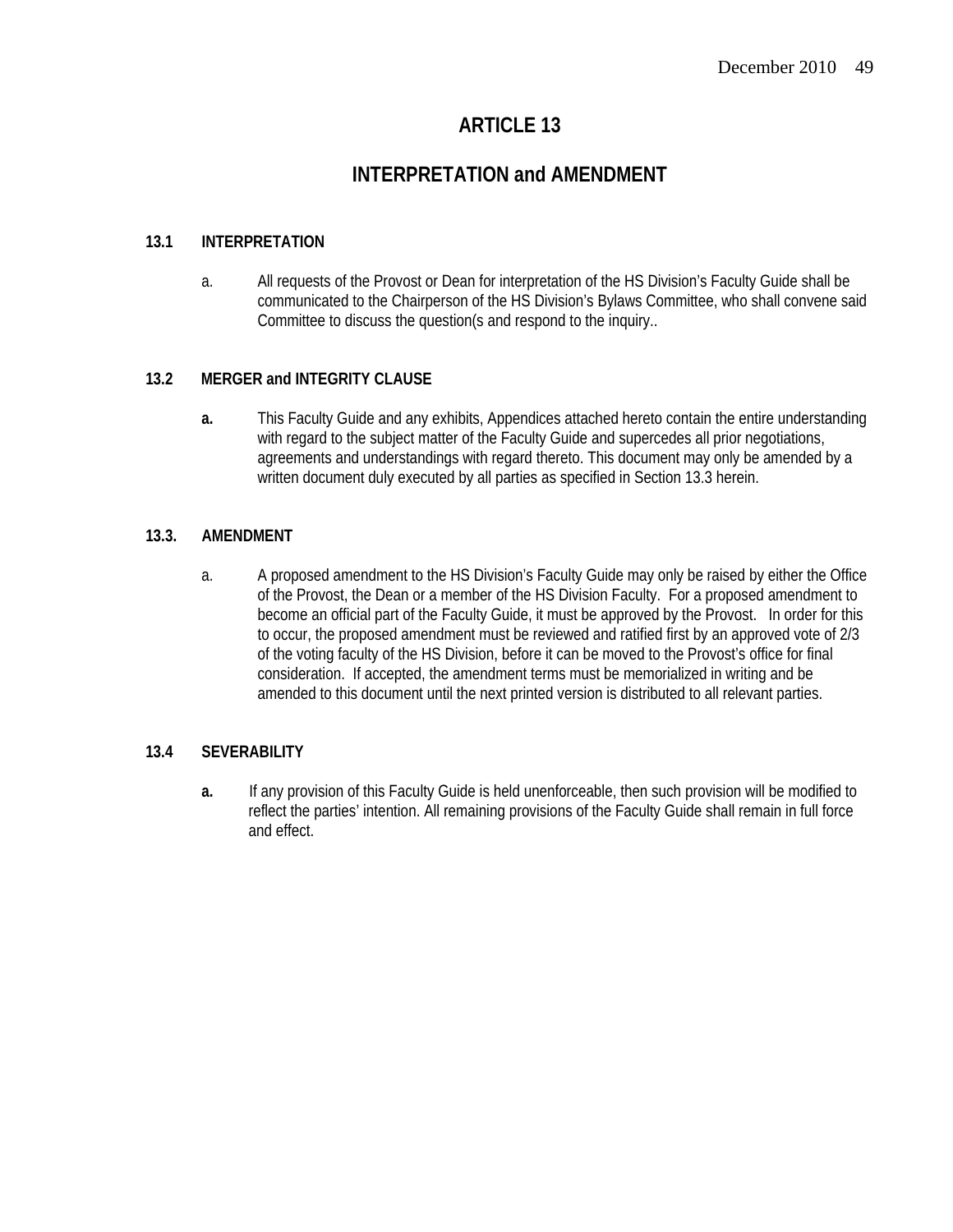# **APPENDIX A CONTRACT TEMPLATE FOR NEW FACULTY APPOINTMENTS OR REAPPOINTMENTS** CONFIDENTIAL

**DATE** 

**NAME ADDRESS** 

## Dear **INSERT NAME**:

On behalf of Seton Hall University, it gives me great pleasure to **APPOINT OR REAPPOINT** you as a faculty member in the Department of **DEPARTMENT NAME** in the School of Health and Medical Sciences. The terms of your appointment are as follows:

- 1. Term and Renewal/Non-renewal. Your appointment shall commence on **START DATE**  and will expire on **END DATE.** This appointment may be renewed by mutual written consent of both parties. You will be notified of a decision of non-renewal by the University in accordance with Article 4, Section 4 of the School of Health and Medical Sciences' Division of Health Sciences Faculty Guide and Bylaws (hereafter "Faculty Guide and Bylaws") and be entitled to the procedural rights enumerated therein. Any renewal must be in writing and fully executed on behalf of the University.
- 2. Salary. Your annual salary for the **ENTER DATE** academic year will be \$**AMOUNT**. Your salary shall be paid in twelve monthly installments in accordance with Seton Hall University's payroll policy, subject to applicable withholdings. You may be eligible for future salary increases as determined by the University's salary program.
- 3. Responsibilities. Your responsibilities shall be as follows from the commencement of your employment through **END DATE**.
	- a. Teaching (may include, but not be limited to, the following courses):
		- 1. To teach**:**

 Fall **LIST COURSE #S, NAMES, CREDITS** 

 Spring **LIST COURSE #S, NAMES, CREDITS** 

 Summer **LIST COURSE #S, NAMES, CREDITS**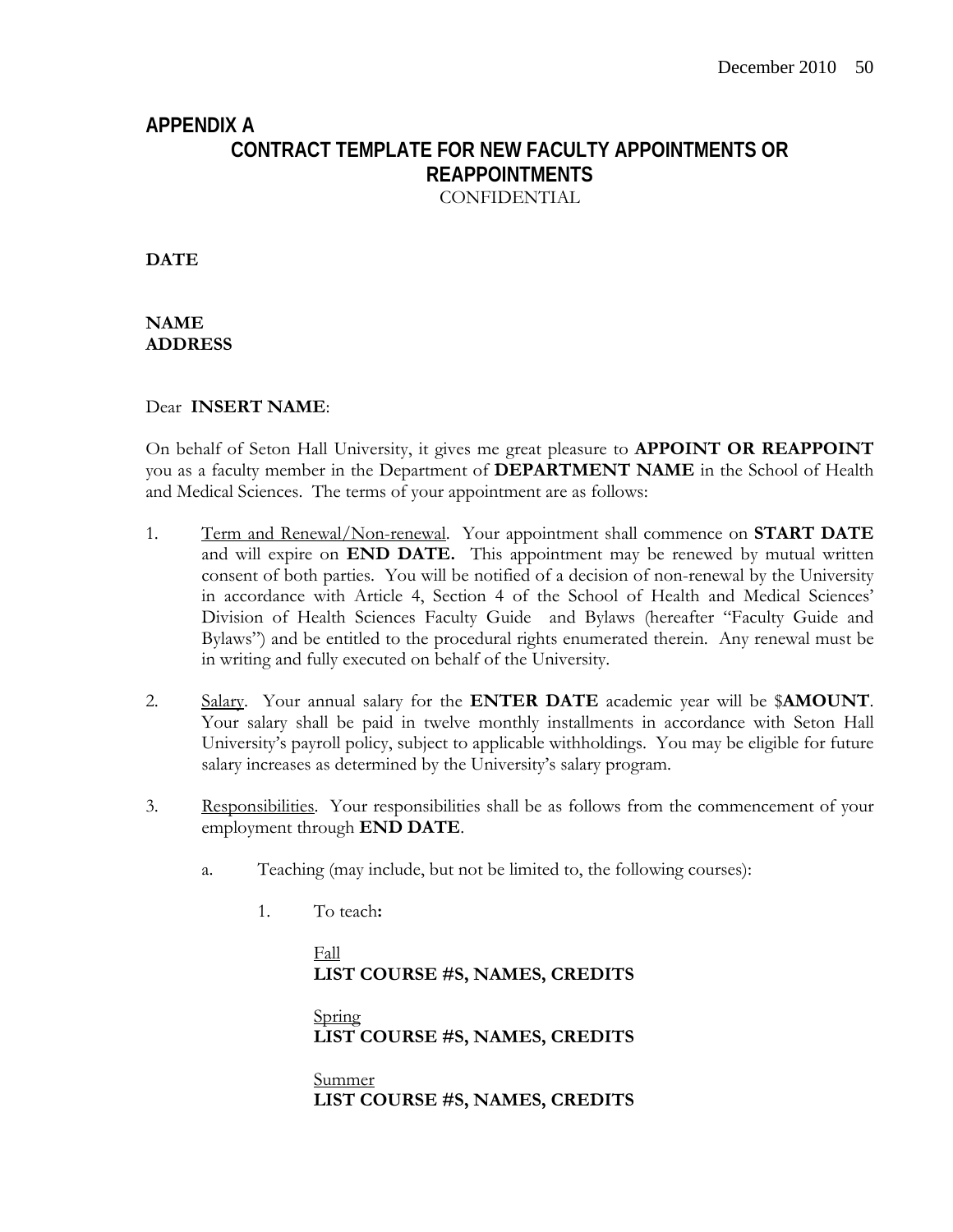- 2. To fulfill the other instructional responsibilities set forth in the Faculty Guide and Bylaws as determined by your Department Chair, Associate Dean and/or Dean.
- b. You shall satisfy the scholarship and service expectations articulated in the Faculty Guide and Bylaws.
- c. Completion of other duties, consistent with the Faculty Guide and Bylaws, as assigned by your department chair (**Department Name**), Associate Dean and/or Dean.
- d. Annual Faculty Evaluation: Faculty evaluations will be conducted on an annual basis during the term of this contract in which your teaching, scholarship, and service activities (and administrative activities, if applicable) will be evaluated.
- 4. Full Time Duties. You are required to devote your full time to your duties at Seton Hall and shall be subject to all pertinent University policies which are or may hereafter be in effect.
- 5. Expenses. You will be entitled to reimbursement of reasonable and necessary business expenses incurred as determined by the Associate Dean in the discharge of your duties in accordance with Seton Hall's standard expense policy. Reimbursement is provided on a monthly basis.
- 6. Vacation. You shall be entitled to a paid vacation each year during the term of this agreement, consistent with the Faculty Guide and Bylaws and other applicable University policies. The scheduling of the vacation should be arranged in advance with your Department Chair and should not interfere with your academic or research responsibilities.
- 7. Benefits. The University offers a comprehensive benefits package to protect the health and financial well being of its employees. Coverage is available for medical, dental, retirement, life insurance, short and long term disability. **NEXT SENTENCE FOR NEW APPOINTMENT ONLY** The complete benefits package will be reviewed in detail, including costs and any waiting periods, when you attend the New Employee Orientation program. If you have a particular question about employee benefits, you may contact the Benefits office at 973-761-9176.
- 8. Termination. You may be terminated for adequate cause as that term is defined and pursuant to the procedures enumerated in Article 2, Section 2.3 of the Faculty Guide and Bylaws. If there is a termination for cause, all financial obligations of the University shall cease no later than the date of termination.

You may terminate your employment provided that written notification is given to the Office of the Dean, School of Health and Medical Sciences, at the earliest opportunity and not less than thirty (30) days prior to the start of the upcoming semester. Resignation coincident with a new contract term must occur no later than thirty (30) days prior to the start of the new term appointment.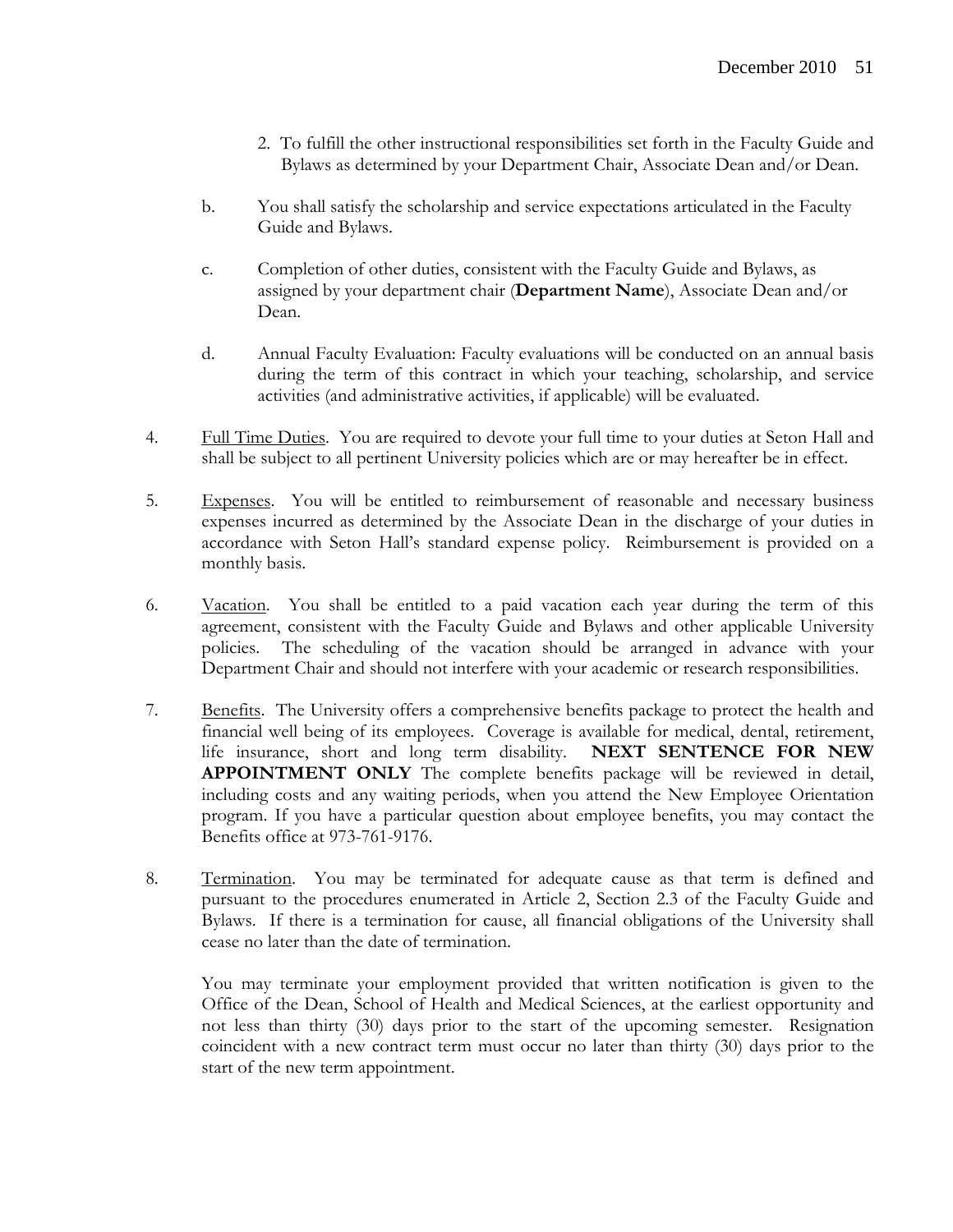- 9. The University Faculty Guide does not apply to you. Your employment is without tenure and no services rendered by you pursuant to this appointment shall qualify as, or constitute the basis for, the granting of tenure. Your employment shall be governed by the terms of this letter, the School of Health and Medical Sciences' Division of Health Sciences Faculty Guide and Bylaws and all applicable University policies which are or may hereafter be in effect during the term of your employment.
- 10. Entire Agreement. No renewals or modifications of the terms of your employment nor any special understandings or conditions shall be binding on the University unless stated in writing and signed by you, the Dean and the Provost.
- 11. The terms set forth herein supersede and void all previous notices and/or agreements you may have received from the University.

You must indicate your acceptance of the terms and conditions of employment as set forth in this letter. Accordingly, please sign where indicated and return to me as soon as possible, but no later than 10 business days from the date of this letter. One fully executed copy of this letter will be returned to you.

Once again, congratulations. We are certain that you will continue to serve the University with honor and distinction.

Very truly yours,

#### **NAME**

Dean

I hereby accept to the terms of employment as set forth in this letter.

## **ENTER FACULTY NAME** Date

For the University:

**NAME** Date Provost

cc: Human Resources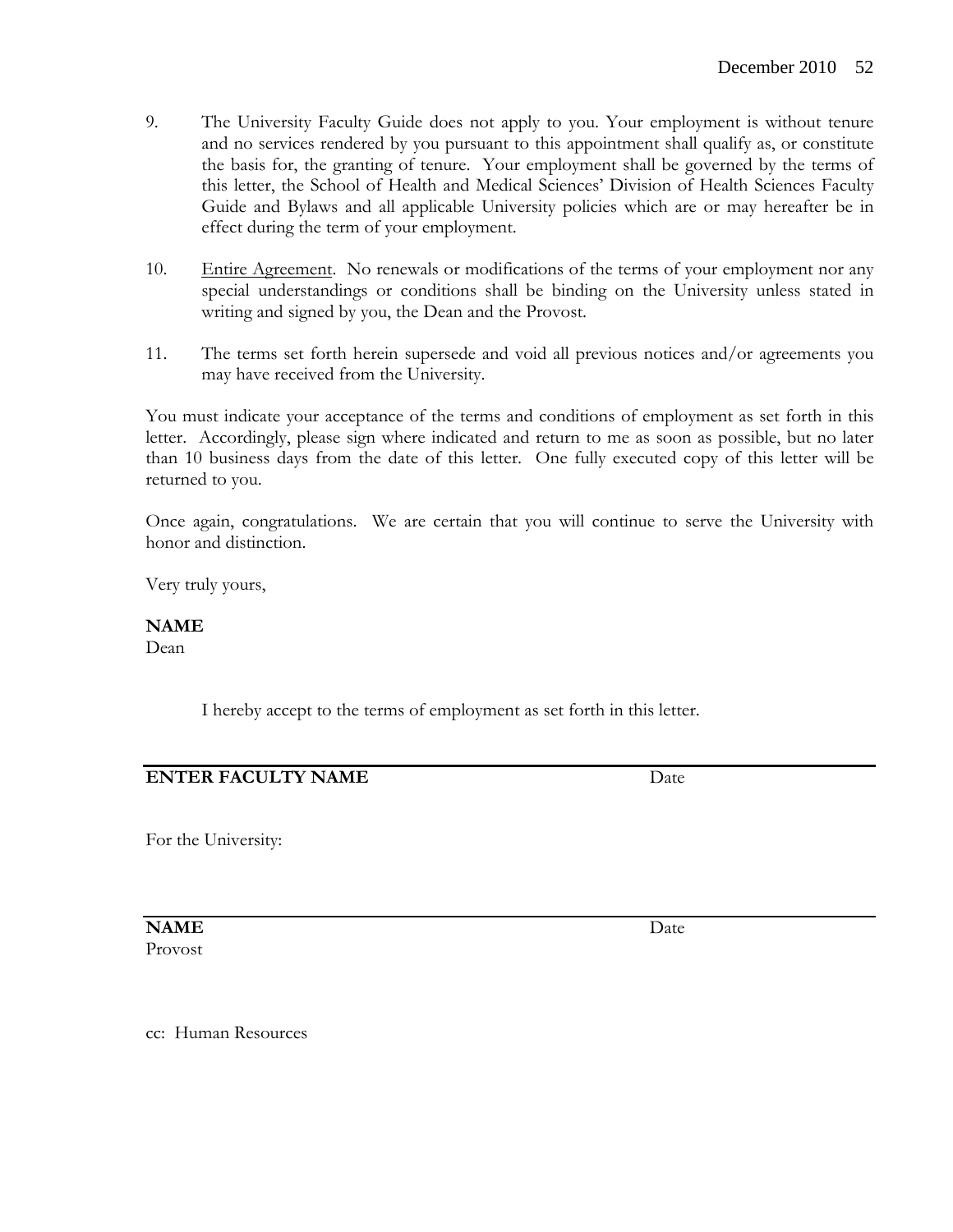#### **APPENDIX B**

# **SETON HALL UNIVERSITY SCHOOL OF HEALTH AND MEDICAL SCIENCES**

# **BY-LAWS FOR THE GOVERNANCE OF THE FACULTY OF THE DIVISION OF HEALTH SCIENCES OF THE SCHOOL OF HEALTH AND MEDICAL SCIENCES**

#### **SETON HALL UNIVERSITY**

#### **BY-LAWS**

#### **FOR THE GOVERNANCE OF THE FACULTY OF THE DIVISION OF HEALTH SCIENCES PROGRAMS OF THE**

#### **SCHOOL OF HEALTH AND MEDICAL SCIENCES**

#### SECTION I: NAME

The name of the organization is "The Faculty (hereinafter referred to as 'Faculty') of the Health Sciences Programs (hereinafter referred to as the 'HS Division')of the School of Health and Medical Sciences (hereinafter referred to as 'School' or 'SHMS'), Seton Hall University."

#### SECTION II: PURPOSE

The purpose of the Faculty is to have jurisdiction over academic matters pertaining to the HS Division of the School of Health and Medical Sciences. The Faculty may also consider other University matters.

#### SECTION III: MEMBERSHIP

Membership in the Faculty of the HS DIVISION of the School of Health and Medical Sciences (SHMS) shall consist of those holding salaried, term appointments in the ranks of Instructor, Assistant Professor, Associate Professor and Professor, as well as those have been hired to serve in a Faculty position that is eligible for ranking, but that rank has not yet been assigned. **Nothing in this document is meant to apply to the Residency training program.** 

#### SECTION IV<sup>.</sup> FACULTY OFFICERS

**Article 1:** A Chairperson and Vice-Chairperson of the Faculty shall be elected from the Faculty for a term of one year. The election should take place after the regularly scheduled April meeting of the Faculty. In the event of a change in officer due to resignation or absence of elected individual, the Nominations Committee will conduct an election within 30 days.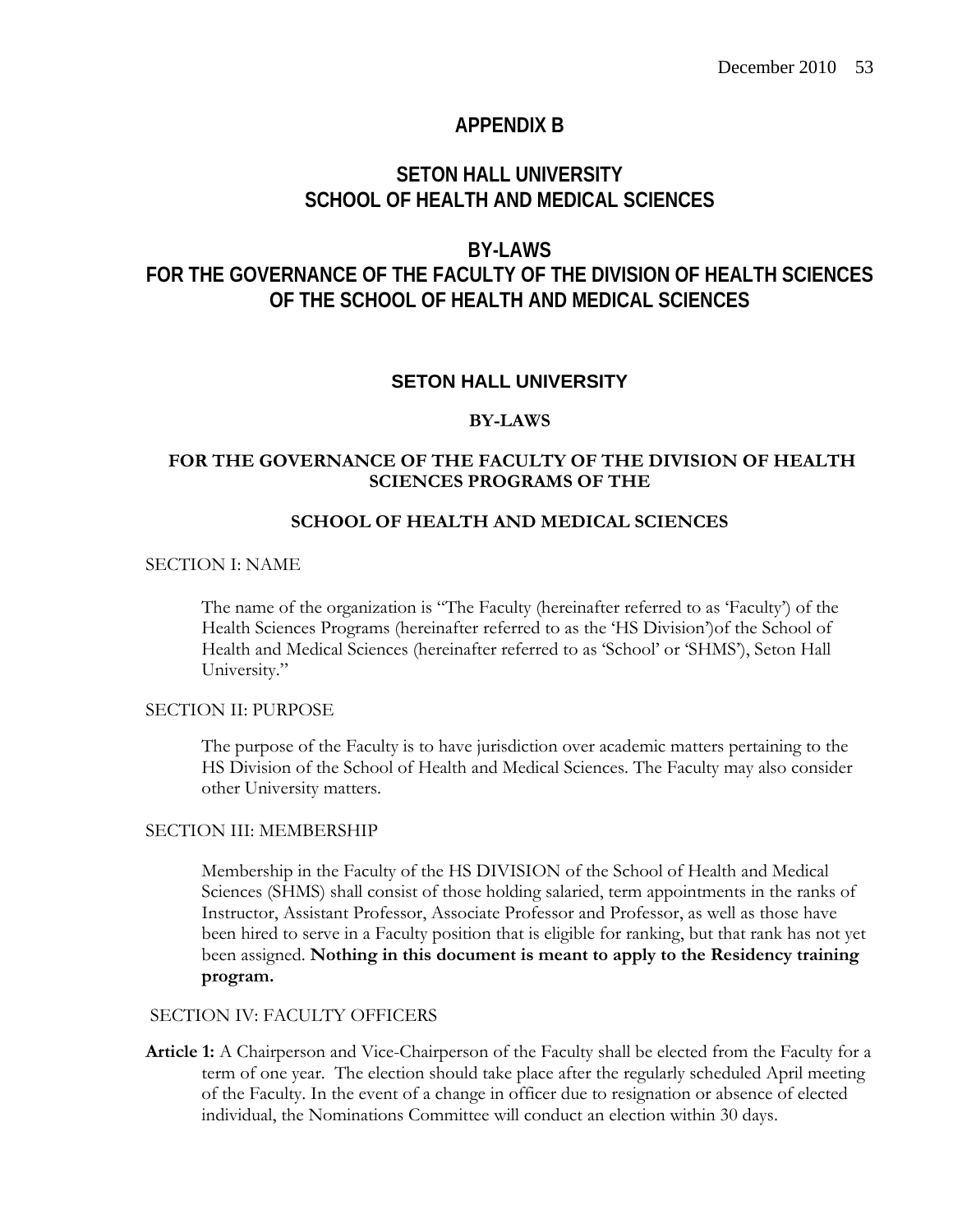**Article 2:** The duties of the Chairperson of the Faculty shall be:

- A. To prepare and distribute to the Faculty the agenda for the meetings of the Faculty.
- B. To preside over meetings of the Faculty.
- C. To distribute provisional meeting minutes (i.e. minutes that have not been approved by the Faculty) to the Faculty at least one week in advance of meetings and post them on our Faculty Backboard site as "unapproved minutes."
- D. To distribute a copy of approved minutes to the SHMS Dean and post a copy on the Faculty Blackboard site within 1 week of the meeting.
- E. To conduct such correspondence as may be necessary for transmitting any action taken by the Faculty or for informing the Faculty of any faculty business.
- F. To undertake other duties as specified by the Faculty.

**Article 3:** The duties of the Vice-Chairperson of the Faculty shall be:

- A. To function as the recording secretary of the SHMS faculty.
- B. To keep a book/digital repository of the minutes of the proceedings of meetings; this shall include a record of those present.
- C. To preside over faculty meetings in the Chairperson's absence.
- D. To undertake other duties as specified by the Faculty.

#### SECTION V: MEETINGS

- **Article 1:** All meetings of the SHMS faculty will be conducted according to the most current edition of *Robert's Rules of Order Newly Revised* (2000).
- **Article 2:** A Regular Monthly Meeting of the Faculty of the HS DIVISION in SHMS will usually be held monthly from September to June. The exact dates and times shall be announced by the Chairperson of the Faculty at the beginning of the academic year.
- **Article** 3**:** The Dean may call a Special Meeting of the Faculty, including in response to a written request of any member of the Faculty. Only the item or items of business for which the Special Meeting was called, as set forth in the formal notice and agenda sent to the Faculty, may be considered.
- **Article 4:** All members of the Faculty shall have the opportunity to be present at all Regular and Special Meetings of the Faculty.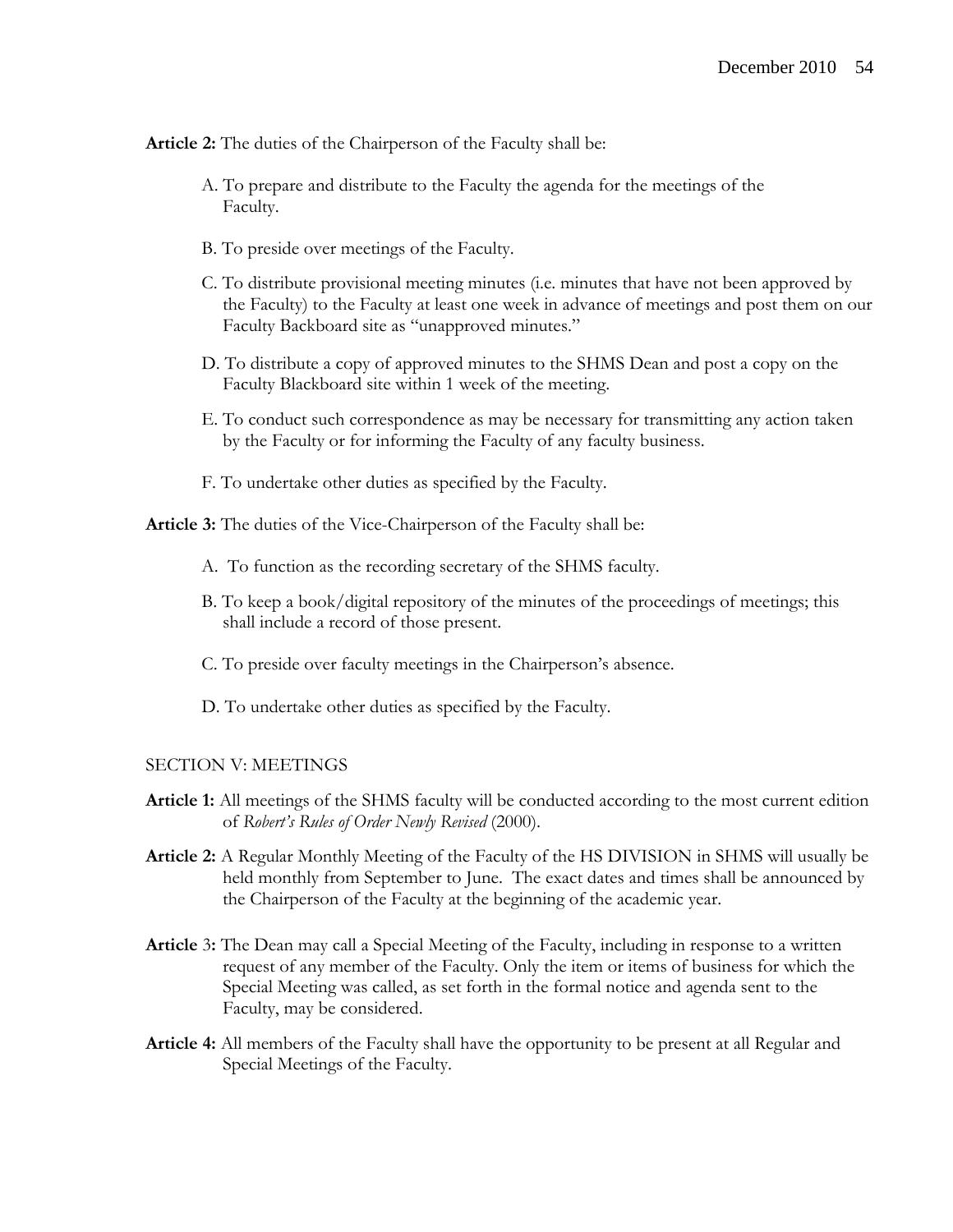- **Article 5:** Individuals holding adjunct appointments may attend meetings of the Faculty and may participate in the discussions, but they are not eligible to vote or to participate in elections.
- **Article 6:** Members of the University community and others may be invited by the Faculty, Dean or Associate Dean of HS DIVISION to attend meetings and take part in the discussions, but they are not eligible to vote or to participate in elections. The Chair must be advised at least one week in advance of the meeting, when others (i.e. non-HS DIVISION Faculty Members) are invited.
- **Article 7:** The Faculty reserves the right, by two-thirds vote of members, to close a meeting or portion thereof, limiting attendance to members of the Faculty, as defined in Section III.
- **Article 8:** Fifty percent, plus one, of the Faculty Members shall constitute a quorum. The calculation of fifty percent plus one shall exclude members of the Faculty on leave in any given semester.
- **Article 9:** The standard order of business at all meetings shall be:
	- A. Announcements by the Dean or the Dean's designee
	- B. Approval of Agenda
	- C. Approval of Minutes
	- D. Reports of Officers and Standing Committees
	- E. Special Committee Reports
	- F. Special Orders
	- G. Unfinished Business and General Orders
	- E. New business

#### **Article 10:** Voting

- A. Unless otherwise specified in the By-Laws, all decisions concerning Faculty motions will be decided according to the vote required by Roberts Rules of Order Newly Revised  $(2000).$
- B. When a Faculty vote is to occur, only members who are participating in that meeting (either in person or virtually) are eligible to vote, unless a majority of the members have approved a motion to conduct an anonymous, virtual vote utilizing the Faculty Blackboard site.
- C. No proxies of any kind will be allowed.
- D. The Chair is responsible for conducting all Faculty voting, except in the case of election voting, which is the responsibility of the Nominations and Elections Committee. The Chair shall tally votes and announce them in-person to the Faculty at meetings and via a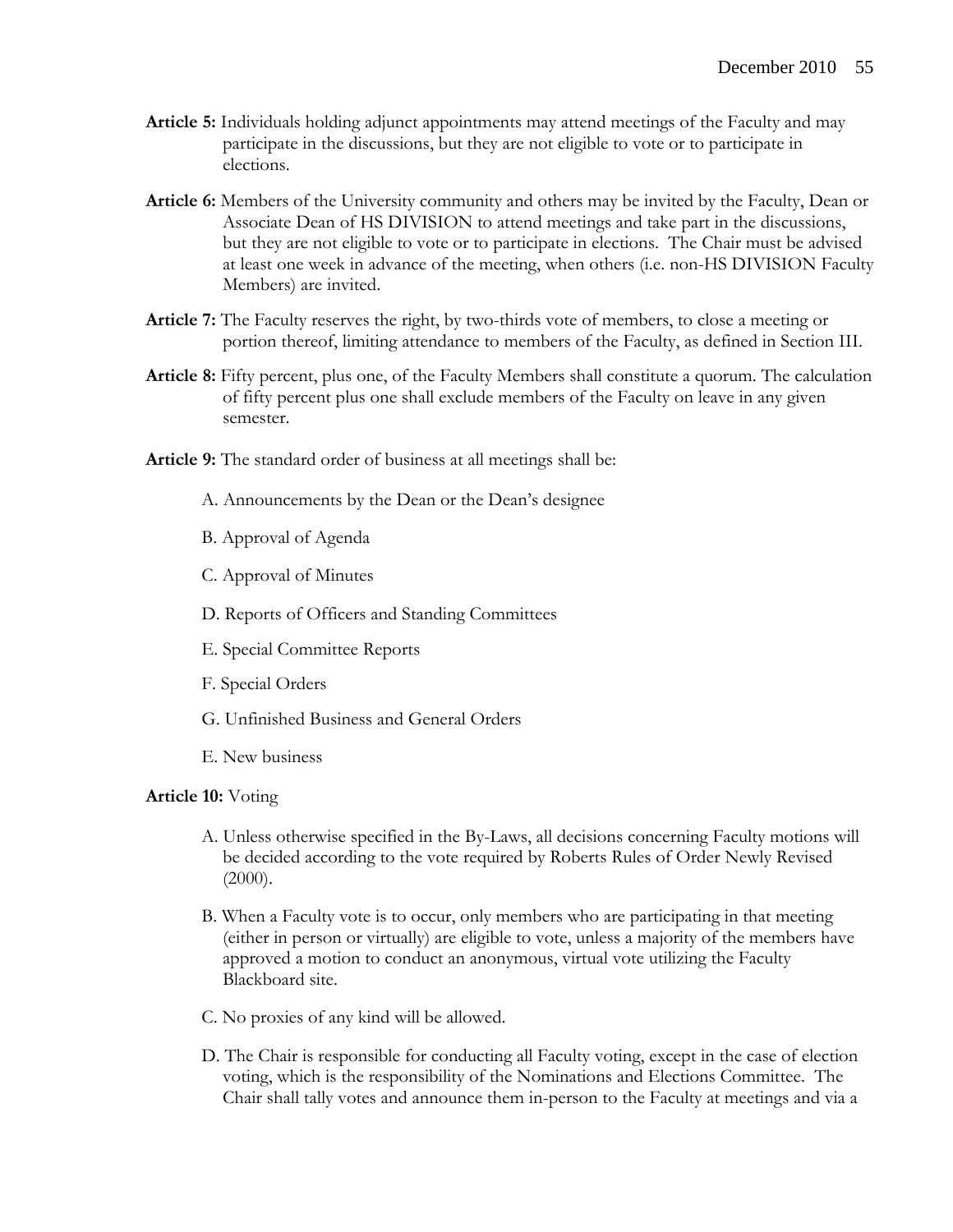posting on the Faculty Blackboard site and email communication in the case of a virtual vote.

#### SECTION VI: COMMITTEES

**Article 1:** There shall be the following HS DIVISION standing Committees: By-Laws Committee, Student Performance Review and Grievance Committee (SPGRC), Grievance Committee, Nominations and Elections Committee and Program Review Committee. Additionally, HS DIVISION Faculty will have standing membership on the following SHMS Committees: Graduate Medical Education (GMEC) and SHMS Appointment and Promotions.

> The HS DIVISION committees will function as a committee of the whole. They will elect a Chair from among their members unless otherwise specified below. The Chair shall be a voting member of the committee. Election of the Chairperson of each HS DIVISION Committee will take place during the first meeting of the committee each fall semester.

Each Committee Chairperson will be responsible for transmitting in a timely manner to the Chairperson of the HS Division Faculty and to the Dean, a written report of the activities of that committee.

**Article 2:** The By-Laws from each standing HS DIVISION Committee must be presented to the HS DIVISION By-Laws Committee for its approval and recommendation to the HS DIVISION Faculty.

#### **Article 3:** By-Laws Committee

- B. The Committee shall consist of 3 members of the Faculty, elected for three-year terms by anonymous ballot, two to be elected in odd-numbered years, and one in even-numbered years. No two members may be from the same Department.
- C. It shall be an ongoing function of the Committee to review and supervise the By-Laws and SHMS Faculty Guide in operation, and to propose to the Faculty any changes it deems necessary to adjust or update them.

#### **Article 4:** SHMS Graduate Medical Education (GMEC)

- A. This committee shall be responsible, within guidelines established by the University, for recommending academic policy to the faculty and administration of the HS DIVISION of the School of Health and Medical Sciences including, but not limited to the addition or deletion of courses to existing curricula.
- B. The Committee shall include one member from each of the Departments in the HS Division of the SHMS, elected by the Departmental faculty to serve a term of three years. New members will be elected every three years, so that three or four are replaced in consecutive 3- year cycles.
- C. Proposals for new curricula courses and the deletion of existing courses, must be approved by both the GMEC and the Dean. The SHMS Dean should be consulted on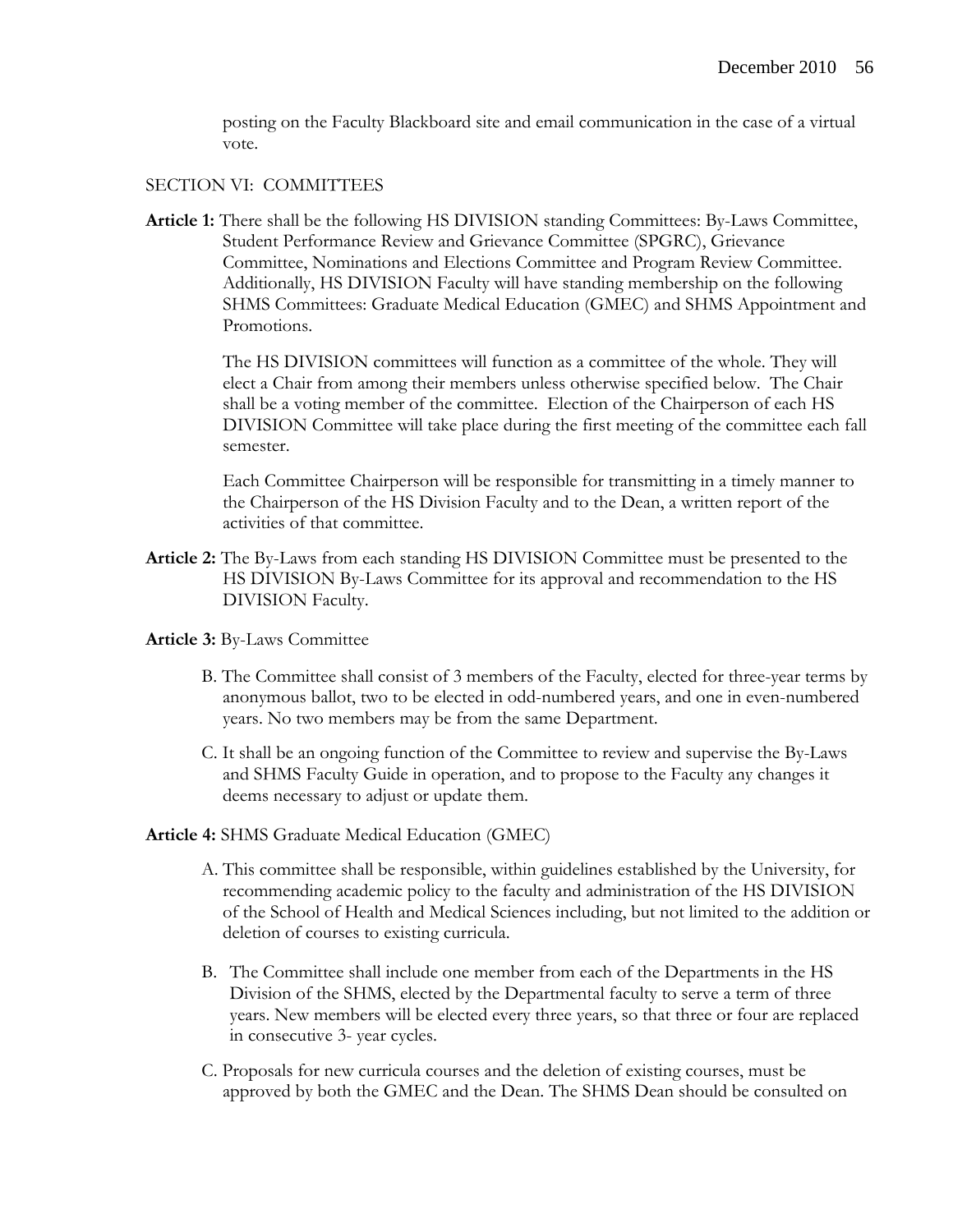any changes that would impact the budget and resources of the School, including but not limited to new programs and changes in required credits.

D. Revisions to existing HS DIVISION courses are accomplished by the approval of Department Faculty and HS Division Faculty.

**Article 5:** SHMS Appointment and Promotions committee

- A. HS DIVISION appointments and promotions will be addressed by the SHMS Appointment and Promotions Committee, with representation from all HS DIVISION programs participating in the deliberations.
- B. The committee shall consider all requests for new appointments, reappointments, and promotions for the faculty of the SHMS.
- C. HS DIVISION Membership on the SHMS Appointment and Promotions committee:
	- 1. One full-time Faculty Member at the rank of Associate or Full Professor who has served on the SHMS faculty for at least 2 years shall be elected by the faculty of each Department in HS Division.
	- 2. All HS DIVISION members shall serve a term of three years with the elections staggered.

**Article 6:** Student Performance Review and Grievance Committee (SPRGC)

- A. The Committee shall review the academic standing of all students. The Committee will make recommendations to the Dean regarding a course of action such as academic probation, medical leave, personal leave of absence, or dismissal from a program.
- B. If the Dean overrules the recommendation of the SPRGC, he shall explain the reasons for this decision to the SPRGC within two weeks, either in writing or by a special meeting with the committee at a mutually convenient time.
- C. The Committee will meet with the Department Chairs and Program Directors for the HS Division at the end of each academic semester, after grades have been posted to identify students who are not meeting program requirements.
- D. The Committee will comprise one representative from each academic program within SHMS, elected by the members of each Department. Each member will serve a threeyear term, and elections to fill vacant seats will occur each year, to stagger representation.

**Article 7:** Grievance Committee

- A. As described in the SHMS **Faculty Guide, Article 12**, the Grievance Committee comprises elected members who serve a full term, and appointed members who are added as needed to expedite a specific grievance. The elected members should be elected at the same time as the election of the Faculty Chairperson.
- B. These two elected members shall not come from the same academic Department.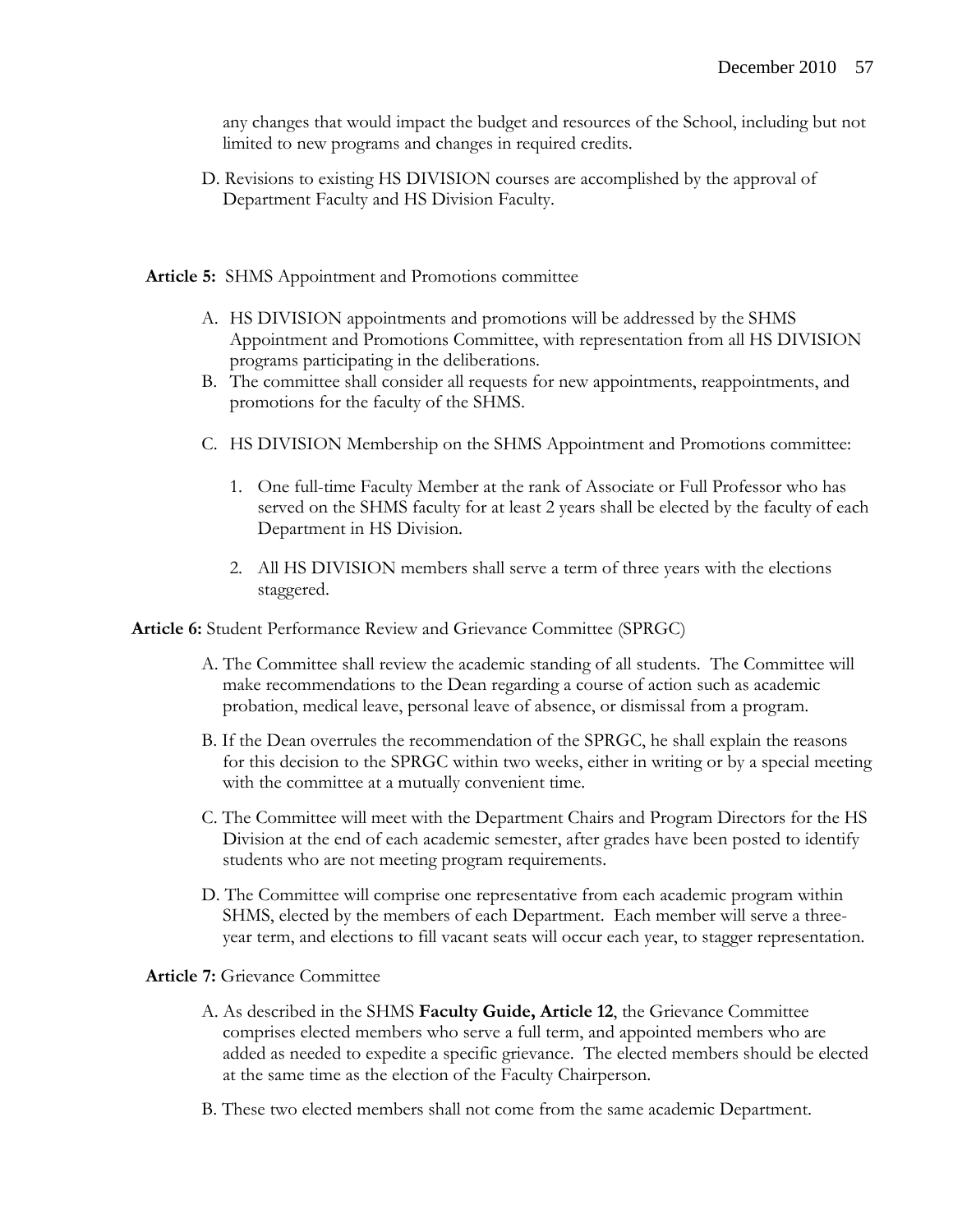- C. Along with the duties described in Article 12 of the Faculty Guide, these officers shall serve as resources for the faculty on the Grievance Process.
- **Article 8:** Nominations and Elections Committee
	- A. This committee shall function for the purpose of elections (e.g., call for nominations, post slate of candidates and conduct election) of faculty to appropriate SHMS and University committees, as well as to any offices requiring the election of SHMS Faculty Members.
	- B. The Committee shall consist of three (3) full-time members of the SHMS faculty, with no two members being from the same Department. Members are elected at the same time as the election of the Faculty Chair person.
- **Article 9**: Program Review Committee
	- A. This committee shall function for the purpose of assuring that each HS DIVISION program's academic program is periodically reviewed. The timing for these reviews will be either the timing established by external review organizations for HS DIVISION professional programs that are accredited, and, for HS DIVISION programs that are not accredited, at a minimum of every six years. The committee will only convene when program reviews are required.
	- B. For HS DIVISION programs that are accredited by outside agencies, the self-evaluation reports and accrediting agency recommendations constitute the Program Review documents. Other programs will complete a self-evaluation study, secure an SHU Faculty Member (i.e. a Faculty Member outside the Department) to conduct an independent program review, as well as a non-SHU faculty consultant who is knowledgable of the Department's specialty. The non-SHU faculty consultant is confirmed by the Dean from a list provided by the Program Chair of up to three possible consultant names and their credentials. After the two reviews by faculty outside the HS Department/Program have been conducted, the Program Chair has the option of adding Departmental/Program responses to each report. All review documents are then submitted to the Dean, and, after the Dean adds his review of the materials and recommendations, the complete Deparatment/Program review is forwarded to the Provost.
	- C. The Committee will comprise one representative from each academic program within SHMS, elected by the members of each Department. Each member will serve a twoyear term, and elections to fill vacant seats will occur each year, to stagger representation.

#### **Article 10:** Representatives to the Senate

The HS Division in the School of Health and Medical Sciences has four (4) seats on the University Faculty Senate. The faculty of the HS Division shall elect individuals to fill each of these seats for a term of two (2) years with overlapping terms. These individuals will attend the monthly meetings of the University Faculty Senate and shall participate in other Faculty Senate committees. Up to four (4) alternates shall also be elected to serve. The alternates shall attend the meetings if the senators cannot attend.